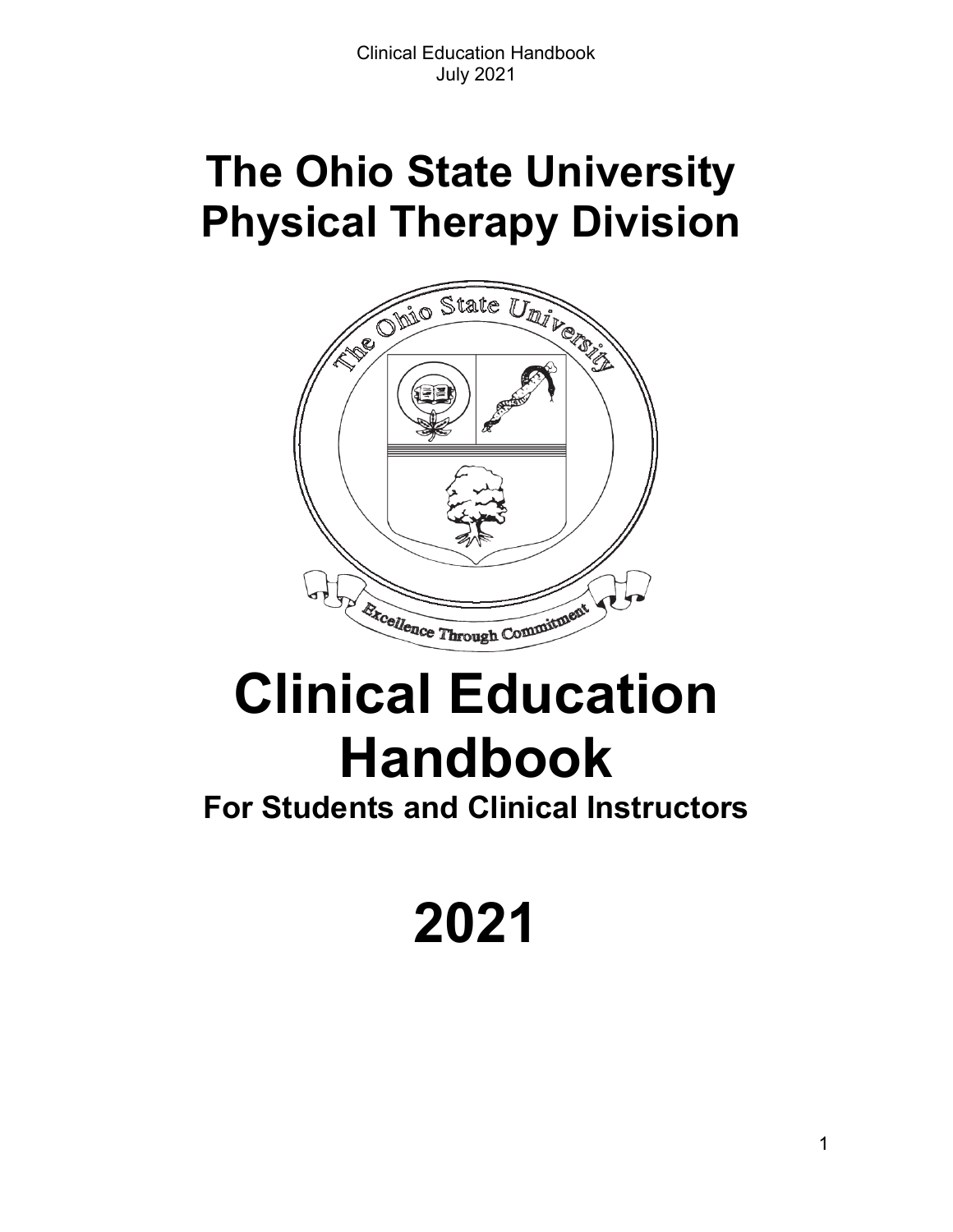| А.              |                                                                                        |  |
|-----------------|----------------------------------------------------------------------------------------|--|
| <b>B.</b>       |                                                                                        |  |
| $\mathcal{C}$ . |                                                                                        |  |
| D.              |                                                                                        |  |
| E.              |                                                                                        |  |
| F.              | ORGANIZATIONAL STRUCTURE OF THE SCHOOL OF HEALTH AND REHABILITATION SCIENCES (SHRS)  6 |  |
| G.              |                                                                                        |  |
| А.              | THE DOCTORATE OF PHYSICAL THERAPY CURRICULUM ERROR! BOOKMARK NOT DEFINED.              |  |
| L.              |                                                                                        |  |
|                 |                                                                                        |  |
|                 |                                                                                        |  |
| В.              |                                                                                        |  |
| C.              |                                                                                        |  |
|                 |                                                                                        |  |
|                 |                                                                                        |  |
| А.              |                                                                                        |  |
| B.              |                                                                                        |  |
| $C_{\cdot}$     |                                                                                        |  |
| D.              |                                                                                        |  |
| Ι.              |                                                                                        |  |
| 2.              |                                                                                        |  |
| 3.              |                                                                                        |  |
| 4.              |                                                                                        |  |
| 5.              |                                                                                        |  |
| 6.              |                                                                                        |  |
| 7.              |                                                                                        |  |
| 8.              |                                                                                        |  |
| 9.              |                                                                                        |  |
| 10.             |                                                                                        |  |
| 11.             |                                                                                        |  |
| 12.             |                                                                                        |  |
| 13.             |                                                                                        |  |
| 14.             |                                                                                        |  |
| 15.             |                                                                                        |  |
| 16.             |                                                                                        |  |
| 17.             |                                                                                        |  |
| 18.             |                                                                                        |  |
| E.              |                                                                                        |  |
| F.              |                                                                                        |  |
| G.<br>Н.        |                                                                                        |  |
| I.              |                                                                                        |  |
| J.              |                                                                                        |  |
| $K_{\cdot}$     |                                                                                        |  |
|                 |                                                                                        |  |
|                 |                                                                                        |  |
|                 |                                                                                        |  |
|                 |                                                                                        |  |
|                 |                                                                                        |  |
|                 |                                                                                        |  |
|                 | APPENDIX F SPECIAL CONSIDERATIONS FOR LOCAL PLACEMENT REQUEST FORM63                   |  |
|                 |                                                                                        |  |
|                 |                                                                                        |  |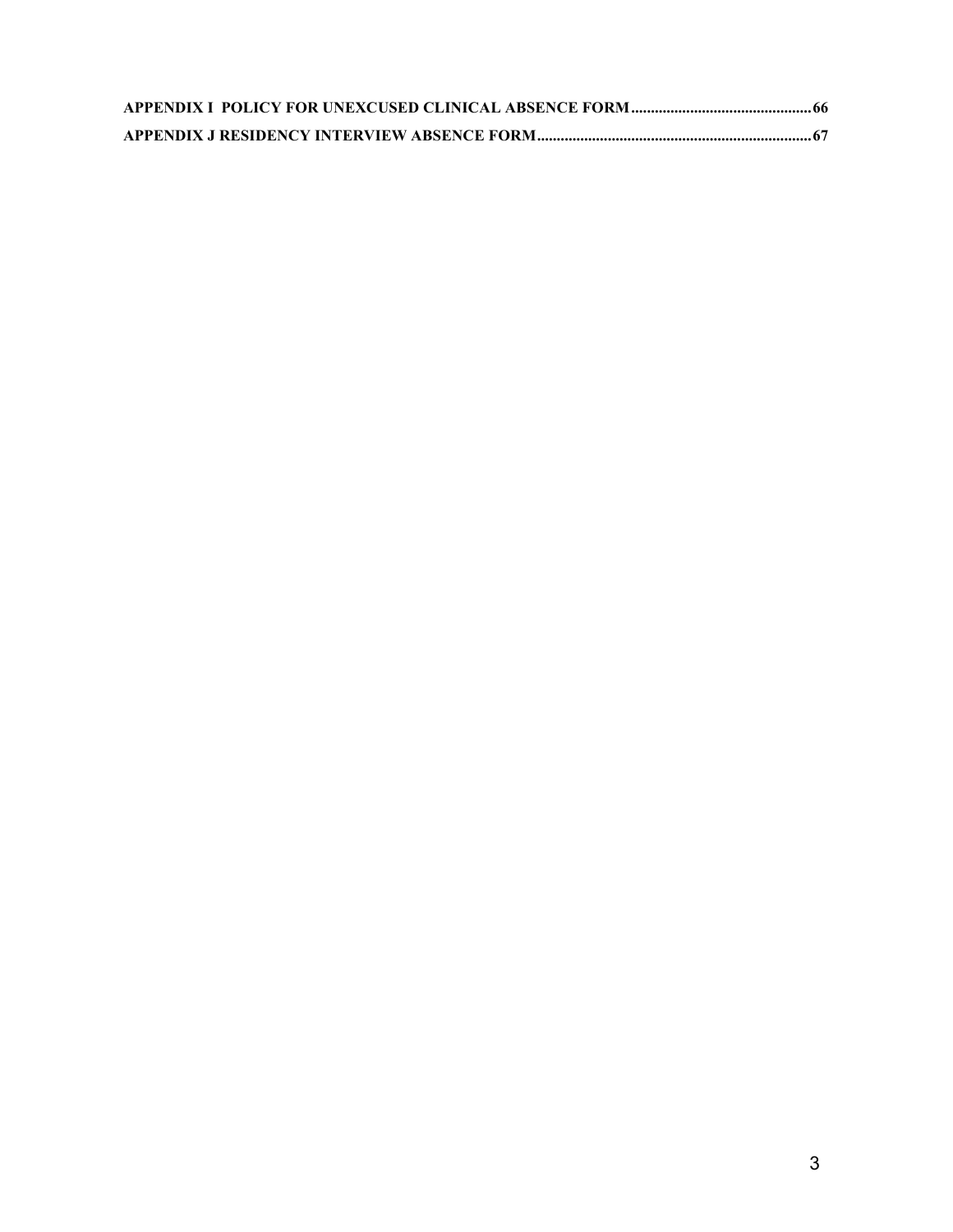### **Section 1: ACADEMIC PROGRAM**

### <span id="page-3-1"></span><span id="page-3-0"></span>**A. Mission of the School of Health and Rehabilitation Sciences**

To empower transformative leaders in health and rehabilitation sciences through excellence in collaborative education, discovery, and service to improve the health and wellbeing of all.

### <span id="page-3-2"></span>**B. Mission of the Physical Therapy Program**

The mission of the Division of Physical Therapy is to advance the profession of physical therapy through education, research and scholarship, leadership, and service.

### <span id="page-3-3"></span>**C. Vision Statement**

OSU DPT students, graduates, and faculty will be leaders in promoting and optimizing human movement.

### <span id="page-3-4"></span>**D. Core Values**

### *Excellence*

We pursue and expect excellence in what we do and how we do it.

### *Accountability*

We take responsibility for our actions and their consequences

### *Professionalism*

Teamwork, respect, dependability, and a commitment to lifelong improvement will continually guide us.

### *❖* Integrity

We strive for the consistent practice of honesty in adherence to our principles.

### *Altruism*

We place the needs of the patient ahead of our own self interest.

### *Evidence-based practice*

We use the best available evidence, combined with critical thinking, problem solving skills and patient values, when making physical therapy practice decisions.

### *Service*

We embrace the outreach mission of OSU as a land-grant university, providing education and assistance to benefit our local community, the people of Ohio, and ultimately the people of the world.

### *Diversity*

We strive to include peoples and viewpoints across the spectrum for the widest possible perspectives and most creative approaches to solve meaningful problems for the benefit of all.

### *Efficiency*

We seek to refine and reduce administrative processes to make teaching and learning the core focus of as much of our effort as is practicable.

### *Collaboration*

We work together among individuals and across disciplines to approach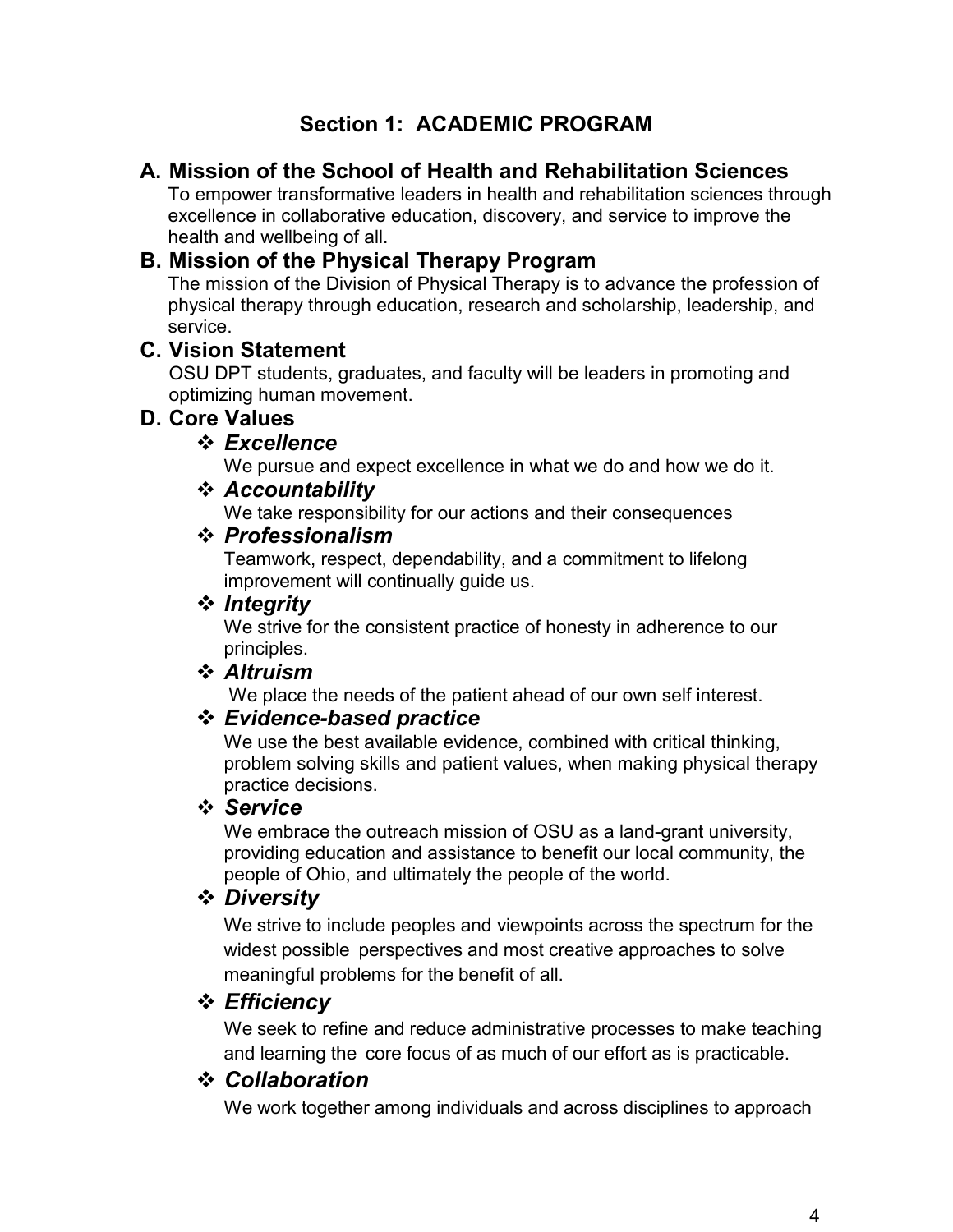and solve problems in the most robust and considered ways.

### **E. Philosophy**

<span id="page-4-0"></span>Graduates from the entry-level physical therapist educational program should be equipped to serve as the provider of choice for the diagnosis and management of movement dysfunction. The program graduate must demonstrate *1)* mastery of the profession's theoretical and scientific foundations, *2)* the clinical skills required to manage a comprehensive plan of care for their patients, and *3)* the professional behaviors necessary to advance the profession and develop as physical therapists.

The division believes that professional education in physical therapy should be based on prerequisite coursework in a four-year college degree program followed by graduate coursework in the doctorate of physical therapy program to develop a strong knowledge base in foundational sciences, including Anatomy, Physiology, Pathology, Human Development, Biomechanics and Kinesiology, Neuroscience, and Pharmacology. Mastery of the foundational content is critical to the integration and application of the clinical science that is unique to physical therapy. The clinical science content will be integrated throughout the curriculum with didactic content that is reinforced through problem solving and case studies. This provides the opportunity for students to take responsibility for their learning and to develop clinical reasoning and independent decision making skills.

Professional physical therapy education must also develop the entry level clinical skills necessary for examination, evaluation, diagnosis, prognosis, and intervention. Skill development must be integrated into the academic curriculum and reinforced through high quality clinical experiences. The learning of clinical skills should be based on sound scientific principles, investigations of clinical efficacy, and clinical reasoning based on critical analysis of the scientific literature and with consideration of individual differences. Scientific investigation and application of evidence should be taught as standard physical therapy practice. To emphasize this belief, the principles and interpretation of research will be taught throughout the curriculum. In addition, graduates will understand teaching and learning styles and their impact on communication with patients/clients. All education regarding clinical skills and behaviors will be focused on preparing graduates for self-directed practice across all settings. The ability to practice in a multi-disciplinary environment, working collaboratively to provide interprofessional management of patient care for optimal outcomes is valued by the faculty. Students are provided many opportunities to practice in this manner during their professional training.

Graduates of the physical therapy program are expected have the professional behaviors consistent with a normative model of physical therapist professional education. Professional behaviors such as altruism, accountability, compassion, duty, and social responsibility will be emphasized throughout the didactic curriculum and reinforced with service learning projects. Each graduate is expected to exhibit a dedication to the promotion of optimal health and physical function in patients/ clients of all ages, regardless of race, religion, age, gender, sexual orientation, or socioeconomic status.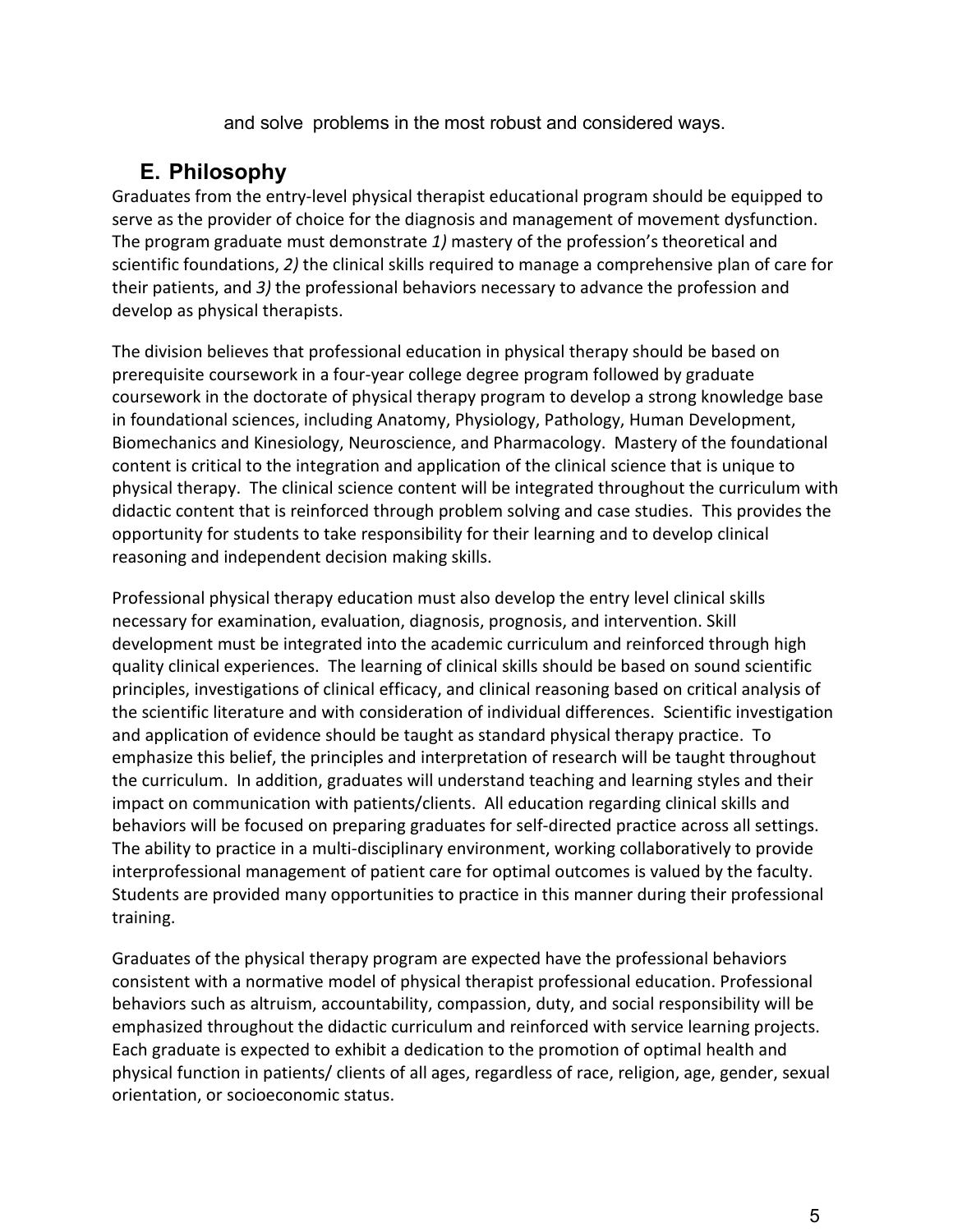### <span id="page-5-0"></span>**F. Organizational Structure of the School of Health and Rehabilitation Sciences (SHRS)**

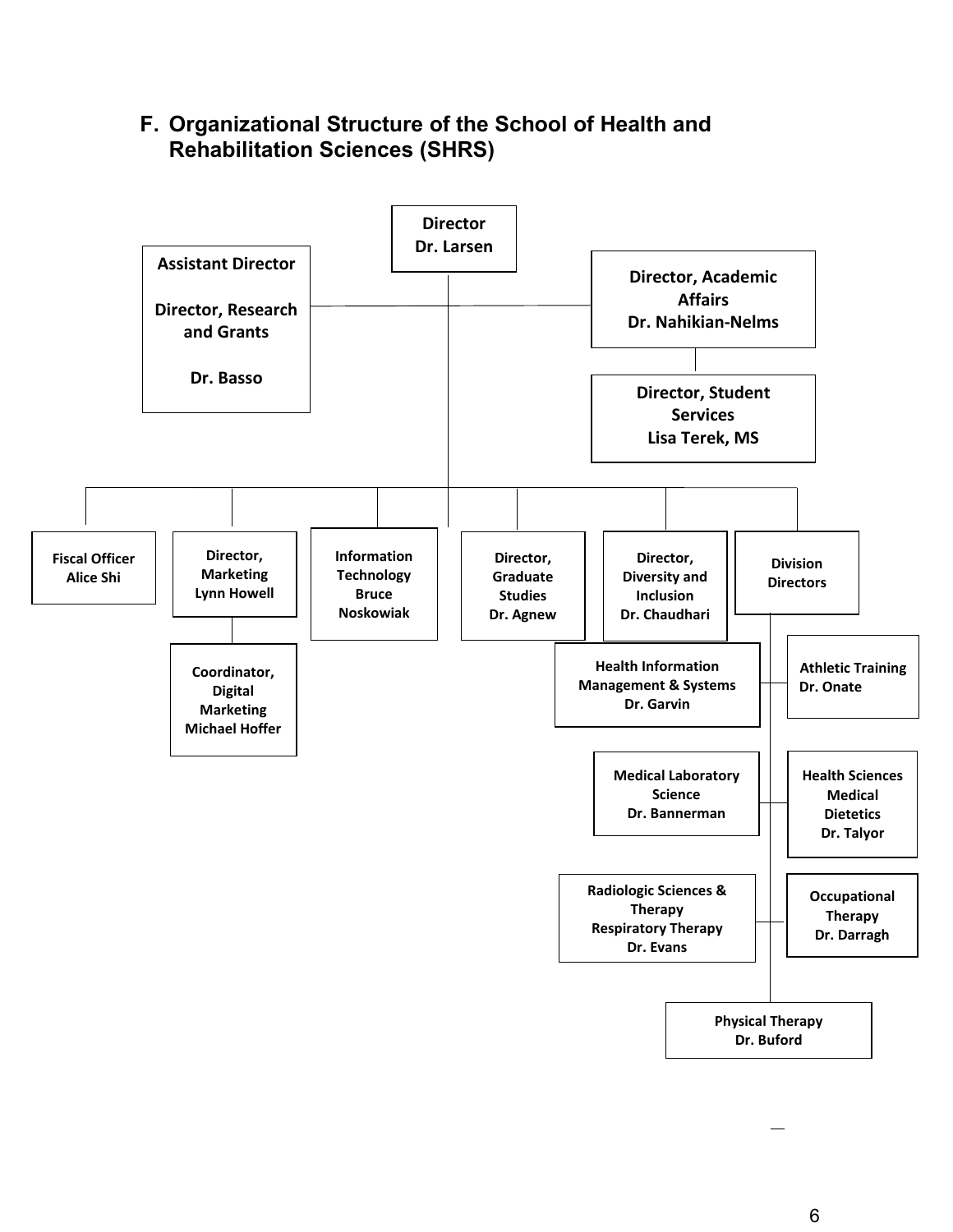#### **SCHOOL OF HEALTH AND REHABILITATION SCIENCES**

Director: Deborah Nichols Larsen, PT, PhD, FATPA, FASAHP Associate Director & Director of Research: Michele Basso, PT, Ed.D. Director of Academic Affairs: Marcia Nahikian-Nelms, PhD, RDN, LD, CNSC, FAND

| <b>DIVISION DIRECTORS</b>                                                                                                 | ROOM NO. | <b>TELEPHONE</b> |
|---------------------------------------------------------------------------------------------------------------------------|----------|------------------|
| <b>ATHLETIC TRAINING</b><br>James Onate, PhD, AT, ATC, FNATA, Interim Director                                            | 206      | 247-6231         |
| <b>HEALTH INFORMATION MANAGEMENT &amp; SYSTEMS</b><br>Jennifer H. Garvin, PhD, MBA, RHIA, CPHQ,<br><b>CCS, CTR FAHIMA</b> | 543      | 292-0567         |
| <b>HEALTH SCIENCES &amp; MEDICAL DIETETICS</b><br>Suzanne Leson, Phd, RDN, LD                                             | 306      | 292-0635         |
| <b>MEDICAL LABORATORY SCIENCE</b><br>Tammy Bannerman, PhD, Director                                                       | 535      | 292-7303         |
| <b>OCCUPATIONAL THERAPY</b><br>Amy Darragh, PhD, OTR/L, FAOTA                                                             | 406      | 293-3760         |
| PHYSICAL THERAPY<br>John Buford, PT, PhD                                                                                  | 516      | 292-1520         |
| RADIOLOGICAL SCIENCES & RESPIRATORY THERAPY<br>Kevin Evans, PhD, RT, RDMS, RVS, FSDMS                                     | 340      | 292-0635         |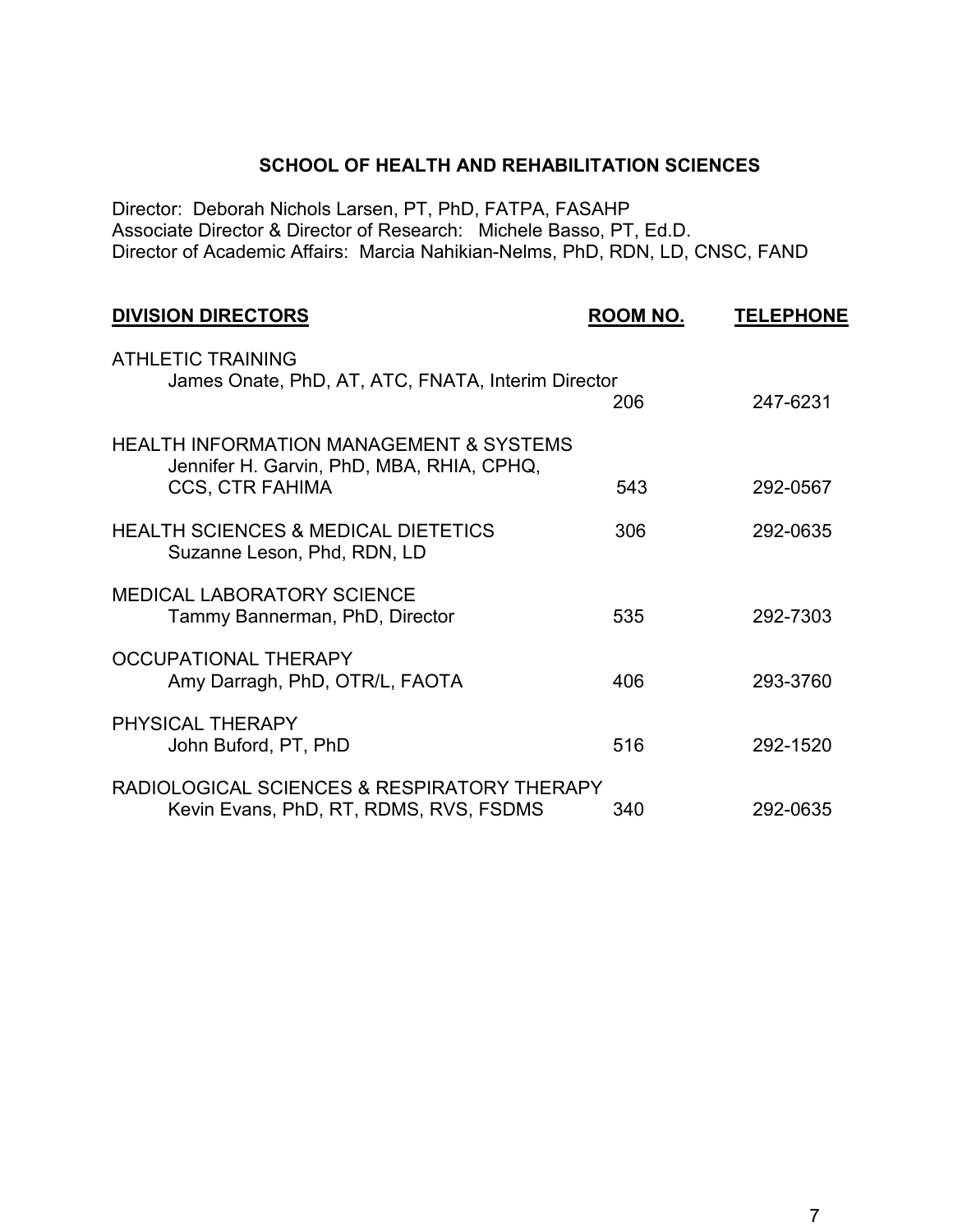### <span id="page-7-0"></span>**G. Program History**

Ohio State's Physical Therapy program began in 1955 with a handful of core courses, a few faculty and 11 students enrolled in either a one-year certification program or a four-year undergraduate degree program within the College of Arts and Sciences.

In 1966, the program became one of the first divisions in the newly established School of Allied Medical Professions. During that time, most courses were taught in Dodd Hall. In 1971, the PT program moved, along with the School, into its current home in Atwell Hall.

In 2001, the PT curriculum was redesigned and upgraded to a master's degree program (MPT), offering 39 classroom-based courses and 5 clinical affiliations, to yield a total of 118 credit hours.

In 2007, a new Doctor of Physical Therapy (DPT) program was fully implemented to replace the MPT. The DPT required 13 consecutive quarters of work, including 21 post-master's credits in classroom and clinical coursework.

In 2012, we transitioned to semesters with the University. With this transition, our students now complete the program in 3 years and take part in 4 full-time clinicals and 1 final leadership practicum experience.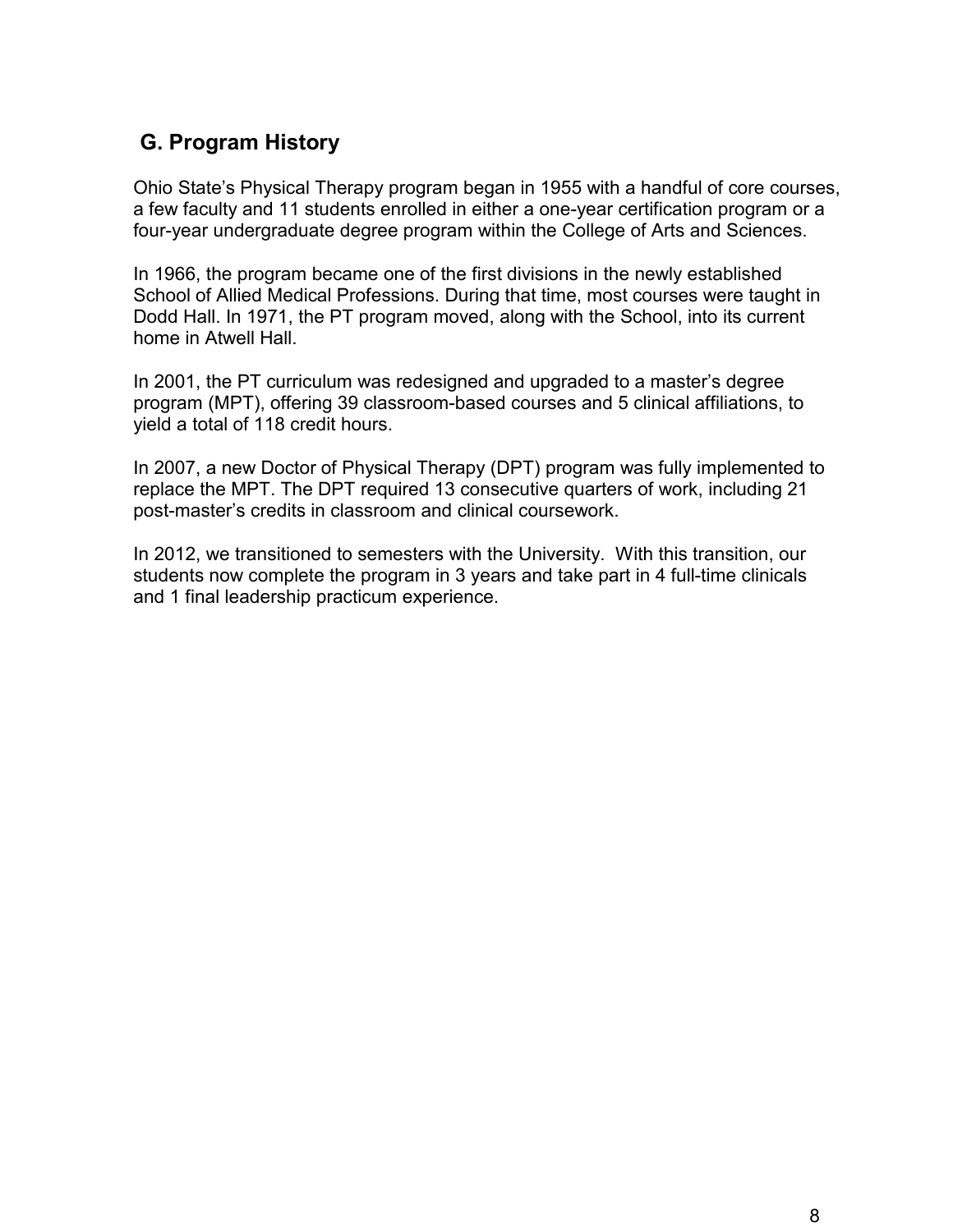The following is a list of the core faculty and their duties and interests:

| <b>FACULTY</b>                                                                                                                                                                                    | <b>TEACHING</b><br><b>RESPONSIBILITY</b>                                                                                                                    | <b>RESEARCH AND SERVICE</b>                                                                                                                                                                                                                                                                                                                                                                                                                                                                                                                                                                                                                                        |  |  |  |
|---------------------------------------------------------------------------------------------------------------------------------------------------------------------------------------------------|-------------------------------------------------------------------------------------------------------------------------------------------------------------|--------------------------------------------------------------------------------------------------------------------------------------------------------------------------------------------------------------------------------------------------------------------------------------------------------------------------------------------------------------------------------------------------------------------------------------------------------------------------------------------------------------------------------------------------------------------------------------------------------------------------------------------------------------------|--|--|--|
| Dr. John A. Buford<br>Program Director<br>Professor<br><b>BS (University of Wisconsin)</b><br>PhD (UCLA)                                                                                          | Neuroscience<br>Cardiopulmonary<br>Rehabilitation                                                                                                           | Dr. Buford's main area of research interest is<br>neural control of movement and is currently<br>studying the function of the reticulospinal<br>system. He is a member of the APTA<br>(Neurology, Research, and Education sections)<br>and the Society for Neuroscience.                                                                                                                                                                                                                                                                                                                                                                                           |  |  |  |
| Dr. Tonya Apke<br>Director of Clinical Education<br>Associate Professor, Clinical<br><b>BA (Miami University)</b><br>MPT (Hahnemann University)<br>DPT (Arizona School of the Health<br>Sciences) | <b>Professional Issues</b><br><b>Advanced Therepeutic</b><br>Progressions<br><b>Health Policy</b><br><b>Clinical Education</b>                              | Dr. Apke's research interests focus on clinical<br>education models, development and assessment<br>of professional behaviors and learning styles.<br>She has been a member of several committees<br>within the OPTA and APTA including the<br>Conference Committee, past chair of the Student<br>Affairs Committee, Director, and now President<br>of the OPTA. She won the Meritorious Service<br>Award from the OPTA in 2010.                                                                                                                                                                                                                                    |  |  |  |
| Dr. Deborah Kegelmeyer<br>Director of DPT Curriculum<br>Professor, Clinical<br>BS (OSU)<br>MS (OSU)<br>DPT (M.G.H. Institute of Health<br>Professions)                                            | Neurologic Rehabilitation<br>Geriatrics<br>Pathology<br><b>Differential Diagnosis</b>                                                                       | Dr. Kegelmeyer's research focus is to determine<br>an effective early intervention to prevent falls in<br>the elderly including those with normal age<br>related changes and those with neurologic<br>disorders, especially Parkinson and Huntington's<br>disease. She is a member of the APTA<br>(Education, Geriatrics and Neurology sections),<br>Chair of the PDEdge taskforce, and Founder of<br>the Eastside Parkinson's Support Group.                                                                                                                                                                                                                      |  |  |  |
| Dr. Susan Appling<br>Associate Professor, Clinical<br>BS (U of Central AR)<br>MS and PhD (U of Memphis)<br>tDPT (U of TN)                                                                         | Musculoskeletal<br><b>Professional Issues</b><br><b>Health Policy</b>                                                                                       | Dr. Appling teaches in the MSK component of<br>the curriculum in several courses. She obtained<br>her OCS in 1993. She serves as a board<br>member for the APTA and was appointed to the<br>Education Leadership Partnership (ELP) in 2016.<br>Her research interests include educational<br>research, orthopedics and FMS. She was a<br>Lucy Blair Awardee for APTA in 2014. Her<br>involvement nationally includes the ABPTS, PT<br>Foundation, PT PAC trustee. She is a member<br>of the orthopedics, education and HPA sections<br>of the APTA.                                                                                                                |  |  |  |
| Dr. Catherine Quatman-Yates<br><b>Assistant Professor</b><br>B.S (Edinboro U of Penn)<br>DPT (U of Toledo)<br>PhD (OSU)                                                                           | Adult Neurologic Rehab<br>(Concussion)<br><b>Complex Cases</b><br><b>Advanced Therapeutic</b><br>Progressions<br><b>Evidence-Based Practice I</b><br>and II | Dr. Quatman-Yates is dedicated to pursuing<br>research that empowers individuals to engage in<br>safe and physical active lifestyles across the<br>lifespan. She is the director for the Leading<br>Improvement-Focused Teams for Advancing<br>Health System Outocmes Lab (LIFT Lab). She is<br>diversely trained in the philosophies and<br>methods for a variety of inquiry paradigms<br>including: classic experiemental and quasi-<br>experimental designs, naturalistic/qualitative<br>approaches, complexity science approaches<br>(e.g. social network anaylsis and non-linear time<br>series analyses), and<br>improvement/implementation science methods. |  |  |  |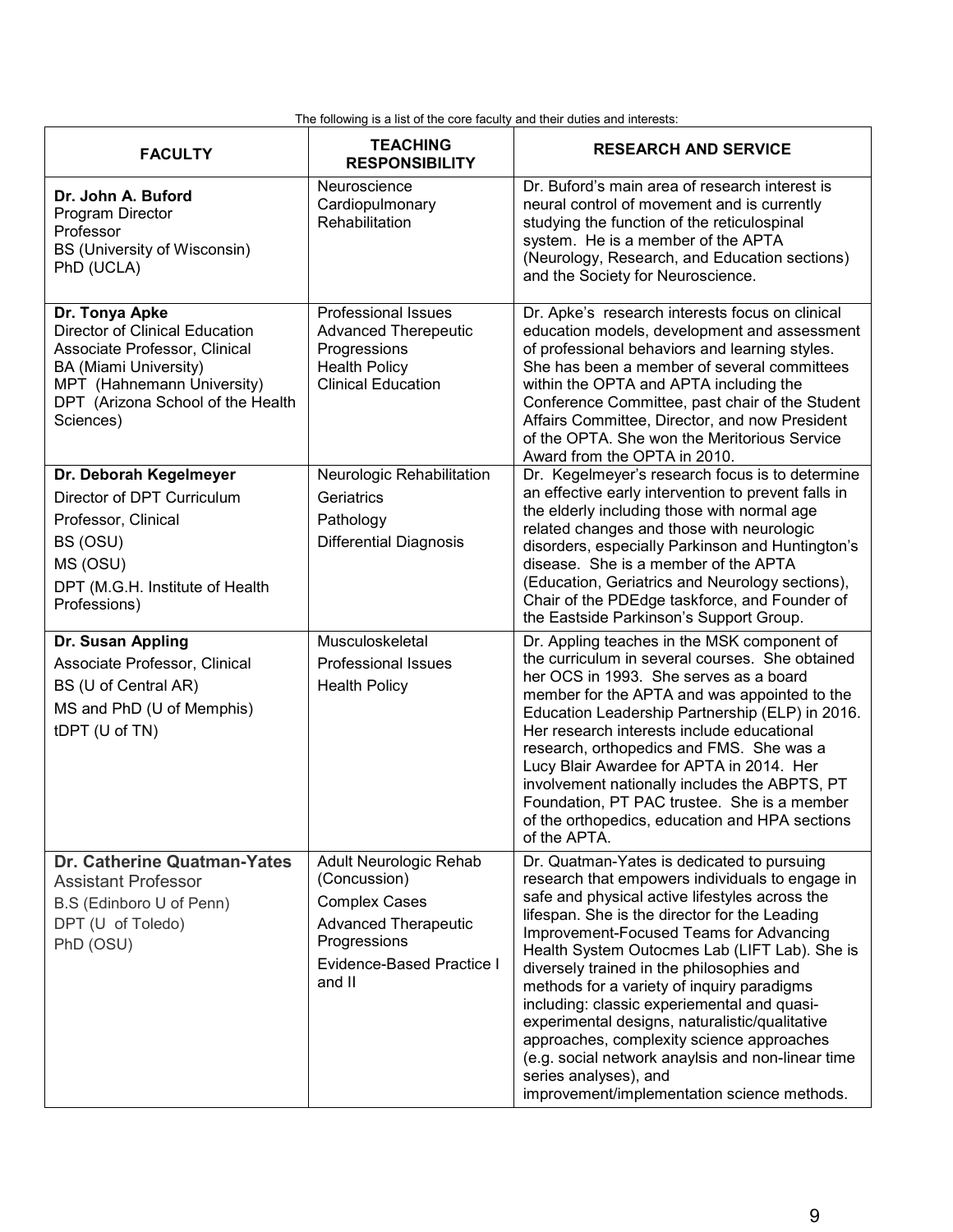| <b>FACULTY</b>                                                                                                                                                     | <b>TEACHING</b><br><b>RESPONSIBILITY</b>                                                                           | <b>RESEARCH AND SERVICE</b>                                                                                                                                                                                                                                                                                                                                                                                                                                         |
|--------------------------------------------------------------------------------------------------------------------------------------------------------------------|--------------------------------------------------------------------------------------------------------------------|---------------------------------------------------------------------------------------------------------------------------------------------------------------------------------------------------------------------------------------------------------------------------------------------------------------------------------------------------------------------------------------------------------------------------------------------------------------------|
| Mr. John V. Chidley<br><b>Assistant Professor, Emeritus</b><br>BS (Bowling Green State Univ)<br>MS (OSU)<br>PT Certificate (OSU)                                   | Gross Anatomy<br>Surface Anatomy                                                                                   | Although Mr. Chidley retired in 2006, he continues<br>to teach anatomy and is a valued member or the<br>PT division. His research interests center around<br>the anatomical substrates underlying various<br>orthopedic conditions. He is a member of the<br>APTA and has received numerous teaching<br>awards during his decades of service at OSU.                                                                                                                |
| Dr. John DeWitt<br>Assistant Professor, Practice<br><b>BS (Ohio University)</b><br>DPT (Belmont University)<br>Director of Residencies at OSU                      | <b>Upper and Lower Quarter</b><br>Orthopedics<br>Therapeutic Exercise<br><b>Sports Physical Therapy</b><br>Imaging | Dr. DeWitt splits his time between teaching in the<br>PT program and practicing at the OSU Sports<br>Medicine Center. He also directs the post-<br>professional Physical Therapy Residency and<br>Fellowship Programs. He is a delegate to the<br>OPTA, a Credentialed Clinical Instructor for the<br>APTA, Residency SIG Chair within the Sports<br>Section and sits on the American Board of<br>Physical Therapy Residency and Fellowship<br>Education (ABPTRFE). |
| Dr. Stephanie Di Stasi (Roewer)<br><b>Assistant Professor</b><br>B.S. (Springfield College)<br><b>MSPT (Springfield College)</b><br>Ph.D. (University of Delaware) | Orthopedics                                                                                                        | The main focus of Dr. Di Stasi's research is to<br>understand mechanisms of disability in individuals<br>with hip and knee injuries, with the overall goal of<br>developing effective rehabilitation strategies to<br>improve function and maximize physical activity<br>across the lifespan. Her expertise is in<br>rehabilitation trials, three-dimensional<br>biomechanical analyses and clinical testing<br>procedures.                                         |
| Dr. Jill C. Heathcock<br>Associate Professor<br>BS (University of Dayton)<br>MPT (University of Delaware)<br>PhD (University of Delaware)                          | Pediatrics                                                                                                         | Dr. Heathcock is researching how young infants<br>learn to use their spontaneous movements to<br>control and interact with their environment. She<br>would like to develop evidence-based intervention<br>programs for very young infants at risk for long-<br>term movement impairment and disability. She is<br>a member of the APTA, the Society for<br>Neuroscience, the NASPSPA, and ISIS                                                                      |
| Dr. Anne Kloos<br>Professor, Clinical<br>BS (University of Wisconsin)<br>PhD (Cleveland State)                                                                     | <b>Adult Neurology</b><br>Geriatrics<br><b>Advanced Clinical Cases</b><br>Pharmacology                             | Dr. Kloos teaches neurology and geriatrics. She<br>has had numerous national and international<br>invited presentations related to her research on<br>neurodegenerative diseases, particularly<br>Parkinson's Disease. She is a member of The<br>APTA (Neurology section and Nominating<br>Committee of the Degenerative Diseases Special<br>Interest Group) and the American Stroke Assoc.<br>Education Sub-Committee of Operation Stroke.                         |
| <b>Dr. Laura Schmitt</b><br>Associate Professor<br>BA (University of Delaware)<br>DPT (University of Delaware)<br>PhD (University of Delaware)                     | Musculoskeletal PT<br>Orthopaedics/Sports<br>Medicine<br>Lower Extremity<br><b>Biomechanics</b><br>Gait            | Dr. Schmitt's research focuses on neuromuscular<br>and biomechanical aspects of lower extremity<br>injury, rehabilitation and sports performance. Her<br>research lab is in Sports Medicine and current<br>work is related to neuromuscular and<br>musculoskeletal adaptation to cartilage and knee<br>ligament injuries, and development of<br>rehabilitation guidelines that enhance recovery                                                                     |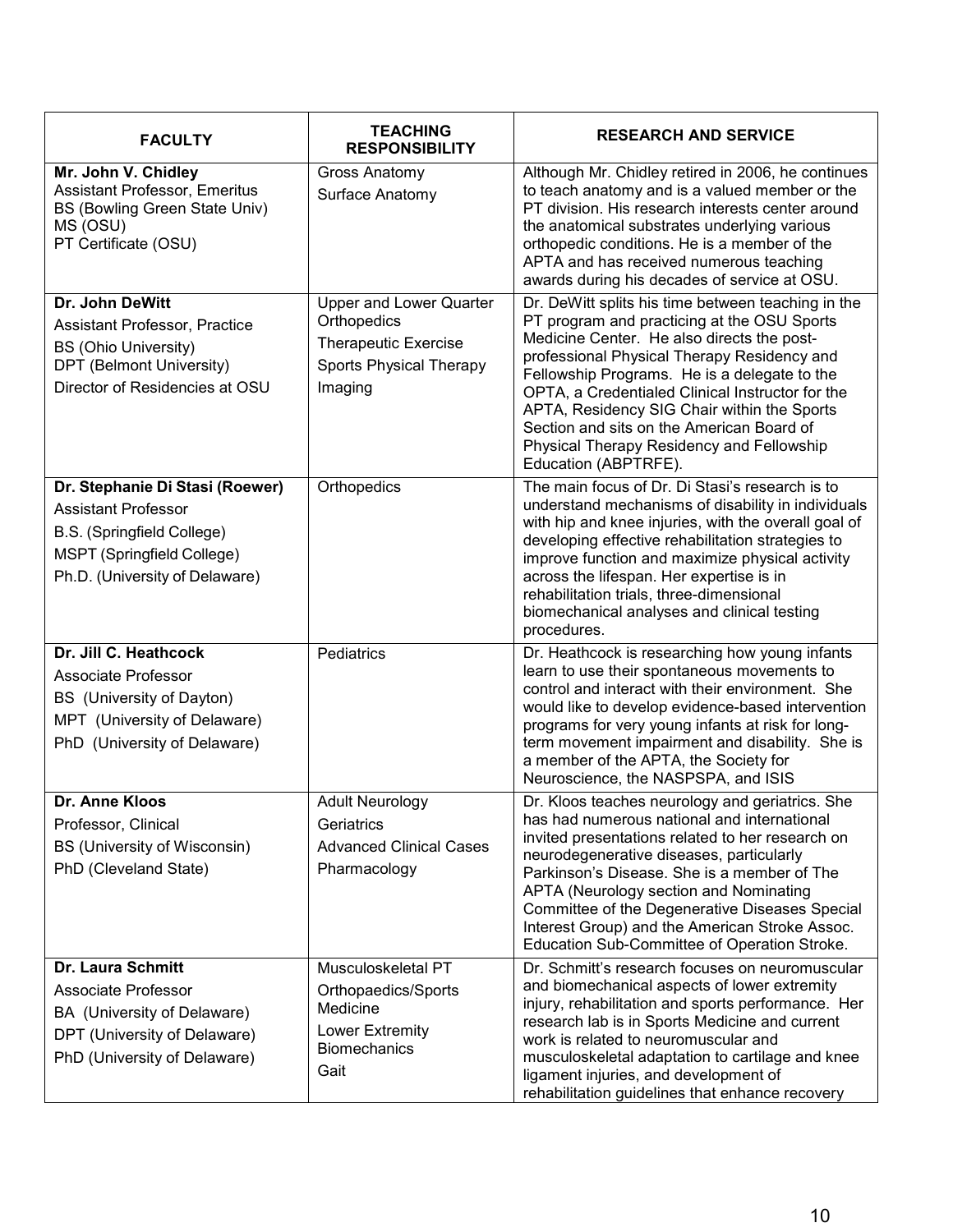|                                                                                                                                                                                                                                                                 |                                                                                                                         | and return to sport. Dr. Schmitt is a research<br>mentor for the Sport and Orthopaedic PT<br>Residency programs. She is a member of the<br>OPTA and APTA - Sports, Orthopaedic and<br>Research Sections.                                                                                                                                                                                                                                                                                                                                                                                                                                                                                 |
|-----------------------------------------------------------------------------------------------------------------------------------------------------------------------------------------------------------------------------------------------------------------|-------------------------------------------------------------------------------------------------------------------------|------------------------------------------------------------------------------------------------------------------------------------------------------------------------------------------------------------------------------------------------------------------------------------------------------------------------------------------------------------------------------------------------------------------------------------------------------------------------------------------------------------------------------------------------------------------------------------------------------------------------------------------------------------------------------------------|
| <b>Dr. Amelia Siles</b><br>Assistant DCE, Assistant<br>Professor, Practice<br><b>BS (John Carroll University)</b><br>DPT (Creighton University)                                                                                                                 | <b>Adult Inpatient</b><br>Rehabilitation<br>Neuro lab coordinator<br><b>Integumentary Systems</b><br>and Rehabilitation | Dr. Siles is the Co-Assistant DCE, the<br>Coordinator of the Neurologic and Geriatric<br>Clinical Skills Lab, and teaches coursework on<br>amputation/prosthetics and the integumentary<br>system. Dr. Siles splits her time between the PT<br>Division and Dodd Rehabilitation Hospital. She is<br>a member of the APTA Neurology and Education<br>sections and active in the Academy of Neurologic<br>PT.                                                                                                                                                                                                                                                                              |
| Dr. Erin Thomas<br><b>Assistant DCE, Assistant</b><br>Professor, Practice<br>BS (University of Evansville)<br>MPT (University of Evansville)<br>DPT (MGH Institute of Health<br>Professions)                                                                    | Acute care<br>Documentation<br>Interprofessional<br><b>Education and Practice</b><br>Imaging                            | Dr. Thomas is the Co-Assistant DCE and is<br>responsible for the curriculum related to acute<br>care physical therapy. She is involved with the<br>patient simulation lab and research related to<br>patient simulations, and interprofessional<br>training. Dr. Thomas is a member of the APTA,<br>Acute Care, Cardiopulmonary, Pediatric,<br>Neurology and Education sections. She is a<br>research committee member for the Acute Care<br>Academy.                                                                                                                                                                                                                                    |
| Dr. Melissa Kidder<br>Lecturer<br>BS (OU)<br>DPT (Belmont University)                                                                                                                                                                                           | Musculoskeletal lab                                                                                                     | Dr. Kidder teaches the MSK lab in the first year of<br>the DPT program. She is the Director of the<br>Orthopaedic PT Residency at OSU and is<br>involved in mentoring education and<br>development. She received her OCS in 2003.<br>She is a member of the Credentialing Services<br>Committee of ABPTRFE.                                                                                                                                                                                                                                                                                                                                                                              |
| Dr. Marka Gehrig Salsberry<br><b>Assistant Professor, Practice</b><br>BS (U of Findlay)<br>MS (U of Findlay)<br>DPT (Institute of Health<br>Professionals)                                                                                                      | Principles and Procedures<br><b>Acute Care</b><br><b>Adv Progressions</b>                                               | Dr. Salsberry teaches in the first and second<br>years of the DPT program. She is the<br>Coordinator of the Student Therapy Clinic at<br>Primary One, which offers pro-bono and low cost<br>PT services to patients who otherwise would not<br>be able to access care. Her research interests<br>are in early mobility in the ICU and student-led<br>clinics. She is the Chair of the Faculty/Student<br>Affairs Committee for OPTA.                                                                                                                                                                                                                                                     |
| <b>Dr. Cristiane Meirelles</b><br>Assistant Professor, ClinicalCritical<br>Care Physical Therapy Fellowship,<br>University of Chicago Medical<br>Center- Chicago, USAPhD<br>(University of Gothenburg)BS<br>(Brazilian Institute of Rehabilitation<br>Medicine) | Cardiopulmonary Rehab<br>Principles and Procedures<br><b>Acute Care</b><br><b>Adv Progressions</b>                      | Dr. Meirelles's focus is on cardiorespiratory<br>physical therapy in the acute care setting,<br>including pre and post physical therapy<br>assessment and interventions in patients<br>undergoing cardiothoracic surgery, such as heart<br>and lung transplant. She has also studied early<br>mobilization in critically ill patients in intensive<br>care settings, including patients requiring<br>mechanical circulatory and respiratory support.<br>She has an interest on physical performance and<br>activity assessments in the later stage post-<br>stroke, including cardiorespiratory fitness, walking<br>performance, muscle strength and self-reported<br>physical activity. |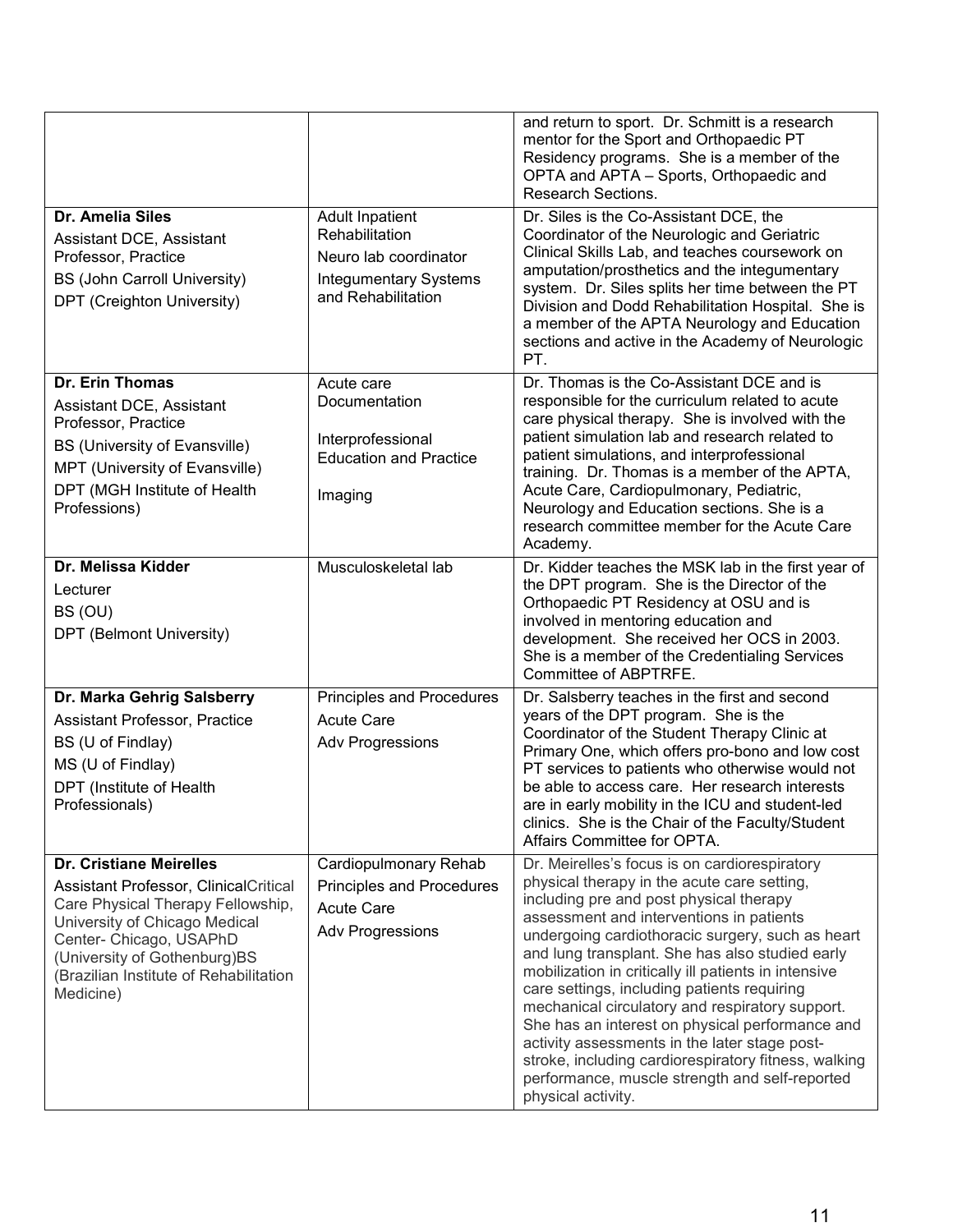| Dr. Jessica Donovan                                                                              | Geriatrics                           | Dr. Donovan teaches in the geriatric curriculum in                                                                                                                                                                                                                                        |
|--------------------------------------------------------------------------------------------------|--------------------------------------|-------------------------------------------------------------------------------------------------------------------------------------------------------------------------------------------------------------------------------------------------------------------------------------------|
| Assistant Professor, Practice<br><b>BS (Elmhurst College)</b><br>DPT (The Ohio State University) | Neuro/Geri Lab Teaching<br>Assistant | the 2 <sup>nd</sup> year of the DPT program as well as in a 3 <sup>rd</sup><br>year elective course. She is the Clinical<br>Coordinator of the Geariatric PT Residency at<br>OSU. She received her GCS in 2013. She is a<br>member of the Gredentialing Services Committee<br>of ABPTRFE. |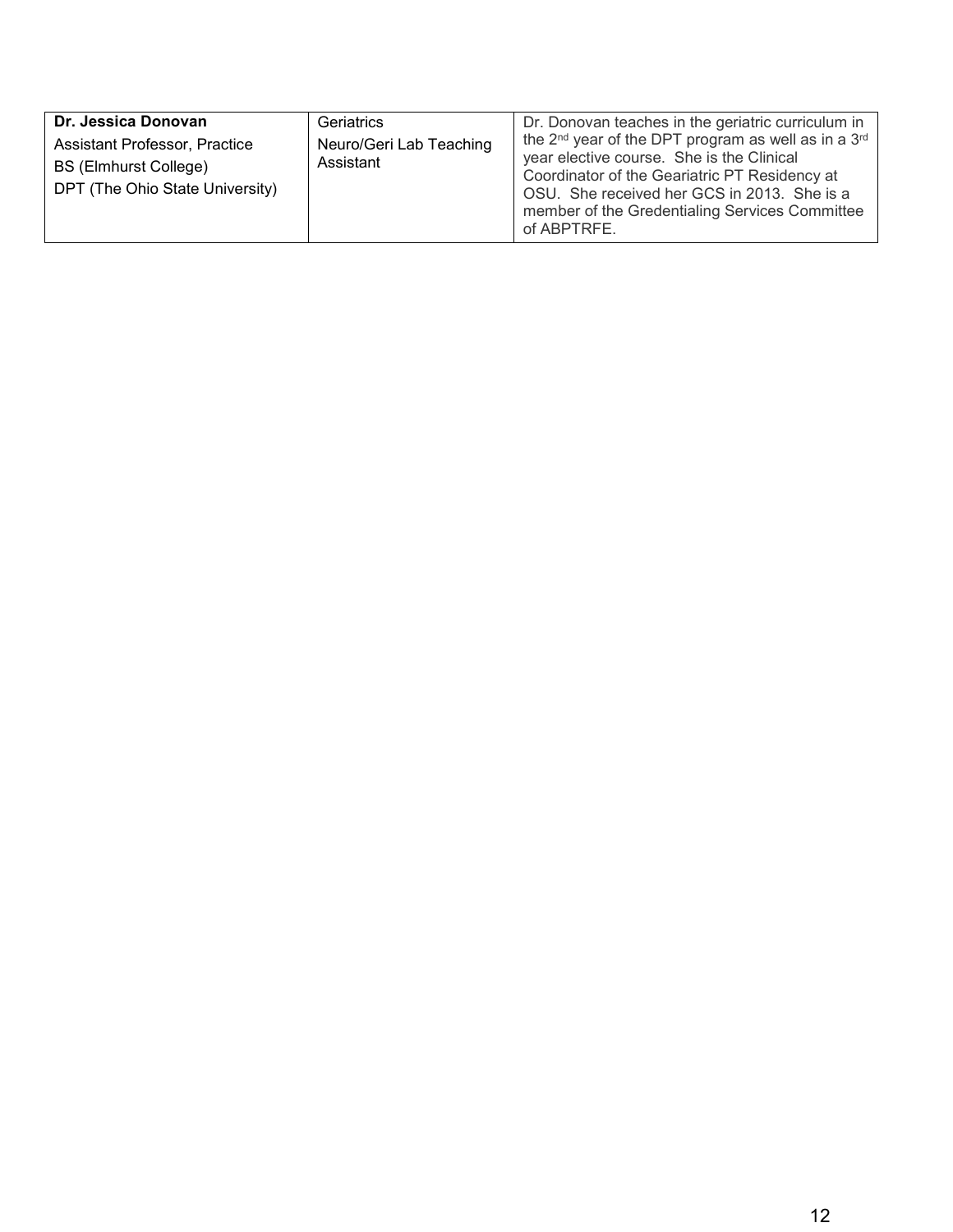### THE DOCTORATE OF PHYSICAL THERAPY CURRICULUM (2021-22)

|                                                      | Year 1 |                                                         |   |                                                         |   |  |  |  |
|------------------------------------------------------|--------|---------------------------------------------------------|---|---------------------------------------------------------|---|--|--|--|
| <b>SUMMER</b>                                        | c      | <b>AUTUMN</b>                                           | с | <b>SPRING</b>                                           | c |  |  |  |
| AMI 6000: Anatomy                                    | 5      | PT 6250: Neural Basis of Movement                       | 2 | PT 7250: Neurologic Basis of Rehabilitation             |   |  |  |  |
| PT 6410: Principles & Procedures in<br>PT Practice I |        | PT 6415: Principles and Procedures in<br>PT Practice II |   | PT 8210: Musculoskeletal Diagnosis and<br>Management II |   |  |  |  |
| PT 6021: Intro to PT Profession                      |        | PT 7012: Documentation and<br>Reimbursement             |   | PT 8410: Musculoskeletal Skills Lab II                  |   |  |  |  |
| HRS 5510: Pharmacology                               |        | PT 7220: Musculoskeletal Diagnosis and<br>Management I  | 4 | PT 8013: Contemporary Practice                          |   |  |  |  |
|                                                      |        | PT 7410: Musculoskeletal skills lab I                   | 3 | PT 6260: Pathology for PT                               |   |  |  |  |
|                                                      |        | HRS 7900: Evidence Based Practice I<br>(EBP I)          |   | HRS 7910: EBP II                                        |   |  |  |  |
|                                                      |        | PT 7235: Biomechanics for PT I                          |   | PT 6189: Integrated Clinical Experience                 |   |  |  |  |
|                                                      |        |                                                         |   | PT 7245: Biomechanics for PT II                         |   |  |  |  |
|                                                      |        |                                                         |   | PT 7915: Research Applications                          |   |  |  |  |
| Semester Total:                                      | 9      |                                                         |   |                                                         |   |  |  |  |
|                                                      |        |                                                         |   | Year Total:                                             |   |  |  |  |

|                                                   | Year 2   |                                               |        |                                                                     |     |  |  |  |
|---------------------------------------------------|----------|-----------------------------------------------|--------|---------------------------------------------------------------------|-----|--|--|--|
| <b>SUMMER</b>                                     | $\alpha$ | <b>AUTUMN</b>                                 | с<br>г | <b>SPRING</b>                                                       | Cr  |  |  |  |
| PT 7189 Intermed, Clin, Education<br>experience l | 4        | PT 8065 Service Learning in PT *              | .5     | PT 8065 Service Learning in PT                                      | .5  |  |  |  |
| PT 8230 Clinical Apps, in Pediatrics              | 3        | PT 8250 Adult Neurologic Rehab.               | 5      | PT 8274 Integumentary Systems and<br>Rehabilitation                 |     |  |  |  |
| PT 8430 Pediatric Laboratory                      |          | PT 8450 Adult Neurologic<br>Laboratory        | 3      | PT 8474 Integumentary and Community<br>Reintegration Laboratory     |     |  |  |  |
| PT 8630 Clinical Sci. in Pediatrics               | 2        | PT 8270 Geriatric Management                  | 2      | PT 8276 Adaptive Equipment and Community Re-<br>integration         | 2   |  |  |  |
| PT 8030 Topics in Pediatrics                      |          | PT 8050 Topics in Rehab and Long<br>Term Care |        | PT 8674 Advanced Therapeutic Interventions and<br>Progressions      |     |  |  |  |
| PT 6389: Pediatric ICE  or                        | .5       | PT 8272 Cardiopulmonary Rehab.                | 2      | PT 8670 Imaging in PT Practice                                      |     |  |  |  |
| $[1]$<br>[PT 7389: Peds Specialization] ICE       |          | PT 6489 Acute Care ICE                        | .5     | PT 7289.01 Intermediate Clinical Education<br>experience II, part 1 |     |  |  |  |
| Semester Total:                                   | 11.      |                                               |        |                                                                     | 14. |  |  |  |
|                                                   | 5        |                                               |        |                                                                     |     |  |  |  |
|                                                   |          |                                               |        | Year Total:                                                         |     |  |  |  |

|                                                                          |          | Year 3                                                                                                                                                                                                                                                                                                                                                                                                                                                                                                                               |          |                                                                                                 |          |
|--------------------------------------------------------------------------|----------|--------------------------------------------------------------------------------------------------------------------------------------------------------------------------------------------------------------------------------------------------------------------------------------------------------------------------------------------------------------------------------------------------------------------------------------------------------------------------------------------------------------------------------------|----------|-------------------------------------------------------------------------------------------------|----------|
| <b>SUMMER</b>                                                            | $\alpha$ | <b>AUTUMN</b>                                                                                                                                                                                                                                                                                                                                                                                                                                                                                                                        | $\alpha$ | <b>SPRING</b>                                                                                   | cr       |
| PT 7289.02:<br>Intermediate<br>Clinical Education<br>experience II, part | Δ        | PT 8061: Director's Seminar: PT as a Profession<br>PT 8070: Management<br>PT 8060: Healthcare in America & Impact on PT I<br>PT 8676: Differential Diagnosis for PT                                                                                                                                                                                                                                                                                                                                                                  |          | PT 8289: Terminal Clinical Education<br>experience<br>PT 8989: Capstone Leadership<br>Practicum | я        |
| PT 8189<br>Intermediate<br>Clinical Education<br>experience III          | R        | PT 8999: Thesis<br>PT 8610: Advanced Orthopedic PT (1 cr. elective)<br>PT 8640: Complex Scenarios in PT (1 cr. elective)<br>PT 8612: Advanced Sports PT (1 cr. elective)<br>PT 8650: Advanced Neuro. Rehab. (1 cr. elective)<br>PT 8620: Entrepreneurial leadership in PT ((1 cr. elective))<br>PT 8645: Advanced Acute Care Practice (1 cr. elective)<br>PT 8630: Advanced Pediatrics (1 cr. elective)<br>Clinical Elective<br>PT 6589 Service Clinical Experience (.5 - 2 cr elective)<br>Other Electives: See approved list below |          |                                                                                                 |          |
| Semester Total:                                                          | 12       |                                                                                                                                                                                                                                                                                                                                                                                                                                                                                                                                      | 13       | Year Total:                                                                                     | 12<br>37 |

Total Credits: 118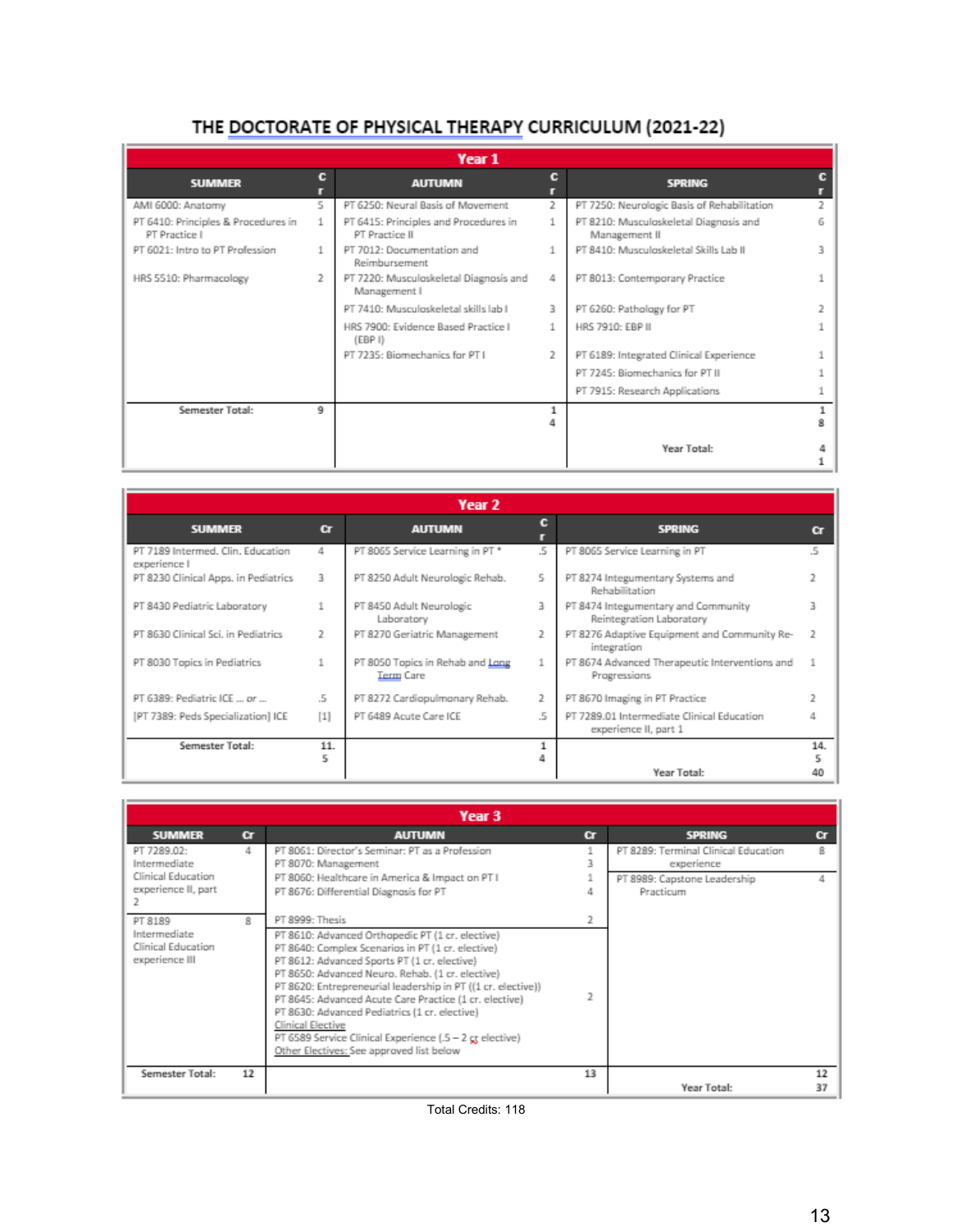#### <span id="page-13-0"></span>I. Course Descriptions

### **Year 1**

#### <span id="page-13-1"></span>Summer Semester

AMI 6000*: Gross Anatomy* Neuromuscular anatomy of the human body

AMP 5510: *Pharmacology* Introduction to the general principles of pharmacology, drug classification, *and* the sites and mechanisms of drug action

6410 *Principles and Procedures in Physical Therapy Practice I:* Principles of palpation, manual muscle testing & goniometry

6021 *Introduction to the Physical Therapy Profession*: Introduction to the profession of physical therapy and the behaviors consistent with that profession

#### Autumn Semester

6250 *Neural Bases of Movement*: The neuroanatomical and physiological basis of sensorimotor function, providing a foundation in motor control and motor learning for the analysis of motor dysfunction 6415 *Principles and Procedures in Physical Therapy Practice II*: Principles of goniometry, MMT and basic gait and transfer training skills

7012 *Documentation and Reimbursement*: Clinical decision making and documentation related to evaluation, goal setting, and treatment of the patient with musculoskeletal conditions 7210 *Biomechanics for Physical Therapy*: Principles of biomechanics, normal and pathological movement involving the musculoskeletal system, in general, culminating in a focus on the shoulder region 7215 *Musculoskeletal Diagnosis and Management I:* Foundations, analysis and application of the concepts and principles of evaluation, examination, diagnosis, and treatment of problems of the musculoskeletal system and shoulder

7235 *Biomechanics for Physical Therapy*: Principles of biomechanics, normal and pathological movement involving the musculoskeletal system, in general, culminating in a focus on the shoulder region

7410 *Musculoskeletal Skills Lab I:* Laboratory application of skills for evaluation, diagnosis and treatment of musculoskeletal disorders

AMP 7900: *Evidence Based Practice I:* Critical Analysis of Measurement and Diagnostic Tests PT 8998 *Research Practicum:* Research experience in a faculty member's research lab

#### Spring Semester

6189 *Integrated Clinical Experience*: First part-time clinical experience. Focuses on orthopedic practice. 6260 *Pathology for Physical Therapists*: Principles of disease of the organ systems

7245 *Biomechanics for Physical Therapy*: Principles of biomechanics, normal and pathological movement involving the musculoskeletal system of the spine and lower extremities.7250 *Neurologic Bases of rehabilitation*: Advanced concepts in neuroscience and the control of movement

8013 *Contemporary Practice:* Health care delivery systems and critical issues in physical therapy 8210 *Musculoskeletal Diagnosis and Management II*: Concepts and principles of musculoskeletal evaluation, examination, diagnosis, and treatment of the upper extremity, lower extremity and spine regions and gait

8410 *Musculoskeletal Skills Lab II*: Concepts and principles of musculoskeletal evaluation, examination, diagnosis, and treatment of the upper extremity, lower extremity and spine regions and gait AMP 7910: *Evidence Based Practice II:* Critical Inquiry and analysis for EBP.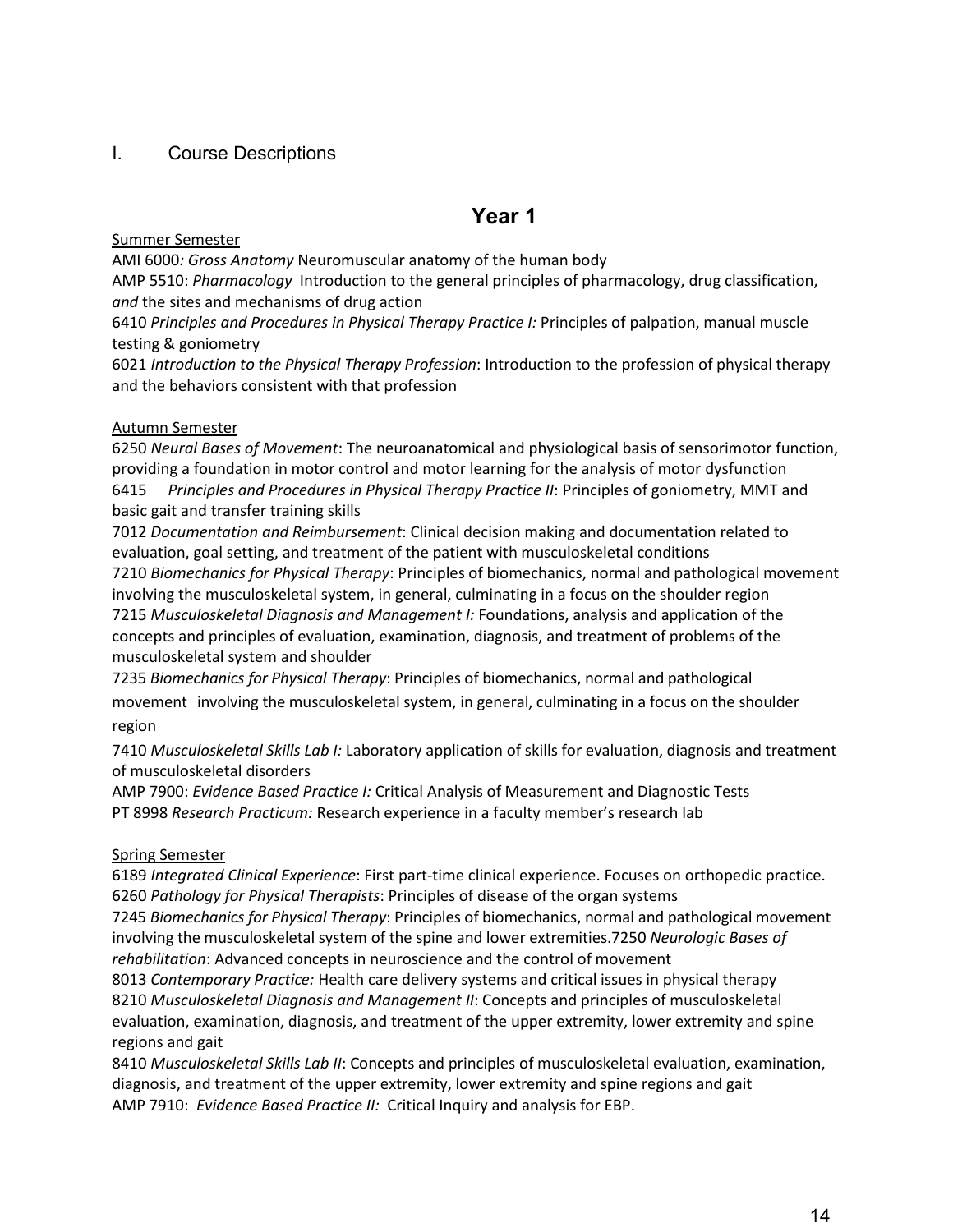### **Year 2**

#### <span id="page-14-0"></span>Summer Semester

7189 *Clinical education: Intermediate full-time clinical experience I:* Full-time, 7-week clinical experience completed in an affiliated outpatient facility with the focus on patients with musculoskeletal impairments.

8030 *Topics in Pediatric Physical Therapy:* Critical topics related to health care and education systems delivery in pediatric practice and the role of family and culture in the therapeutic program of the child 8230 *Clinical Applications in Pediatrics*: Physical Therapy principles of examination, evaluation, diagnosis, prognosis and intervention with children

8430 *Pediatric Laboratory:* Applications and methods used in evaluation, diagnosis and intervention including neurological, musculoskeletal, cardiopulmonary and integumentary systems in children 8630 *Clinical Science in Pediatric:* Typical and atypical development including the effects of disease and damage to the nervous, musculoskeletal, cardiopulmonary and integumentary systems in pediatrics 6389 *Pediatric Integrated Clinical Experience (ICE)* - Second part-time clinical experience. Focuses on pediatrics.

#### Autumn Semester

8050 *Topics in Rehabilitation and Long Term Care:* Healthcare systems and critical topics in rehabilitation and geriatric care

8065 *Service Learning in Physical Therapy:* Service learning experience in physical therapy

8250 *Adult Neurologic Rehabilitation:* Analysis of body function and structure, activity, and participation levels associated with injury to the nervous system. Evidence and rationale for examination, evaluation, and interventions for adult neurologic physical therapy

8270 *Geriatric Management*: Critical issues in the management of geriatric clients.

8272 *Cardiopulmonary Rehabilitation:* Evidence and rationale for examination, evaluation, and interventions for prevention of cardiovascular disease and treatment of common cardiopulmonary system disorders

8450 *Adult Neurologic Laboratory:* Clinical decision making and techniques for examination, evaluation, and interventions for adult neurologic physical therapy

PT 6489 *Acute Care Integrated Clinical (ICE):* Third part-time clinical experience. Focuses on acute care practice.

#### Spring Semester

8065 *Service Learning in Physical Therapy:* Service learning experience in physical therapy 8274 *Integumentary Systems and Rehabilitation:* Analysis of body function and structure, activity, and participation levels associated with injury to the integumentary system. Evidence and rationale for examination, evaluation, and interventions for adults with conditions such as amputation, burns and wounds

8276 *Adaptive Equipment and Community Reintegration:* Analysis of the use of adaptive equipment such as orthotics and wheelchairs to augment rehabilitation. Evidence and rationale for the performance of functional capacity evaluations for community reintegration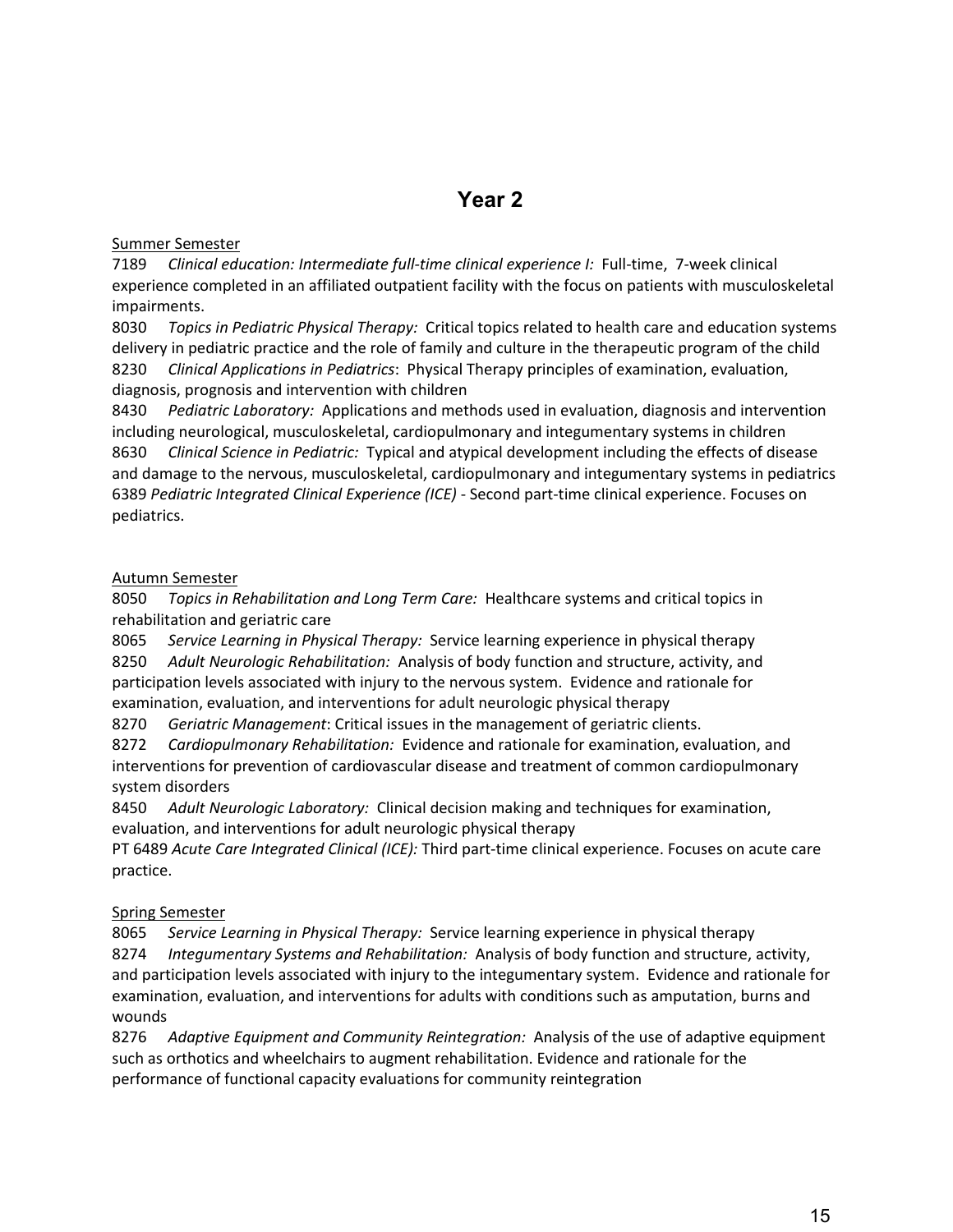8474 *Integumentary and community reintegration laboratory:* Clinical decision making and techniques for examination, evaluation, and interventions for those with disorders related to the integumentary system and the use of adaptive equipment and techniques for community reintegration 8670 *Imaging in Physical Therapy Practice:* Develop an understanding of the basic principles and interpretation of musculoskeletal and neuromuscular imaging. The course will focus on the application of radiographic, CT and MRI images into physical therapy practice

8674 *Advanced Therapeutic Interventions and Progressions:* Case based analysis, skill acquisition, and patient-centered clinical interventions

### **Year 3**

#### <span id="page-15-0"></span>Summer Semester

7289 *Clinical education: Intermediate clinical experience II:* Full-time, 10-week clinical experience in an acute care, rehab, or pediatric affiliated clinical site with the focus on management of patients with medical, neurological and/or pediatric diagnoses

8189 *Clinical education: Intermediate clinical experience III:* Full-time, 10-week clinical experience in an affiliated clinical facility in any setting

#### Autumn Semester

8060 *Health Care in America and its Impact on Physical Therapy:* Analysis of the healthcare system in America and importance of advocacy and how working within this system impacts the practice of physical therapy. Issues of reimbursement and payment models will also be explored 8061 *Director's Seminar* : Contemporary topics for discussion and preparation for entry into the workplace.

8070 *Management:* Administrative skills for the management of physical therapy practice in various settings. Introduce basic principles of administration and management that are applicable to problem solving in simulated administrative and management situations and developing a business plan 8676 *Differential Diagnosis for Physical Therapists:* Clinical decision making related to systemic disease that can present as neuromuscular or musculoskeletal conditions. Related literature will be utilized to explore systemic origins of disorders related to PT practice. Case studies and related literature will be used to explore systemic origins of musculoskeletal or neuromuscular signs and symptoms.

8999 *Thesis:* Development, completion and presentation of a final case study report and oral doctoral defense based on a case from one of the 2 clinicals in Summer, Year 3

#### **Electives**

8610 *Advanced Orthopedic Physical Therapy:* Critical analysis of the current literature and the application of advanced skills related to the orthopedic patient with an emphasis manual therapy techniques and evidence-based interventions

8612 *Advanced Sports Physical Therapy:* Introduction to Sports Physical Therapy concepts with emphasis on prevention, acute injury management, differential diagnosis, sports-specific rehabilitation and wellness.

8650 *Advanced Adult Neurologic Rehabilitation:* Critical analysis of the current literature and the application of advanced skills related to the neurologic patient with an emphasis on evidence-based assessment and interventions.

8640 *Complex Scenarios in PT:* Advanced diagnostic techniqes in geriatrics

8660 *Clinical Diagnostic Testing* (1 credit) Methods for clinical testing and examination of the peripheral nervous system with electrophysiologic approaches covered in combined lecture/lab format. 8620 *Entrepreneurial Leadership in PT:* Develop leadership skills and integrate leadership theory in running a physical therapy private practice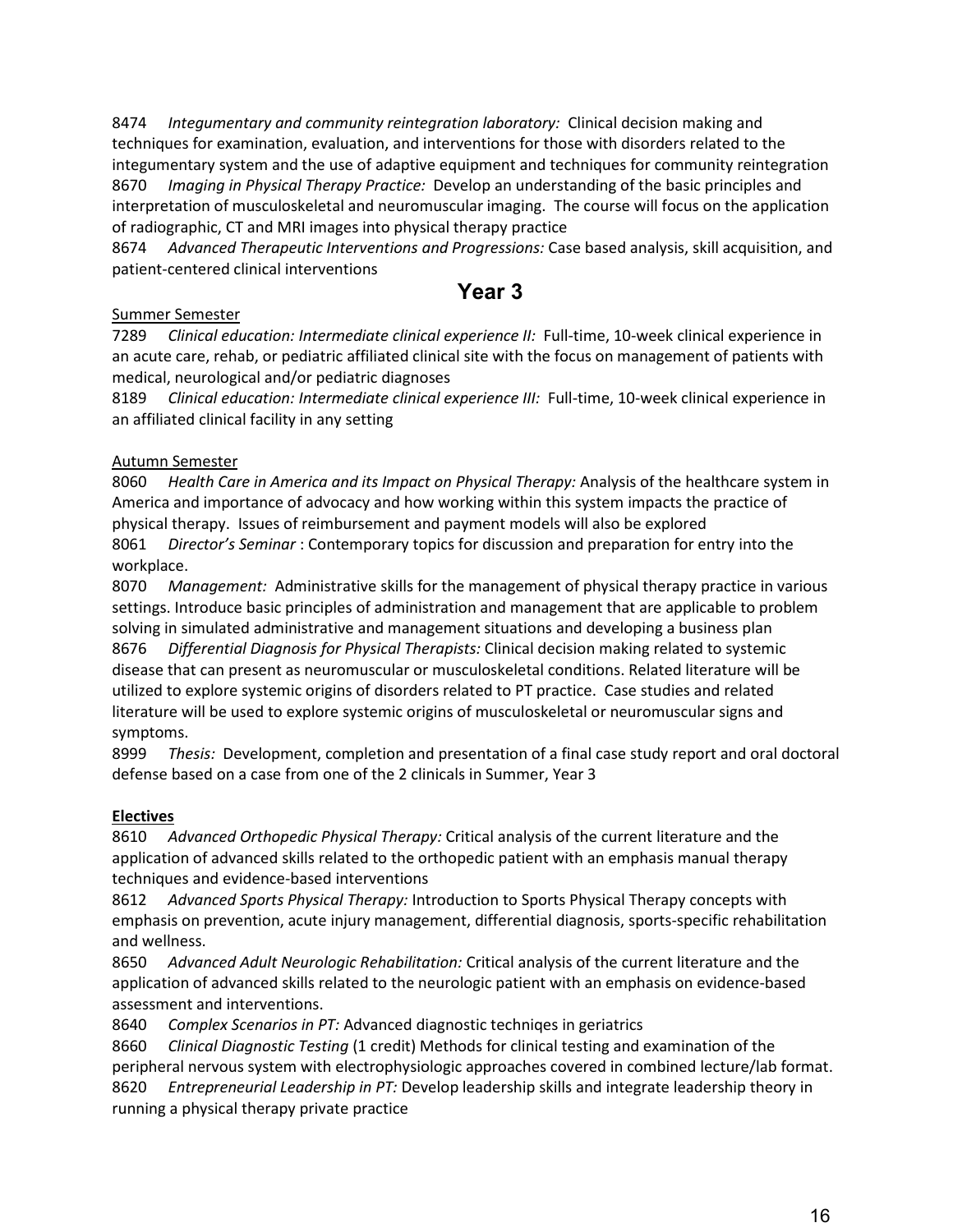6589 *Service Clinical Experience:* Opportunity to provide students to practice clinical skills under the direction of a PT while providing service to an underserved population in central Ohio.

8645 *Advanced Acute Care Elective*: Enhance clinical knowledge and skills to facilitate best practice and early mobilization in the acute care and ICU settings. Includes simulated clinical scenarios.

Other courses approved by advisors of the Research, Pediatric or Global Health Specializations

#### Spring Semester

8289 *Clinical education: Terminal clinical experience:* Final, full-time, 10-week clinical experience in an affiliated clinical facility in any setting

8989 *Capstone Leadership Practicum Experience:* Full-time, 6-week individualized experience focusing on an aspect of physical therapy such as specialty clinical practice, administration or management, teaching, research, service, or advocacy. It must include the development of a related project and may or may not involve direct patient care.

### <span id="page-16-0"></span>**H. Learning Objectives for Clinical Education Experiences**

Upon successful completion of the clinical education experiences, as demonstrated by passing the Clinical Performance Indicators (CPI) at the required proficiency (see grading criteria) the student intern will be able to:

- **1.** Complete an entire physical therapy examination and evaluation on patients/clients in a variety of settings.
- **2.** Document findings from examinations and treatment sessions according to the facility and best practice guidelines accurately and in a timely manner.
- **3.** Develop a comprehensive plan of care that is culturally sensitive and based on the results of the examination, diagnosis, co-morbidities and precautions for clients in the assigned settings.
- **4.** Demonstrate safe and effective interventions that are based in evidence and/or best practice.
- **5.** Complete all discharge planning and follow-up care as needed.
- **6.** Effectively communicate with physicians and other health care personnel involved with patients receiving their care.
- **7.** Demonstrate leadership by advocating for the patient and the profession.
- **8.** Demonstrate appropriate management of resources available to therapists and patients.
- **9.** Demonstrate effective delegation to and supervision of assistive personnel in the management of patient/client interventions.
- **10.**Demonstrate sensitivity and respect for all patients irrespective of condition, race, religion, social status or other prejudicial circumstances.
- **11.**Demonstrate appropriate professional behaviors, consistent with the *PT Code of Ethics, Guide for Professional Conduct,* and The Professional Behaviors for the 21<sup>st</sup> Century.
- **12.**Present an in-service educational session on an evidence-based literature review agreed upon by the student and clinical instructor (CI).
- **13.**Complete an journal article review.
- **14.**Complete a case study on a patient.
- **15.**Provide consultation services as needed.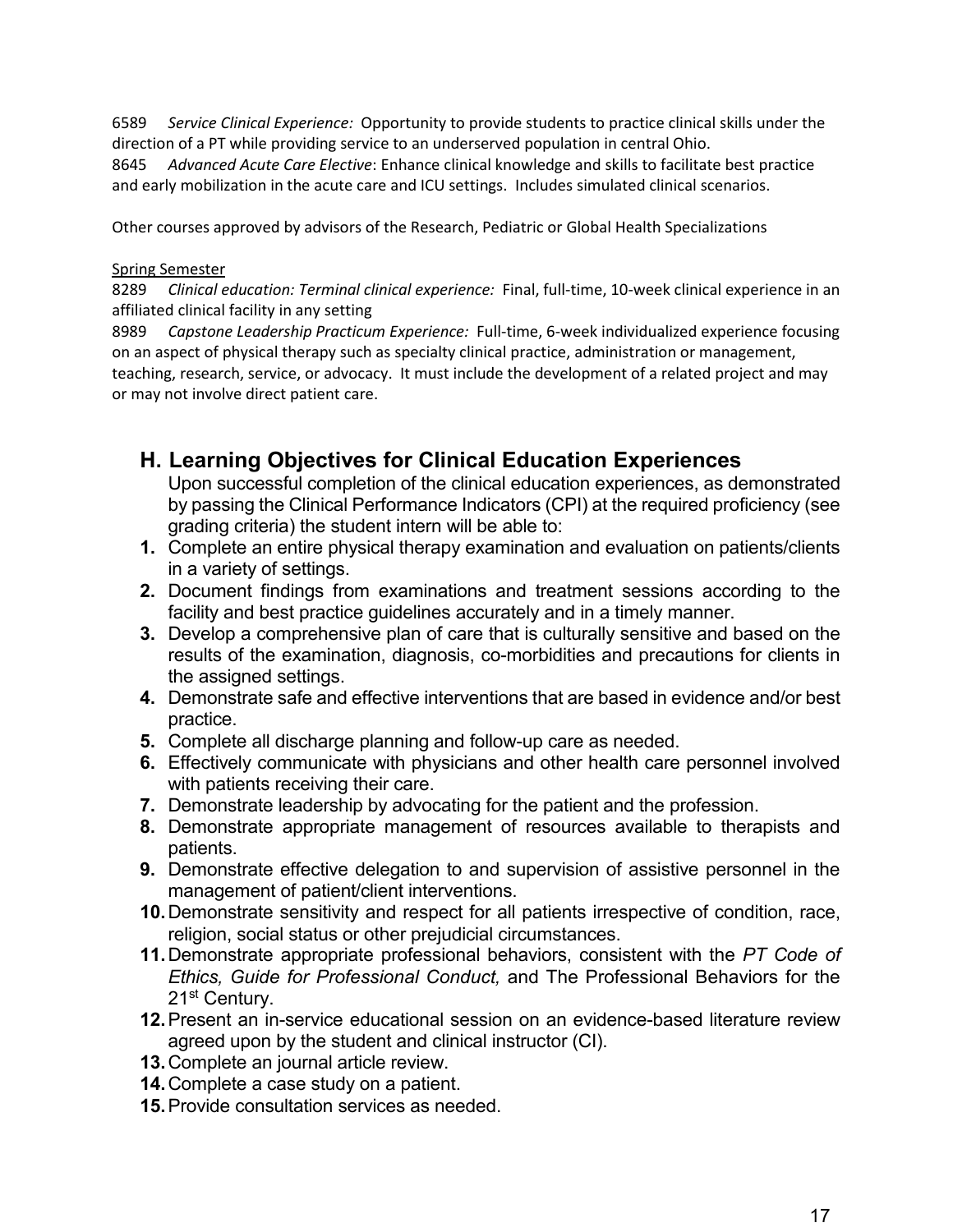### <span id="page-17-0"></span>**I. Glossary of Terms**

#### *Affective domain:*

The domain of learning associated with professional behavior, communication styles, and interpersonal skills.

#### *Assistant DCE (Assistant Director of Clinical Education):*

The Assistant DCE (ADCE) assists the Director of Clinical Education with the administration of the clinical education program. The ADCE also assists the DCE in relating the student's clinical education to the curriculum and evaluating the student's progress.

#### *SCCE (Site Coordinator of Clinical Education):*

The SCCE is the individual at each clinical education site who coordinates and arranges the clinical education of the physical therapy student. This person communicates with the DCE and faculty at the educational institution regarding student placement and clinical instructor/student issues. This individual is responsible for ensuring student supervision and a well-rounded clinical experience.

#### *CI (Clinical Instructor):*

The CI is the individual who is responsible for the direct instruction, supervision, and grading of the physical therapy student in the clinical education setting.

#### *Clinical Education:*

Clinical education is the method through which students are provided with clinically based, pre-planned learning activities. Clinical education provides "real life" learning experiences for the application of classroom knowledge and skills in the physical therapy clinical environment. This clinical education should require analytical thinking, problem solving, treatment design, and application on actual patients to insure that the student is able to function at the professional entry level.

#### *Clinical Education Site:*

A health care agency or other setting in which learning opportunities are provided. The site may be a hospital, agency, clinic, office, school, or home and is affiliated with one or more educational programs through a contractual agreement.

#### *Cognitive domain:*

The domain of learning associated with organization of thoughts, problem solving abilities and documentation skills.

#### *Collaborative Learning:*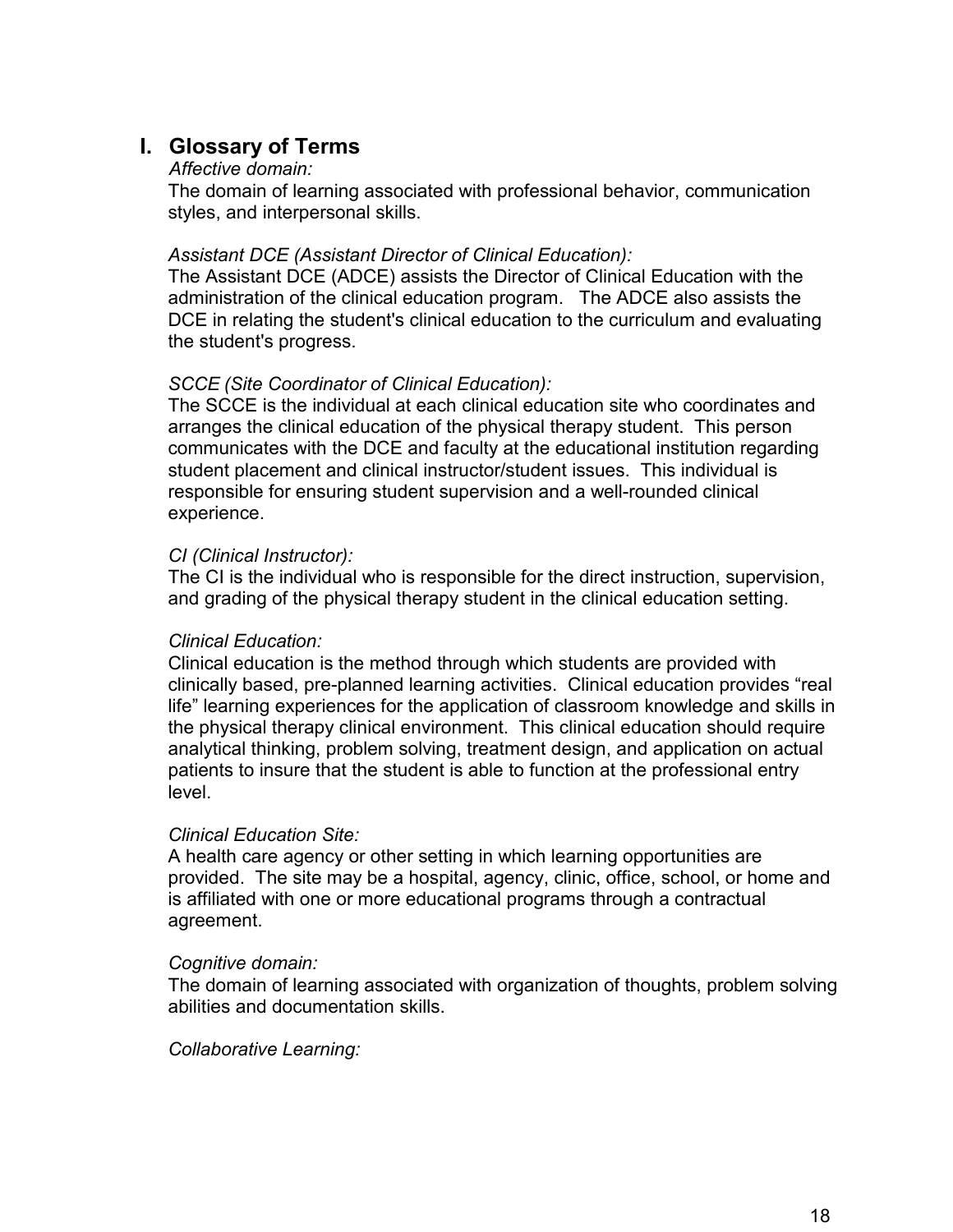A form of teaching in which the students work together with the assistance of the clinical instructor. In PT education, this can be 2 or more students with the same CI.

### *DCE (Director of Clinical Education):*

The DCE's primary function is to provide comprehensive planning and direction for the clinical education program within the entry-level degree professional curriculum, mission and goals of the academic institution, professional and regional accreditation standards, and generally accepted norms in higher education. The DCE coordinates the administration of the clinical education program in association with the academic and clinical faculty and students. The DCE also relates the student's clinical education to the curriculum and evaluates the student's progress integrating academic and clinical experiences. This individual serves as a liaison between the University and clinical sites and is responsible for clinical site selection, development, and evaluation.

Additional responsibilities include planning, developing, implementing, and evaluating course content in the areas of expertise such as education, health care systems, or procedures. The DCE participates in curriculum development of the entry-level graduate degree program in physical therapy. The DCE conducts research in the area of clinical education.

#### *Entry Level Performance:*

"A physical therapist clinician performing at entry level utilizes critical thinking to make independent decisions concerning patient needs and provides quality care with simple or complex patients in a variety of clinical environments. [They] need[s] no guidance or supervision except when addressing new or complex problems." (*American Physical Therapy Association, Physical Therapy Student Clinical Performance Instrument... December 1995)*

#### *Formative Evaluation:*

An assessment of student performance that is ongoing throughout the instructional phase of physical therapy education for the purpose of selfassessment, counseling, and improving learning experiences (eg. Weekly progress forms).

#### *Inpatient or Outpatient Rehab Facility*:

As a qualifying setting for the rehab requirement, this setting may include a majority (>50%) of clientele with neurologic, geriatric, and/or cardiopulmonary health conditions. The health conditions treated could include but must extend beyond vestibular health conditions.

#### *Novice Clinical Performance:*

"A physical therapy student who provides quality care only with uncomplicated patients and a high degree of supervision. Without close supervision, the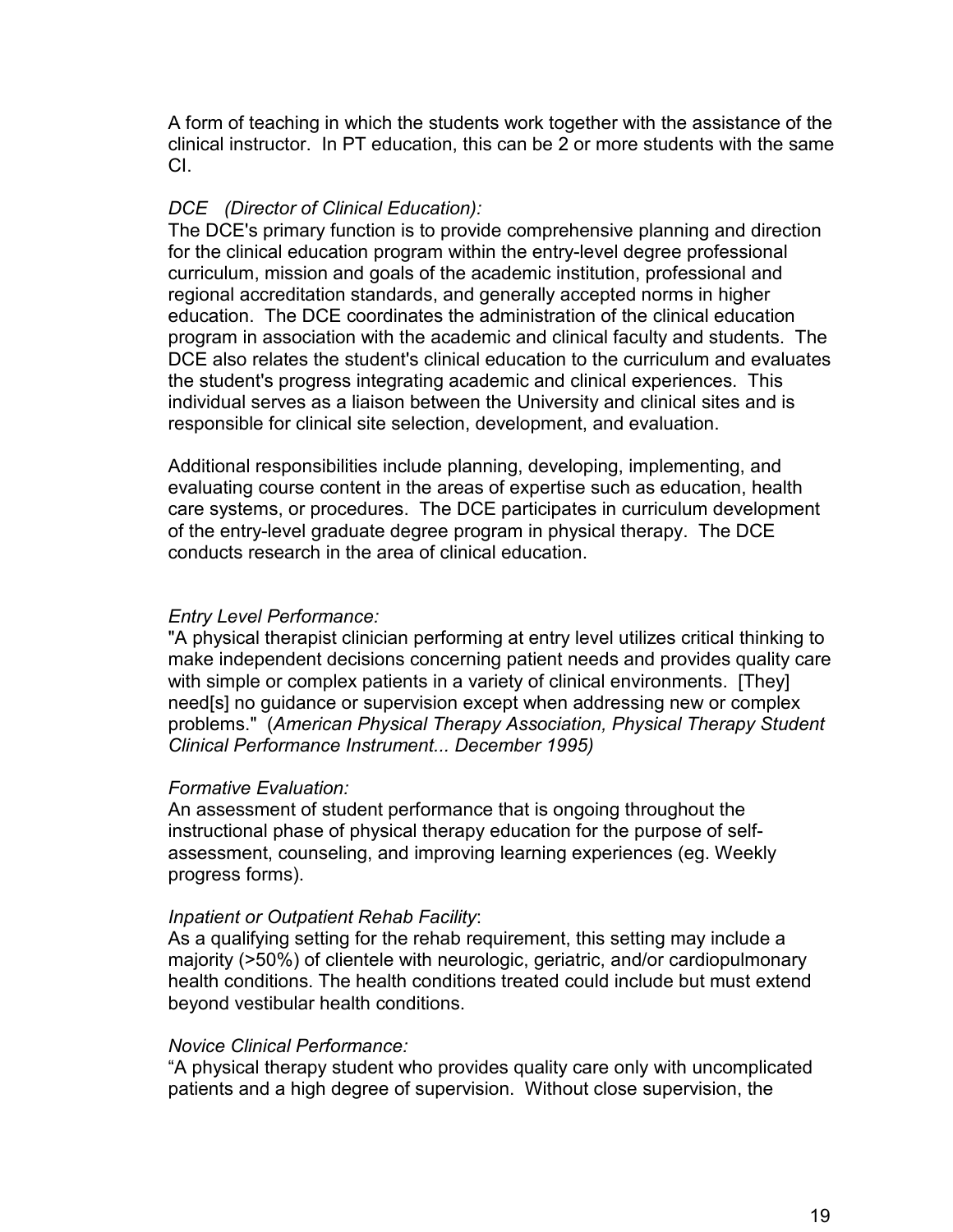student's performance and clinical decision making are inconsistent and require constant monitoring and feedback. This is typically a student who is inexperienced in clinical practice or who performs as though he or she has had limited or no opportunity to apply academic knowledge or clinical skills." (*American Physical Therapy Association, Physical Therapy Student Clinical Performance Instrument... December 1995)*

### *Performance Evaluation:*

A method of gathering evidence about the extent to which a student has achieved previously established goals of clinical education as determined by observation of the student's performance behavior.

#### *Physical Therapy Service:*

The part of the clinical education experience that is managed and delivered exclusively by a physical therapy staff.

### *Psychomotor domain:*

The domain of learning associated with the performance of an activity such as patient intervention or equipment application.

### *Summative Evaluation:*

A summary assessment of student performance that is completed at the midterm and completion of the clinical experience (eg. CPI), as well as at the end of the didactic portion of the curriculum (eg. comprehensive final exam).

### **Section II: CLINICAL EDUCATION GENERAL INFORMATION**

### <span id="page-19-1"></span><span id="page-19-0"></span>**A. Clinical Experiences**

The Ohio State University physical therapy students will have four types of clinical educational opportunities. Students are required to complete clinical experiences in 3 different settings: one in outpatient orthopedics, one in a rehab setting (this may be inpatient or outpatient rehab, home health, or a skilled nursing facility), and one in acute care. One of their final 3 clinicals may be in the setting of their choice.

1. **Part-time Integrated Clinical Experiences (ICE):** Students will complete part-time clinical experiences during academic semesters with specific objectives related to their lab course for that semester. Students must successfully pass these ICEs to be eligible for full-time clinicals.

2. **Full-time Intermediate Clinical Education Experiences:** Students will have clinical experiences that are coordinated with coursework so that experience is gained working with patients/clients utilizing the skills learned in the classroom that preceding semester. These consist of a 7-week clinical in an outpatient orthopedic setting at the end of spring semester of the first year; a 10-week clinical in an acute care hospital, rehabilitation setting (skilled nursing facility (SNF), inpatient or outpatient rehab facility,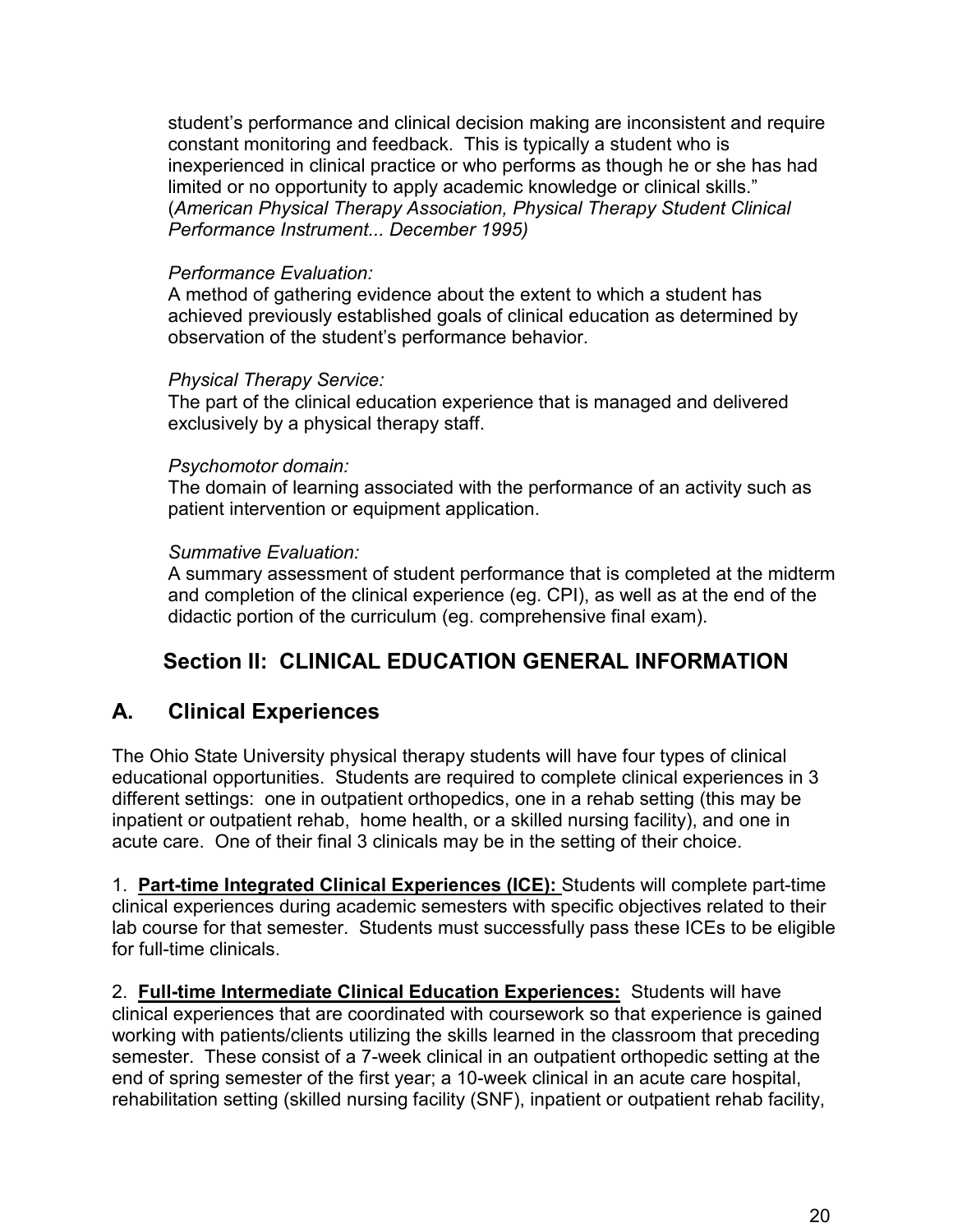or home health), or pediatric setting at the end of the spring semester of the second year; a 10-week clinical in any setting during the summer at the beginning of the third year.

3. **Full-time Terminal Clinical Education Experience:** Students will be assigned to a 10-week full time clinical experience which may fulfill a required setting or if these have previously been fulfilled, may be in the setting of choice.

4. **Final Leadership Practicum:** Students will be assigned a 6-week practicum with individually determined goals. These are not typical clinical experiences. The experience may involve specialty areas of clinical practice, advocacy, consultation, wellness, administration, education, service, research or some combination of these. Students work with the DCE/ADCEs to select an appropriate facility and mentor based on their interests. These are scheduled for mid-spring of their  $3<sup>rd</sup>$  year just prior to graduation.

### <span id="page-20-0"></span>**B. Communication**

1. Affiliation Agreements:

The DCE, with the Assistant DCEs, acts as the communication facilitators. The initial communication with the facility is solely the responsibility of the DCE. The DCE contacts the SCCE or vice versa, to determine feasibility of establishing a clinical affiliation agreement. The Contract Coordinator for the School will handle the ongoing communication during the negotiation process. The contracts must be approved by the school's legal counsel.

2. Clinical Education Experiences:

Communication for full time clinical education experiences occurs between the DCE and the SCCE. The DCE will provide the SCCE with the information about the physical therapy curriculum, educational goals, and by virtue of placement in a clinical facility, confirm that all students have successfully completed all didactic coursework and health requirements. OSU requires students to have a yearly physical, a two-step PPD the first year and then annual one step PPD each additional year, immunization verification of MMR including a titer, varicella, tDAP, hepatits B including a titer, and a yearly flu vaccine to minimize their health risks during clinical experiences. Students are required to maintain current CPR certification, have training for infection prevention and HIPAA, and pass both an annual criminal background check and drug screen. Additionally, the SCCE will be given information about level of training of individual students to assist the CI in planning the learning experiences for the student(s).

The clinical site will be notified at least three months in advance of its planned schedule of clinical experience assignments, including the name of the student, level of academic preparation and length and dates of clinical experience. The students will send an introductory letter to the SCCE at least 6 weeks prior to the start of the clinical experience. This letter will include background information on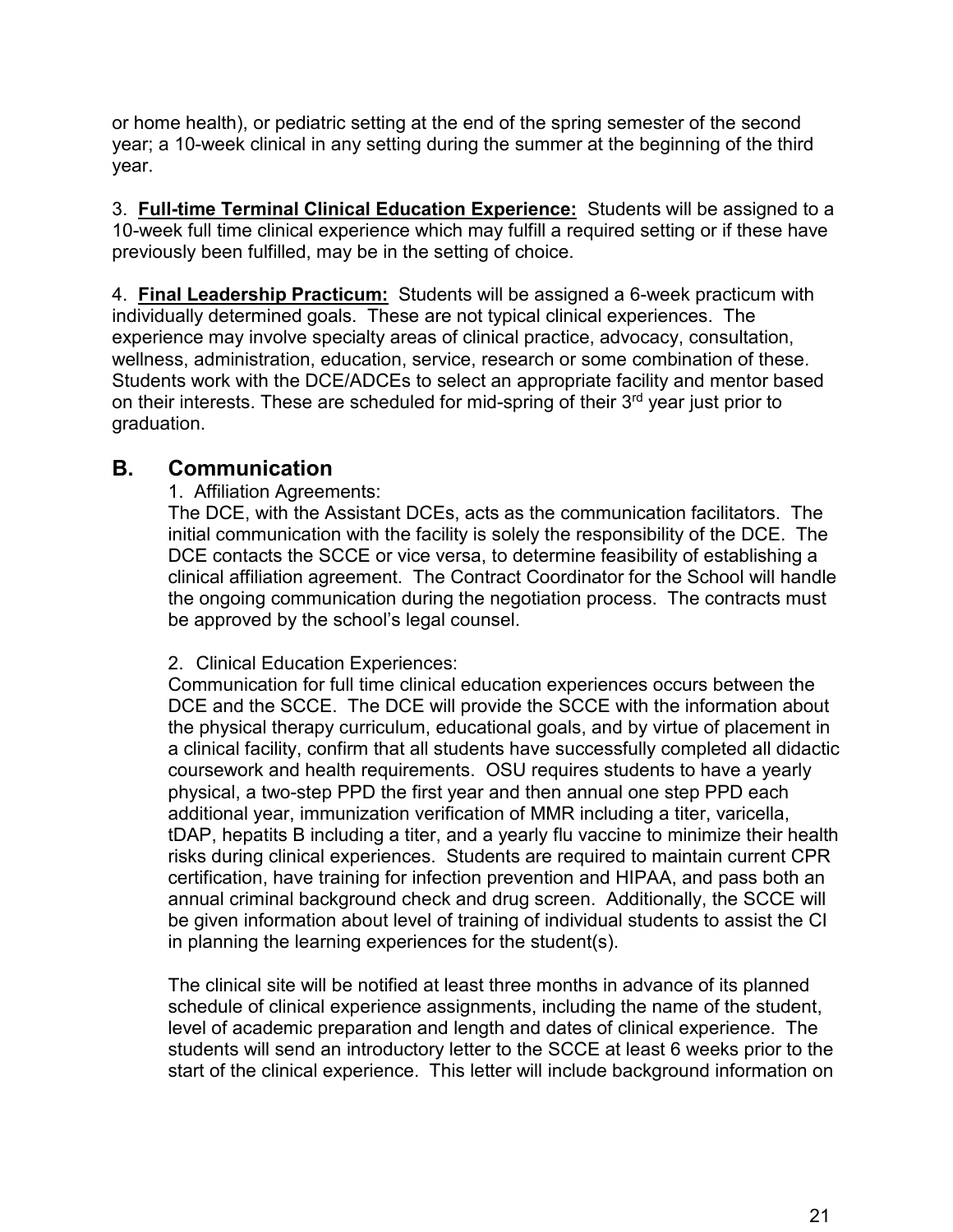the student, their learning style, goals, and any other pertinent information. Whenever possible, this communication will occur electronically.

The students will then follow up with a phone call approximately 2 weeks prior to the start date to confirm the details of the experience. The facility will be provided with clinical evaluation information necessary to evaluate students. Approximately six weeks prior to the clinical, the SCCE will be provided with directions to complete training for the PT CPI Web assessment tool. The DCE will request the name of the clinical instructor(s) for the upcoming clinical at this time in order to activate the tool.

The CI and the student are expected to communicate on a regular daily basis during the student clinical experience. Weekly formative evaluations are required during all clinicals to set goals and evaluate progress. Formal evaluation of the student's performance will be done using the PT CPI Web tool at mid-term and at the conclusion of the clinical.

The student is expected to maintain open communication with the DCE and/or Assistant DCEs. The student's phone call, text or email will be returned as soon as possible and whenever possible, prior to the close of that business day. The DCE may ask for the student's cell phone number to call and talk with them outside of normal business hours.

3. Clinical site visits, virtual, and phone interviews:

The DCE, assistant DCEs or another member of the faculty will conduct a midterm evaluation with each student during their full time clinical experiences either in person, by telephone, or video conferencing. Every effort will be made to visit students in person during at least one of the clinical education experiences (see clinical site visit policy).

<span id="page-21-0"></span>**C. Guidelines for Effective Formative and Summative Evaluation**

Counseling sessions or conferences in which students are provided a formative or summative evaluation should be:

### 1. **INDIVIDUALIZED**

Tell each student how he or she is doing rather than spending time discussing how "most" students do, or even comparing the student's performance with that of a group.

### 2. **GOAL-RELATED**

Focus the discussion of the student's progress toward clearly specified performance objectives. Be sure the student understands what those objectives are and how his/her performance is being judged.

### 3. **DIAGNOSTIC**

Identify specific strengths and weaknesses rather than simply making global comments about overall performance. Anecdotal comments or examples often help to clarify.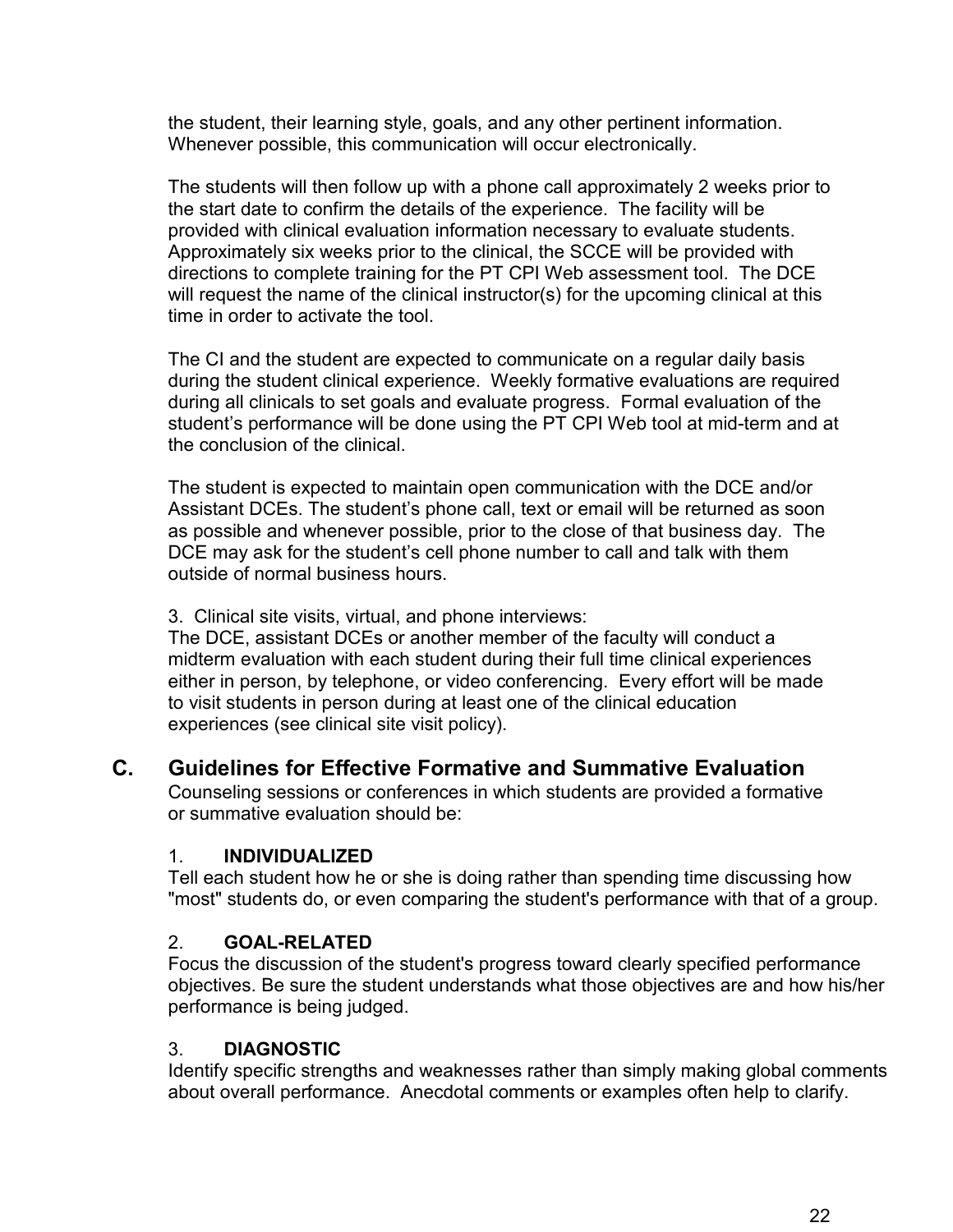When problems arise in mastery of complex skills, work with the student to analyze his/her performance to figure out where the difficulty lies.

### 4. **REMEDIAL**

Before the session ends, try to work out with the student a practical plan for future activity that will help to maintain present strengths and remedy weaknesses.

### 5. **COLLEGIAL**

Collaborate with the student in reaching conclusions and planning future action; listen, be flexible, give the student time to put his/her thoughts into words. Recognize that the student knows things about himself/herself you do not. Both your verbal and nonverbal behavior, and the setting in which you meet with the student, will have an important influence on your success.

### 6. **POSITIVE**

Be sure to mention the things that the student is doing right. You may also need to identify errors, but be certain that is NOT the only thing you do.

### 7. **LIBERATING**

Help the student learn to assess his/her own performance and the value of doing this well.

### 8. **TIMELY**

Try to arrange your schedule so that advising can be done soon after the events that need to be discussed. Plan some conferences early so there is still time to carry out the remedial plan you and the student develop. Remember several short sessions carried out at a time when they seem really relevant and fresh may be more valuable than a long, formal session scheduled at some arbitrary time.

### 9. **RECIPROCAL**

Use these conferences to get ideas about your own strengths and weaknesses as an instructor. Remember that if a student is having problems, you may need to make changes in what you are doing in order to help him/her improve.

### <span id="page-22-0"></span>**D. Policies Related to Clinical Education**

### <span id="page-22-1"></span>**1. Cancellation Policy**

It is the policy of the OSU Division of Physical Therapy that if a clinical experience should be canceled, the student will first be able to select another site from the remaining unassigned facilities. If there is no facility on the unassigned list that would fulfill specific requirements of the clinical, the DCE will solicit preferences from the student and then call the SCCE's at those specific facilities. The SCCEs will be asked if they can accommodate an additional student or participate in a 2:1 model. Facilities will be contacted until the student is placed. We cannot guarantee that students will be reassigned to the same type of facility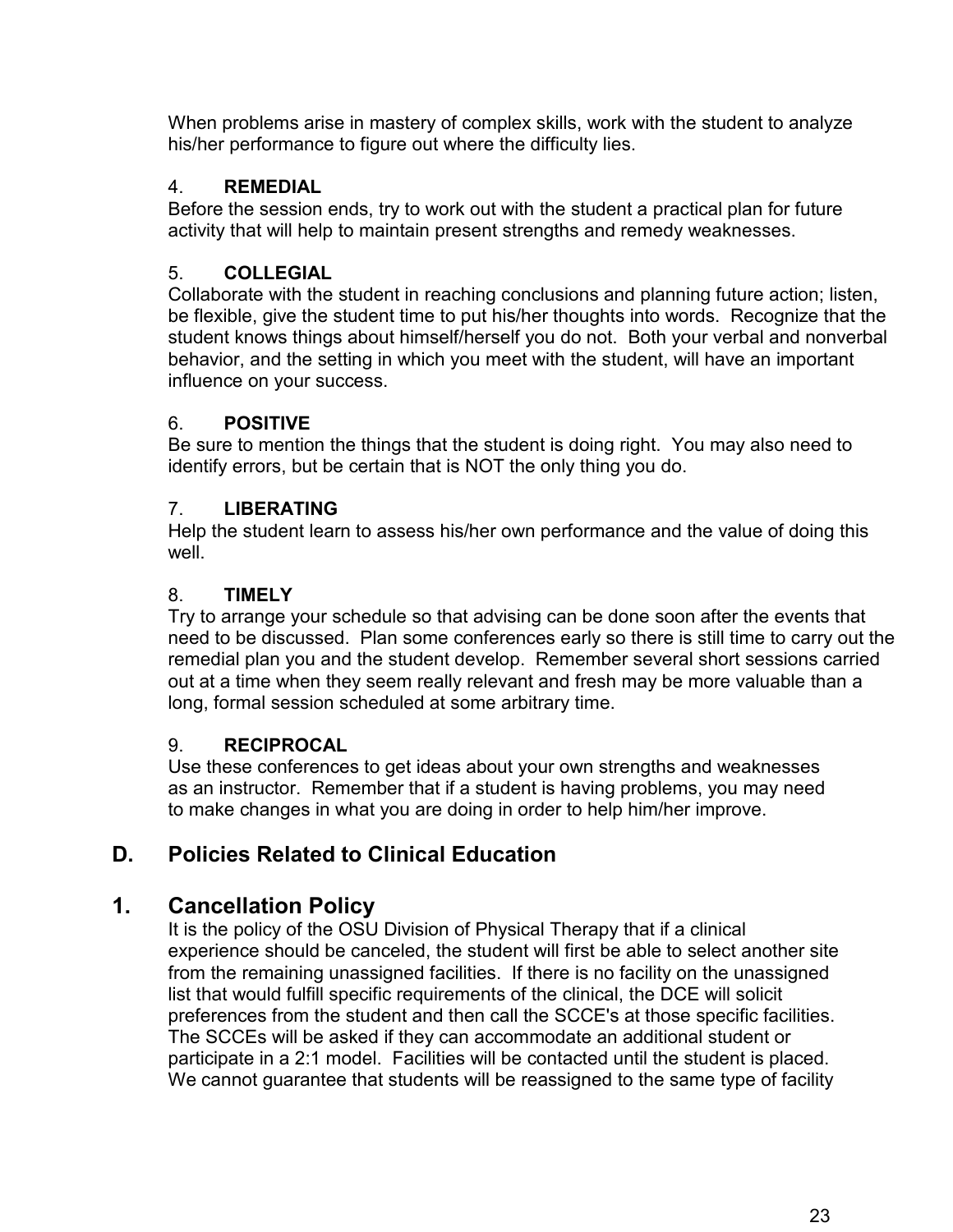or same geographical location that canceled but every effort will be made to do so.

### <span id="page-23-0"></span>**2. Termination Policy**

The University reserves the right to terminate a clinical education assignment at the University's discretion, if it is in the best interest of the Student, University or Facility. The Facility reserves the right to request in writing, that the University withdraw from a clinical education assignment if, upon mutual agreement, the University and the Facility both believe that it is not in either party's interest to continue the clinical education assignment. The Student has the right to request withdrawal from a clinical assignment, giving notice and cause in writing to both the facility and the University. The University makes the ultimate determination if the assignment will be terminated based on information in the student's written request and information obtained from the student's CI and the Facility SCCE.

### <span id="page-23-1"></span>**3. Attendance Policy**

Clinical education experiences (CEEs) provide the student the opportunity to apply theory in the practice of physical therapy. It is vital that the students take every opportunity to practice. Clinical practice is an essential part of the physical therapy education, in both the quality of time and the number of hours. A clinical failure may result due to lack of attendance or excessive tardiness. **Students must report their absences to the clinical instructor and the DCE.**

- A. Students are expected to attend every day of the CEE.
- B. Students are allowed one day of absence for each full-time clinical. These days are to be used **only** for illness, emergency or death in the family. Additional days missed for illness or other approved reasons must be made up during the current CEE.
- C. Students observe the holidays of the facility and not of the school, unless otherwise notified.
- D. Students may **not** request time off during clinicals for job interviews, vacation, or to work on other projects or presentations.
- E. Students must notify the DCE of any absence or schedule changes during the clinical.
- F. The student who is absent or tardy >1 time from a clinical will submit a statement in writing regarding the absence and include a plan for demonstration of achievement of the outcome during the remainder of the clinical. This plan must meet faculty approval.
- G. Students may request time off from clinical for extenuating circumstances (eg. attendant in a wedding). Completion of the Unexcused Clinical Absence Form (Appendix J) is required **prior to leaving campus for the clinical experience.** The absence form will be reviewed by the clinical education team and returned to the student indicating if the time-off was approved. If the time-off is approved, the student must take the form to the CI and discuss the request. If the CI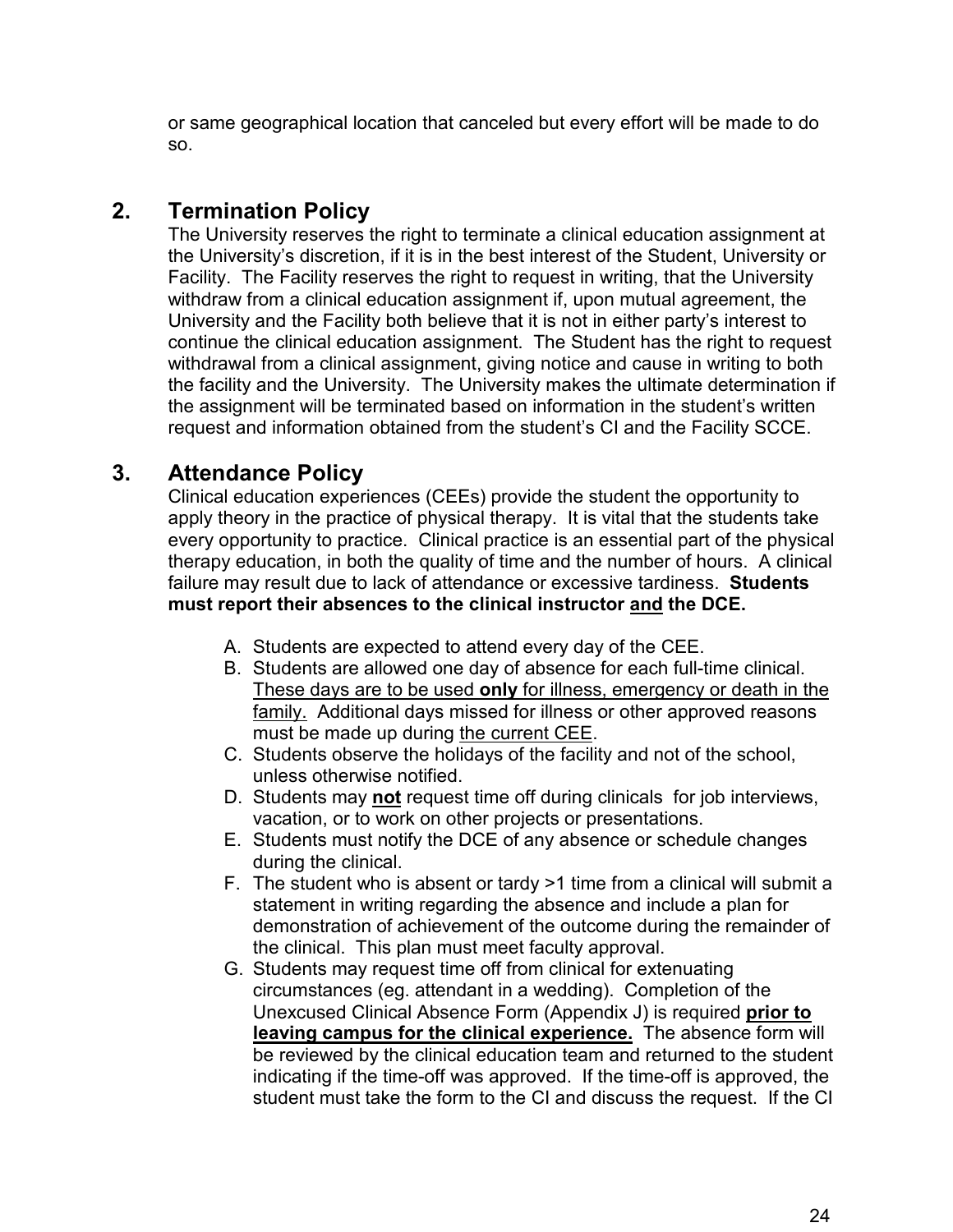approves, the student will sign the form and the student will return to the DCE. The time missed for the absence must be made up through patient care hours, not just additional daily hours that do not include patient care. Whenever possible, it should be scheduled in full or half day increments such as a weekend coverage.

- H. A full time clinical is considered at least 35 hours of scheduled patient care per week. The student clinical hours are established by the clinical site. If a student is scheduled for >35 hours in their week, the hours above 35 are not considered optional and/or cannot be taken (or "comped") for personal time.
- I. Residency Interviews: A student must complete and submit the Residency Interview Absence Request Form (Appendix K). The detailed plan to attend a residency interview(s) must be included as well as the plan for travel and making up days. Up to 3 days may be considered by the DCE for missing clinical/practicum time for multiple residency interviews. The form must be turned into the DCE as soon as the student is notified of the interview timeframe. The DCE and clinical instructor/mentor must approve the plan for making up missed time. If all 3 days are requested, the expectation is the student will make up a minimum of 2 of those 3 days. The time missed for the interview(s) must be made up through patient care or regular practicum experience hours, not just additional daily hours that do not include patient care. Whenever possible, it should be scheduled in full or half day increments such as weekends or off days.

### <span id="page-24-0"></span>**4. Transportation Policy**

Transportation to and from the clinical facilities is the responsibility of the student. Student (or parent/guardian) is responsible for the appropriate insurance for vehicle.

### <span id="page-24-1"></span>**5. Housing Policy**

Students are responsible for housing during all clinical experiences and assuming any travel or living expenses incurred in relation to clinical education. The student may consult with the DCE to explore housing options for clinical sites away from home.

### <span id="page-24-2"></span>**6. Professional Conduct Policy**

The student is expected to conduct him/herself in a professional manner at all times and adhere to the professional behavior policies established by the facility, the Physical Therapy Division, and the profession. Students may refer to the Student Handbook, the Professional Behaviors for the 21<sup>st</sup> Century, the APTA Code of Ethics and Guide to Professional Conduct. Poor professional behavior may result in failure of the clinical experience.

### <span id="page-24-3"></span>**7. Policy on Dress Code/Professional Appearance**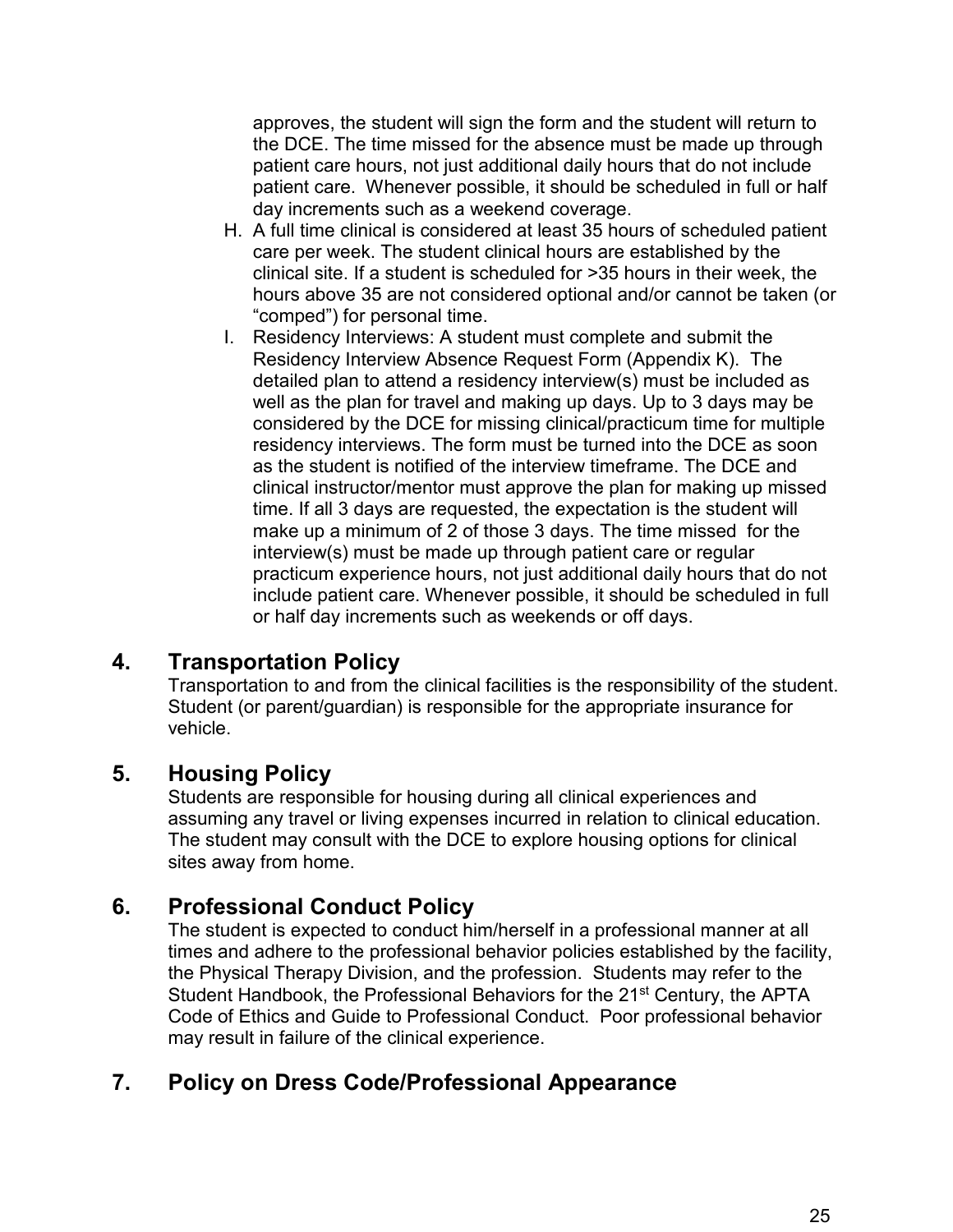Students are expected to demonstrate utilization of principles applicable to professional physical therapy in dress and grooming. The students must be dressed in such a manner that they can provide safe patient care. Dress and grooming are inherent factors of good infection control.

- A. The official student uniform consists of:
	- a. Professional, clean clothes; No jeans, sneakers, or sandals
	- b. Dress slacks or khakis. No jeans, capri pants, or shorts
	- c. Dress shirt that can be tucked into pants. Midriff should not show with arms raised overhead
	- d. Socks, stockings, or knee highs
	- e. Shoes with closed toes
	- f. OSU PT Program Photo ID badge (or facility ID badge)
	- g. Lab coat (as appropriate for setting)
	- h. Tie (men)
- B. The student will wear clothing appropriate to the clinical facility or agency. This may vary slightly according to the clinical agency's policy. The student will be advised of any deviations from the aforementioned dress code by the clinical instructor/SCCE. The student is also required to wear his/her University name badge in accordance with institutional policy. Again, the student will be advised of this by the clinical instructor.
- C. Jewelry is to be kept at a minimum and should not interfere with patient care. Earrings should be kept small and no other body piercing or tattoos should be visible.
- D. Proper grooming and hygiene is essential for all health care professionals. Specifically, hair is to be kept neatly groomed and not interfering with patient care activities. Facial hair for men should be well-groomed.
- E. Equipment:
	- a. Pocket notebook/clipboard
	- b. Black ink pen
	- c. Stethoscope
	- d. Goniometer
	- e. Reflex Hammer
	- f. Tape Measure
	- g. Gait Belt

### <span id="page-25-0"></span>**8. Policy Related to Shortage of Clinical Sites**

Qualified sites for clinical education are experiencing increasing demands on their resources. Sites have fluctuations in staffing or other administrative or fiscal restraints which may require them to withdraw from a clinical experience on short notice. Therefore, it is possible that students who are legitimately enrolled in one or more of the clinical education courses may discover that their choices are no longer available, and that no appropriate substitute is available.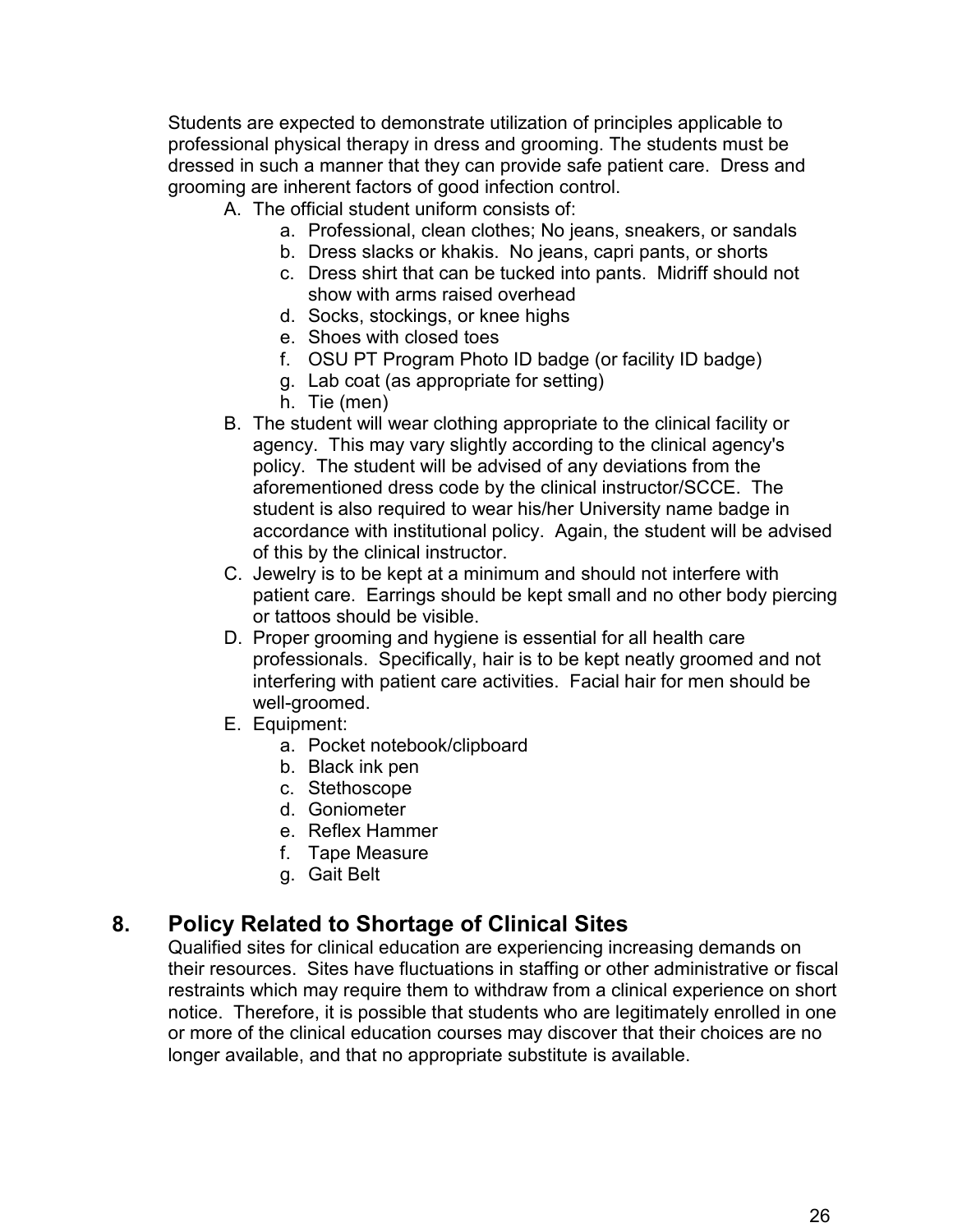The clinical education faculty of the Physical Therapy Division will make every effort to find a suitable clinical site to substitute for a cancelled experience. However, it is not possible to guarantee that the students will be accommodated during the original time slot. Students who cannot be accommodated during the original time period will be rescheduled at a later time. Therefore, it is possible that they will not graduate with their class and/or will not be on the customary time table for taking the Physical Therapy Board Examination.

### <span id="page-26-0"></span>**9. Travel Policy**

Students will be required to travel outside of the same geographic region for at least 1 of their clinical experiences. From Columbus, greater than 50 miles from Atwell or home address is considered a non-commutable distance, and therefore categorized as travel outside of the greater Columbus area. From other geographical areas, a similar formula will apply such that students do not complete all clinicals in the same geographic region. There are many reasons for this policy including limited sites, the diversity of health care models, and the opportunity to see healthcare delivery in other areas of the state/region/nation. Students are responsible for their own housing and transportation during all clinical experiences (see policies D.4 and D.5 for details).

Exceptions for this policy may be made for students with children at home or for medical conditions requiring ongoing care from a physician. For a medical exemption, a note from the appropriate health care provider must be submitted. Exceptions must be submitted in writing using the Special Requests for Local Clinical Education Experiences Form (Appendix G) and are subject to faculty approval.

Students seeking to establish residency in the state of Ohio, and thus in need of a clinical placement in Ohio, must complete the Special Requests for Local Clinical Education Experiences Form (Appendix G).

### <span id="page-26-1"></span>**10. Policy Related to Assignments during Clinical Experiences**

All assignments given during clinical experiences are expected to be turned in on time. Failure to turn in assignments may result in a clinical failure and will be considered for grading of the clinical course. Due dates for assignments will be written on the syllabus or available on Exxat.

### <span id="page-26-2"></span>**11. Policy Related to Quality Clinical Instructors**

The Ohio State University is dedicated to excellence in education, research and teaching. We set high expectations for our students to achieve in the classroom and clinic in their knowledge, skills, professional behavior and practice. We rely on our clinical instructors and clinical facilities to provide excellent learning opportunities to help shape the professionals of the future. As such, we are dedicated to having a clinical network with similar values. It is our expectation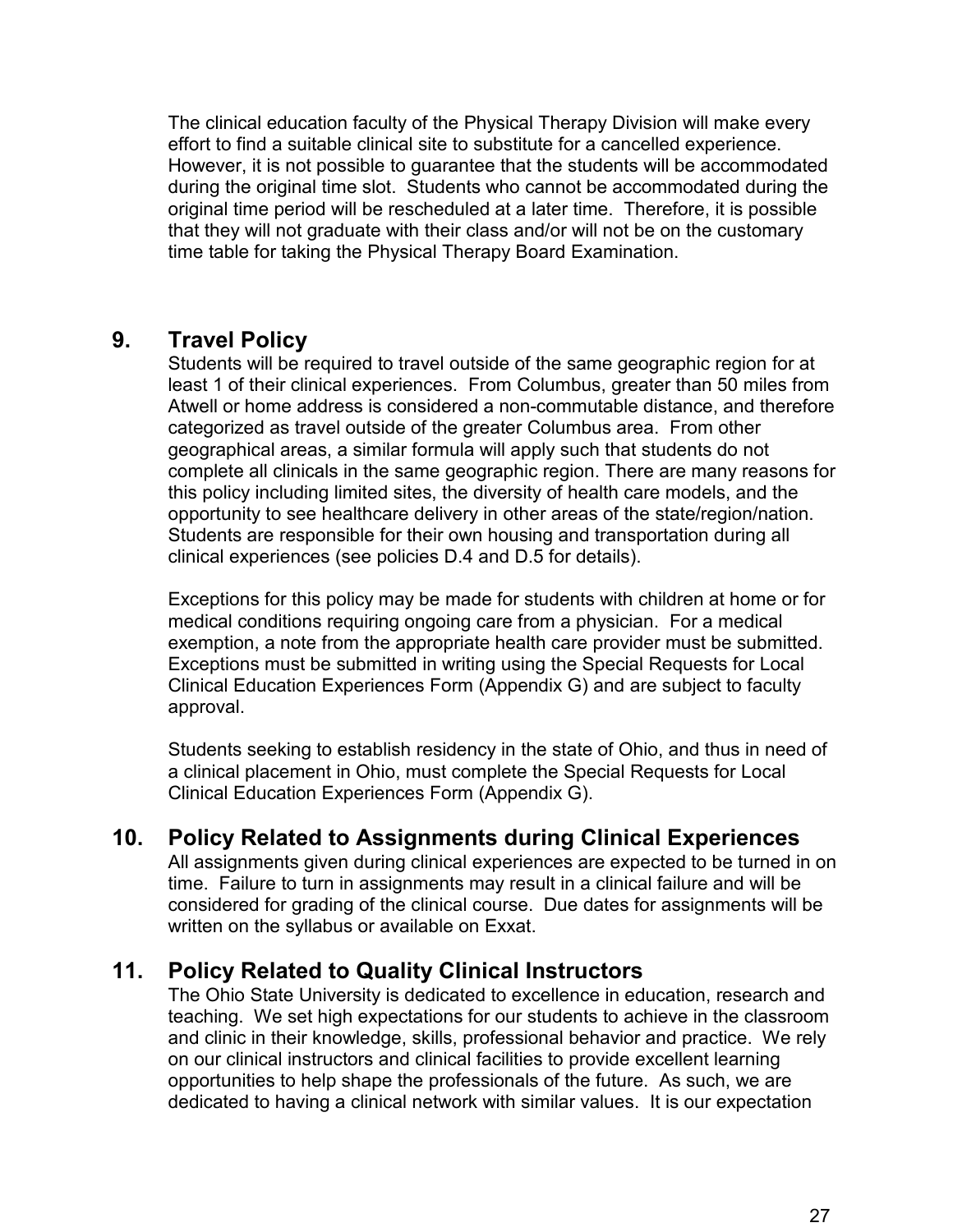that clinical instructors will embrace evidence based practice, will be open to the two-way learning that occurs during student clinical experiences, will model professionalism in practice to students, and will provide feedback to the students and the program, both positive and constructive, in a timely manner. When necessary, feedback will be communicated to the SCCE regarding the quality of the clinical instructors at the facility. The DCE is available to assist in ongoing development of clinical sites and clinical instructors. If clinical instructors are not meeting our expectations, we will make every attempt to resolve the issue. If it is not possible, then we reserve the right to terminate that clinical instructor from our network.

As a requirement of CAPTE, our accrediting body, we will conduct regular evaluations of our clinical sites and clinical instructors. This is done for each experience by the student and the DCE.

Our **requirements** for clinical instructors include the following: CLINICAL COMPETENCE

- PT license in the state of practice
- At least 1 year of clinical experience
- Continuing education courses grounded in evidence and consistent with practice area and/or specialty area
- Utilizes the principles of *The Guide to Physical Therapist Practice*

#### PROFESSIONAL SKILLS

- Involvement in one or more professional development activities such as journal clubs, case conferences, case studies, literature reviews, facility sponsored courses, post professional education, area clinical education consortia
- Utilizes evidence based practice whenever possible

### ETHICAL BEHAVIOR

- Abides by APTA *Code of Ethics* and *Guide for Professional Conduct*
- Demonstrates APTA Core Values
- No history of ethics violations

### COMMUNICATION SKILLS

- Clearly defines student performance expectations
- Develops goals and objectives of the clinical experience with the student
- Utilizes active listening skills
- Provides timely positive and constructive feedback
- Consults with DCE as needed

#### INTERPERSONAL SKILLS

- Functions as role model/mentor for student
- Lack of significant patient/client, co worker, supervisor complaints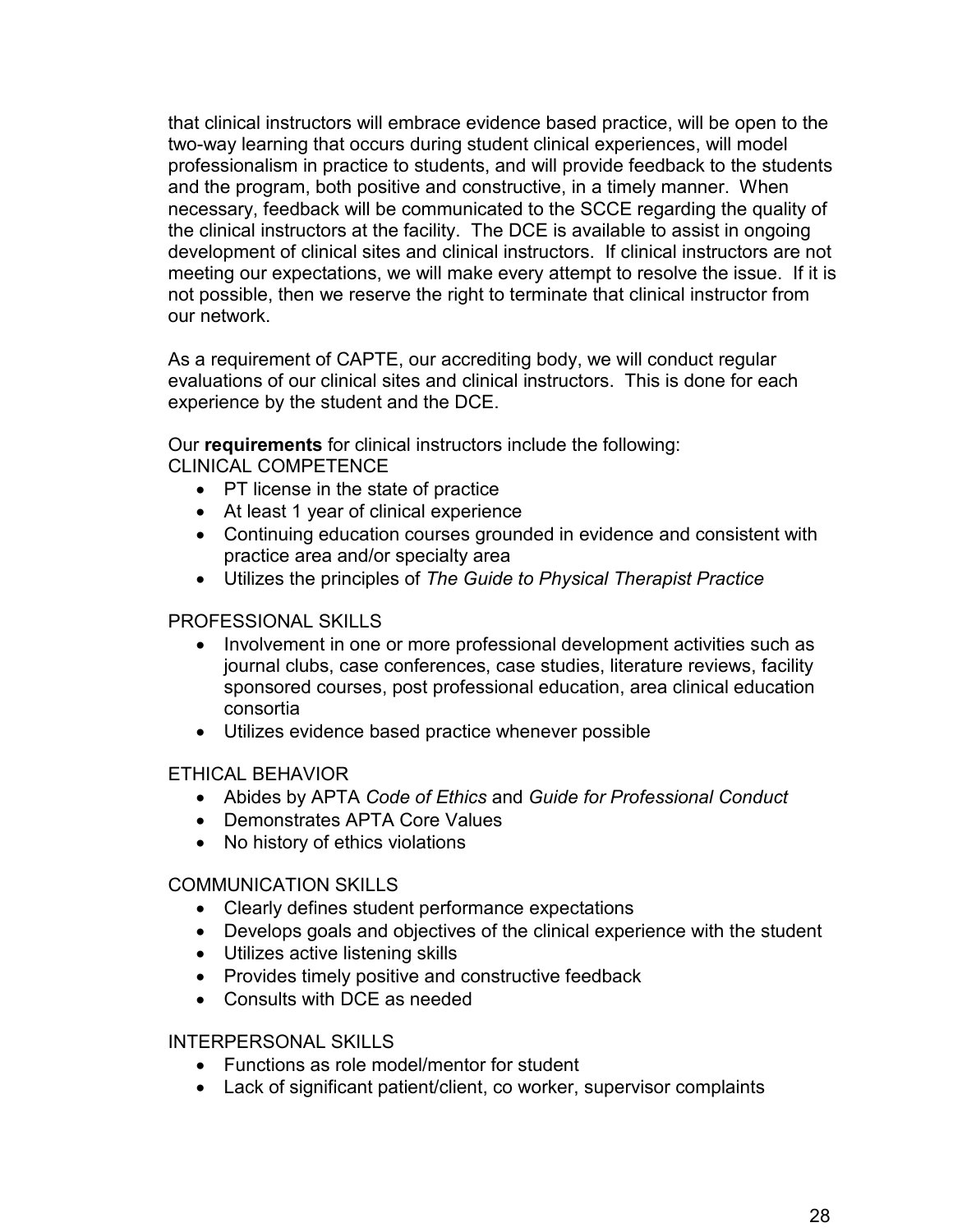### INSTRUCTIONAL SKILLS

- Demonstrates understanding of OSU curriculum, student's level of didactic preparation, and objectives of the clinical education experience
- Integrates knowledge of various learning styles
- Sequences learning experiences to progress toward objectives
- Monitors and modifies learning experience as needed
- Requires student to use evidence based practice

### SUPERVISORY SKILLS

- Effectively communicates expectations to peers, personnel, students and others
- Effectively provides formal and informal feedback to supervised personnel/students
- Effectively supervises support personnel/others

### PERFORMANCE EVALUATION SKILLS

- Understands how to properly use the Clinical Performance Instrument (CPI)
- Understands OSU clinical grading criteria
- Provides accurate, objective assessment
- Confronts and identifies plan for correction of undesirable behaviors

### Other **Preferred** expectations:

- CI is a certified clinical specialist
- CI is an APTA member
- CI is an APTA Credentialed CI

### <span id="page-28-0"></span>**12. Policy Related to Quality Clinical Sites**

The Physical Therapy Program at The Ohio State University has chosen to adopt the standards of the American Physical Therapy Association's "Guidelines for Clinical Education Site Selection." The following criteria must be met by a facility in order to be selected as a member of the OSU Clinical Education Network.

- There must be mutual contractual agreement between the University and the Facility on the philosophy and objectives of the clinical education experience.
	- $\circ$  The philosophy for the clinical center and the college must be compatible, but not necessarily identical or in complete accord.
	- o Planning for students should take place through communication among the SCCE, the CI's and the DCE. The clinical education objectives of the University and the physical therapy service should be used in the planning student learning experiences.
- The facility must have sufficient staff to provide adequate student supervision.
	- $\circ$  Comprehensive clinical education can be planned for students in a clinical center with one physical therapist.
	- o Student-staff ratio can vary according to the nature of the physical therapy service, the nature of the staff, level of the students, the type of students,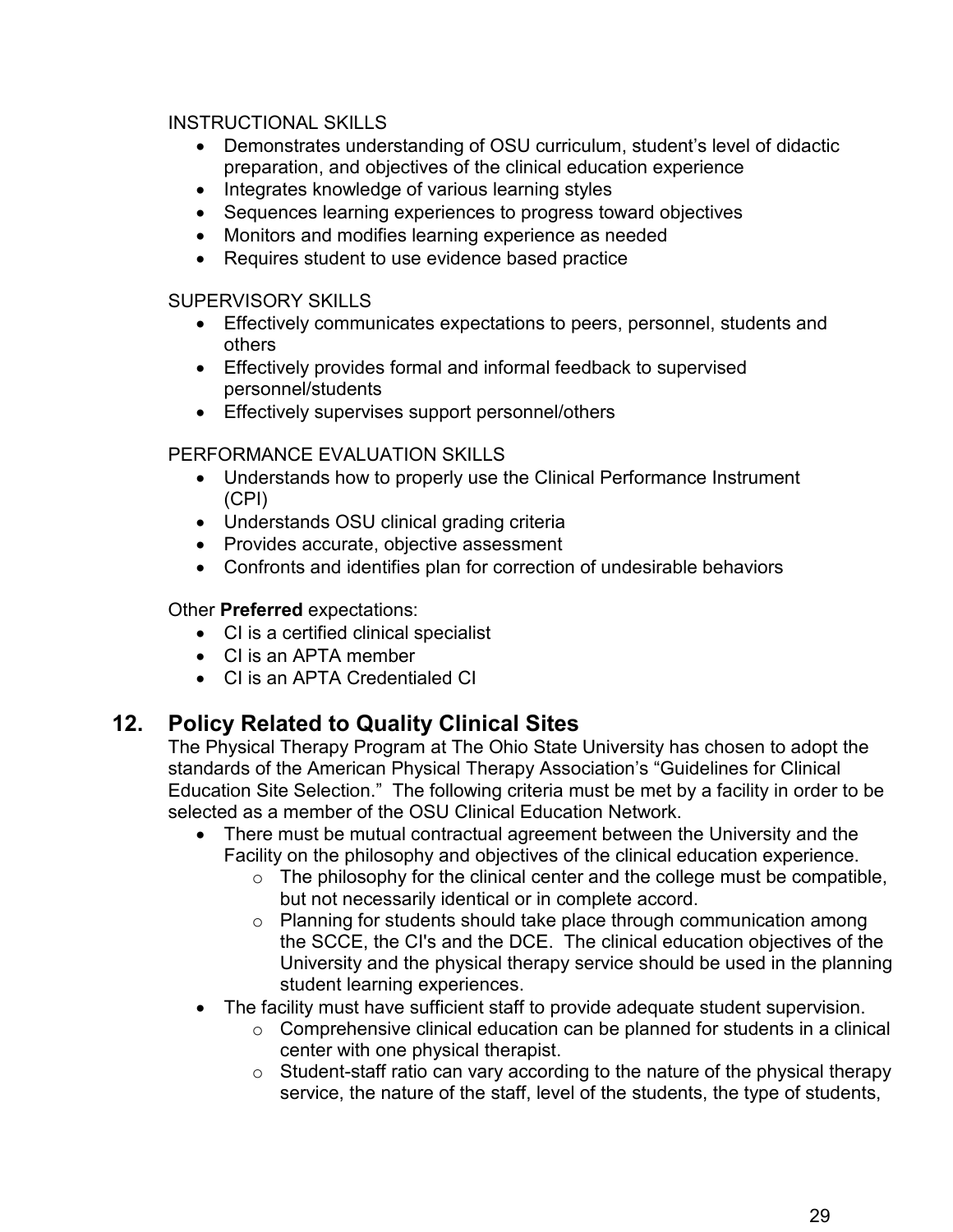and the length of the clinical education assignments. The appropriate number of students at one time in a physical therapy service is dependent upon the nature of the learning experiences expected as determined by the SCCE and the DCE.

- o Staff responsibilities for patient care service, teaching, research, and community service permit adequate time for supervision of students in physical therapy.
- The facility must be willing to consistently accept students for clinical experiences.
- The facility must provide opportunities for participation in planned learning experiences for each student.
	- o Clinical education programs for students are planned to meet specific objectives of the academic program, the physical therapy service, and the individual. Students should participate in planning their learning experiences according to mutually agreed-upon objectives.
	- o Clinical education learning experiences must include >75% in-person patient care. Telehealth cannot comprise >25% of the clinical time.
- The facility must provide evidence of an active staff development program.
	- o There is evidence of clinical center support for a staff development program.
	- o Staff in-service programs are scheduled on a regular basis and should be planned by members of the clinical center staff.
	- o Student participation in staff development activities are expected and encouraged.
- The facility must demonstrate both the ethical and legal practice of physical therapy.
	- o All physical therapists and physical therapist assistants on the staff practice ethically and legally as outlined by the state standards of practice, the state practice act, clinical center policy, the APTA Code of Ethics, Standards of Ethical Conduct for the Physical Therapist Assistant and the policy and positions of the APTA.
	- $\circ$  The clinical center adheres to affirmative action policies and does not knowingly discriminate on the basis of sex, race, creed, color, age, religion, sexual orientation, national or ethnic origin, or disability or health status. These policies apply to recruiting, hiring, promoting, retaining, training, or recommending benefits for professional or nonprofessional personnel.
	- $\circ$  The clinical center does not discriminate against students.
- The facility must have an active and stimulating environment for learning needs of the student.
	- o Other learning experiences should be available and may include opportunities in management, supervision, teaching and scholarship.
- There should be evidence of clinical staff involvement in clinical education, state and local professional organizations, and/or the APTA.
	- $\circ$  Involvement may include, but is not limited to: self-improvement activities, professional enhancement activities, membership in professional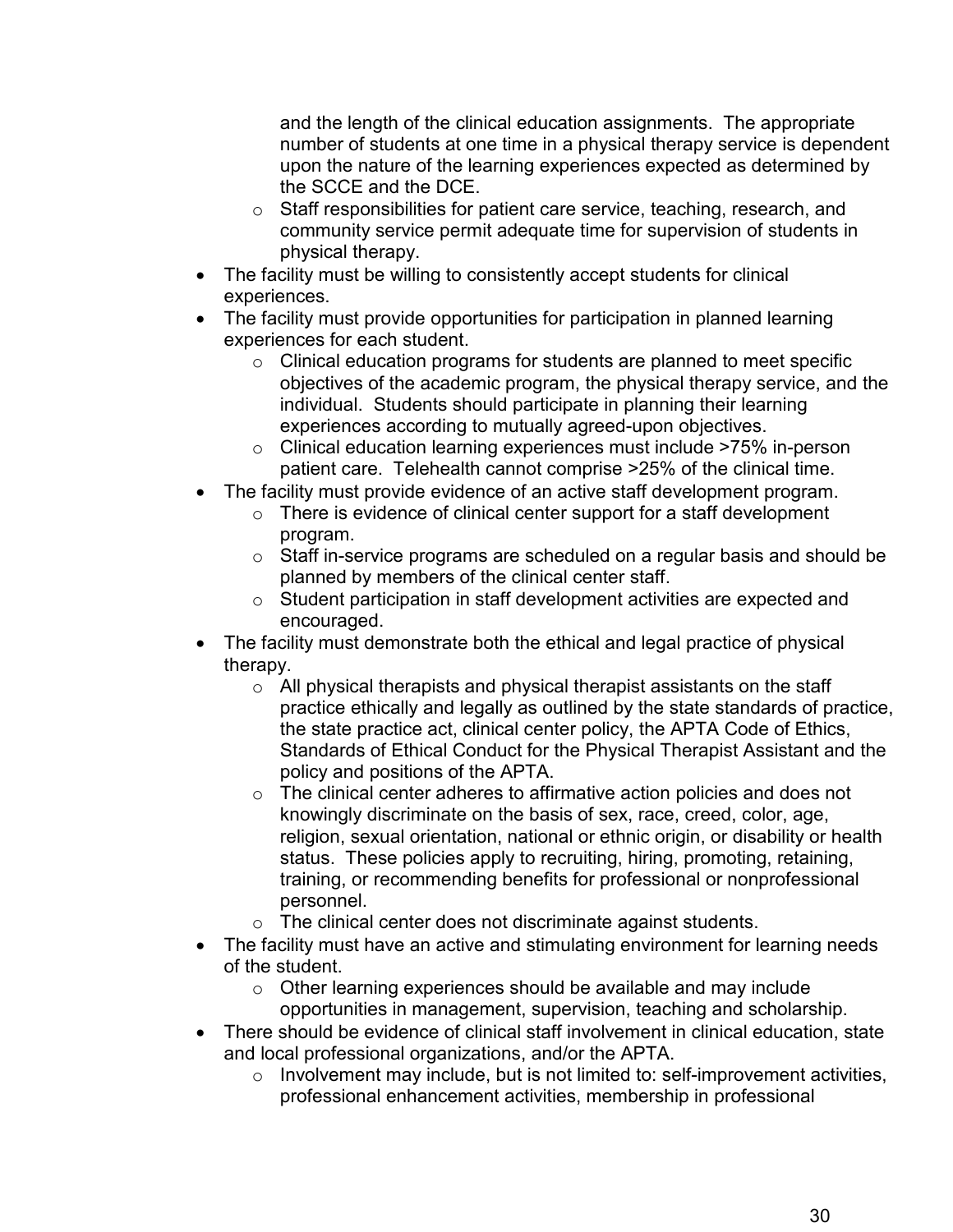associations, professional activities relating to offices or committees, papers or verbal presentations, other special activities.

- $\circ$  The physical therapy staff should be encouraged to be professionally active at local, state and/or national levels.
- o The physical therapy staff should provide students with information about professional activities and encourage their participation.
- o The physical therapy staff should be knowledgeable about professional issues.
- The facility has clinicians who specialize and are available for student interaction during a clinical education experience.
	- $\circ$  The clinical center, when appropriate, provides a variety of learning opportunities consistent with the area(s) of expertise within the clinical center.
- The facility must not be a physician-owned practice (POPTS) or be in a referral for profit setting.

### <span id="page-30-0"></span>**13. Policy for Development of New Clinical Sites and Special requests**

A. New clinical sites may not be developed for the first clinical experience, PT 7189.

B. New clinical sites may be initiated by the following procedure:

- Student, DCE or faculty identify need or desire for a new site OR a new site contacts the University requesting to be part of the clinical education network.
- The DCE contacts the facility to determine if they meet our criteria and if they are willing and able to provide ongoing clinical experiences for our students.
- We execute an affiliation agreement between OSU and the clinical site.

The development of new clinical sites is a lengthy process and can take up to six months or more to finalize. It is recommended that if a student is interested in a new clinical site, the student will initiate this discussion as early as possible.

- B. Guidelines for students
	- No more than 3 new sites given to DCE in writing by the deadline communicated in class or by email.
	- Completion of the New Clinical Site Request Form, located on Carmen and Appendix H.
	- New site request must include: Name of facility, location (city & state), contact name and phone number, compelling reason(s) for adding this facility to our clinical education network
	- Student may contact site ONLY to obtain SCCE name and phone number.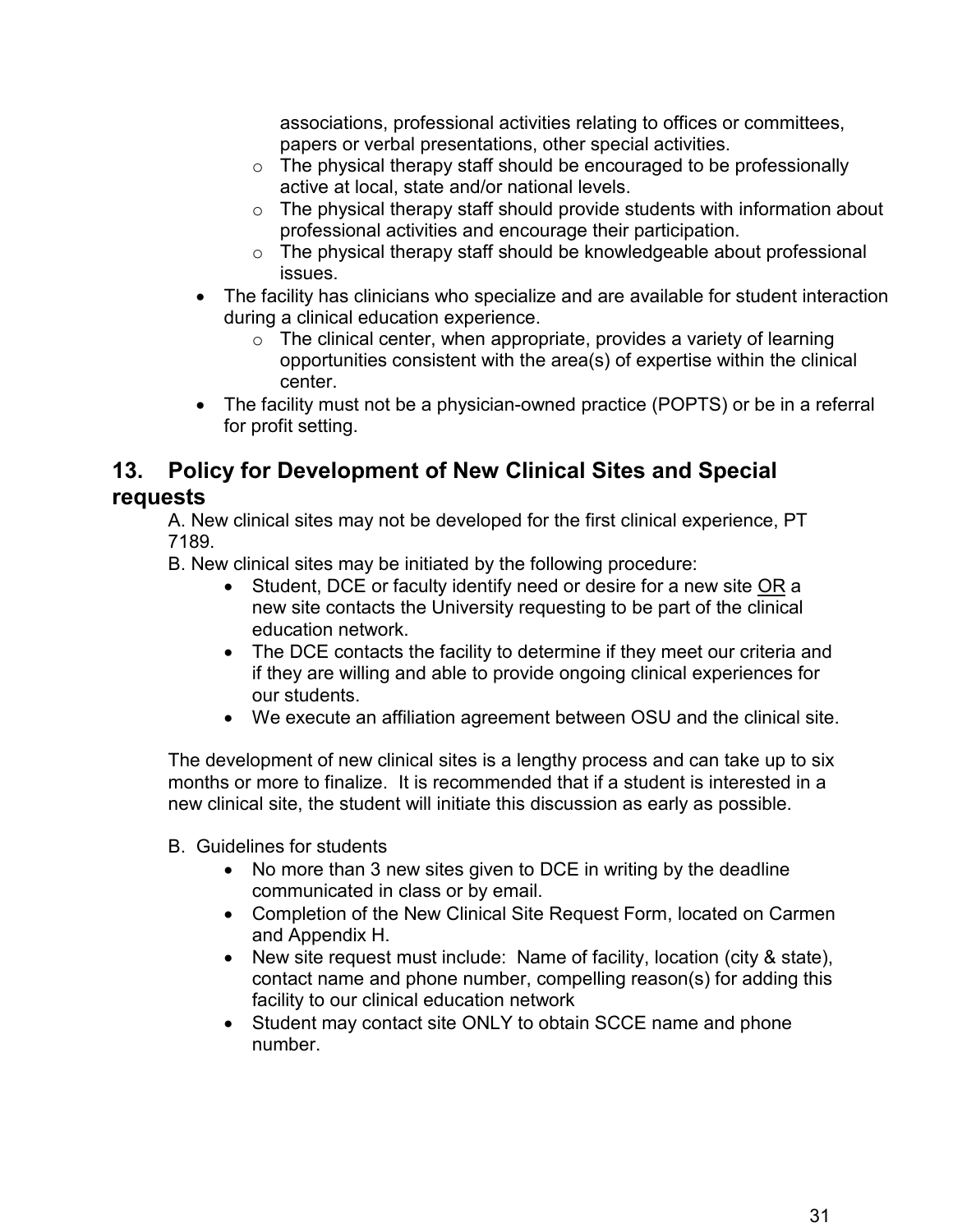- If the site agrees, the contract process will begin. This is not a guaranteed spot until the contract has been completed, which may take up to six months.
- If the site agrees, the student who requested it is assigned to the facility, pending approval of the contract. If the contract does not go through, the student will then choose a site from the remaining facilities for that clinical timeframe.
- Students will be notified by email when the site either confirms or declines the clinical placement.
- Students may check with the DCE on the progress of the site request.

C. If a clinical site indicates on their annual slot request form that they will take students for a first come, first served (FCFS) placement or special request only, students are informed and instructed to complete the First Come, first Served and Special Request form (Appendix I) or to complete the outline process for using a qualtric survey or Exxat as instructed, and submit it to the DCE prior to the deadline provided to the class. A list of "special request only" sites will be provided at the discretion of the Clinical Education faculty.

### <span id="page-31-0"></span>**14. Policy for Clinical Site Visits**

Clinical Education is an integral part of the overall education of a physical therapist. Doctor of Physical Therapy Students spend approximately 1/3 of their time in clinical education. It is the policy of OSU that students will have a formal evaluation from the program during the clinical education experiences. This may take the form of an in-person site visit, a phone call, video conferencing, or a written evaluation. Site visits and communication provide an opportunity for the DCE, CI and students to discuss issues, concerns and provide positive and constructive feedback to each other. Information gathered from these monitoring sessions may be shared with the academic faculty. If a specific problem arises with a student at any time during a clinical experience, every effort will be made by the DCE to visit that particular facility. Clinical instructors or students are urged to call the DCE or the Assistant DCE if any problem arises.

### <span id="page-31-1"></span>**15. Policy for Corrective Intervention**

If a student is determined to have unsatisfactory or lower than expected clinical performance at midterm, they may be placed on a learning contract or have specific expectations developed designed to address identified behaviors or skills that need improvement. The student, CI, SCCE and DCE will work closely together to address these behaviors and skills throughout the remainder of the clinical. This will likely involve additional communication between the DCE, the student and the CI.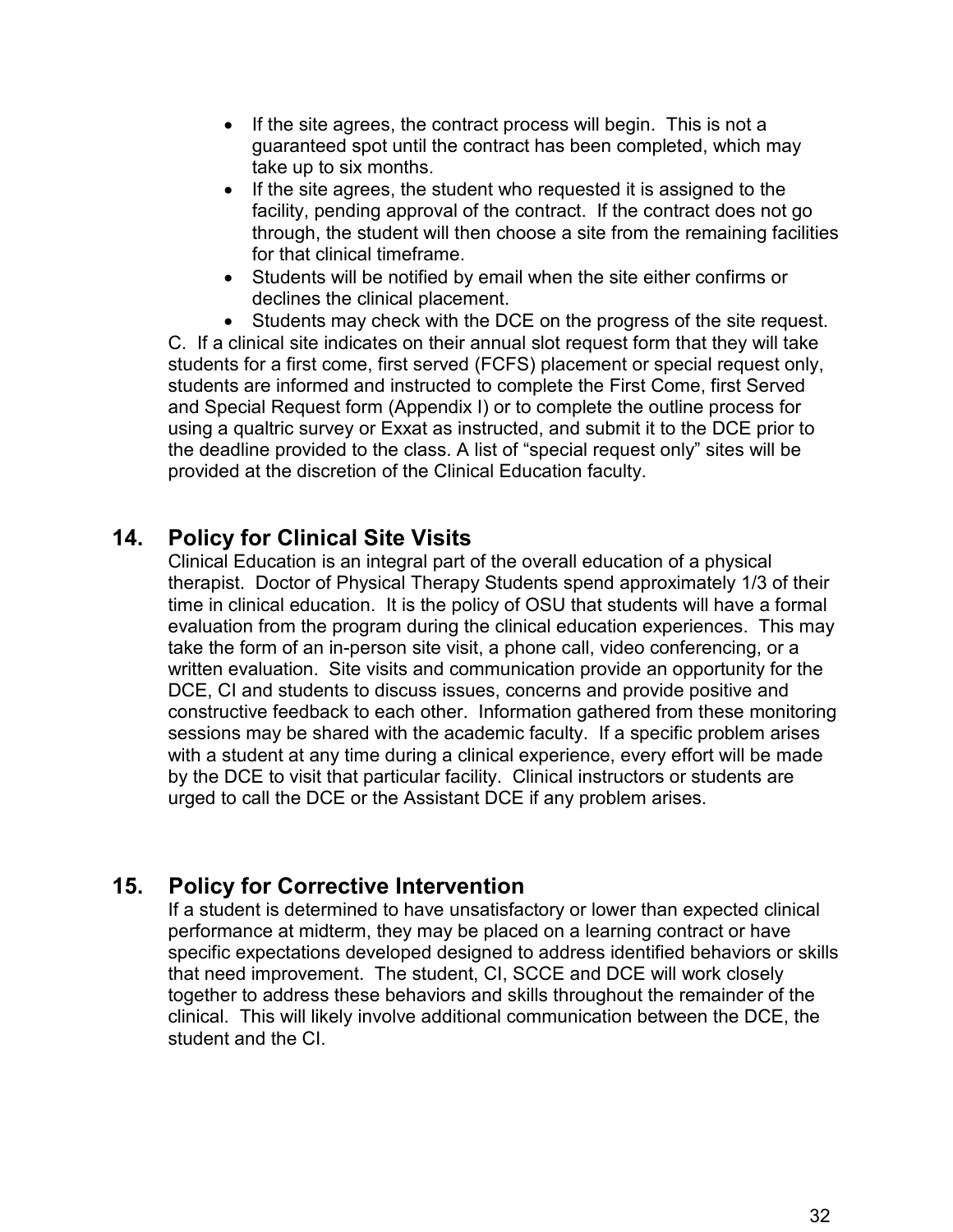### **16. Policy for Repeating a Clinical Course (from OSU DPT Student Handbook)**

*Policy on remediation or repeat of a failed course See PT Student Handbook*

### <span id="page-32-0"></span>**16. Policy for Clinical Placements**

Students will not be placed in facilities/departments where they are currently or have previously been employed or where they have signed contractual agreements for future employment. Assignment of clinical sites will be done in a fair manner with consideration given for type of experience desired, learning opportunities available, student goals, learning environment, and lastly, geographic location. Students will not be placed in facilities where any real or potential conflict of interest exists. Some examples include but are not limited to: ownership of the clinic by a relative or relative by marriage, contract for future employment, previous personal relationship with staff of the PT department.

### **A. Policies specific to OSU Clinical Placements:**

- 1) Students may be permitted to return to OSU for placement in a different level of care if the following are met:
	- a. Anyone who has not had the opportunity to go to OSU has been afforded that opportunity first
	- b. The student must have a conversation with the clinical education faculty ahead of the selection to make this request.

2) Consideration will be given to a student request to return to OSU for a practicum, with preference given to students who have not had a previous clinical at OSU.

3) Students may not return to OSU for a practicum in the same setting.

### **B. Clinical Placements Outside of OSU:**

Students may not complete more than 1 clinical at any one facility. Students may not complete more than 2 clinicals within the same health system and they cannot be in the same setting. An example of this may include completing an outpatient orthopedics clinical at Ohio Health Mansfield and acute care at Riverside. These are 2 separate facilities under the same healthcare system so this would be permissible. However, 2 clinicals at Ohio Health Mansfield, one in acute care and one in OP ortho would not be permissible. Practicum placements regarding this policy will be considered on a case by case basis by the DCE/ADCE. Considerations will be given to the type of experience and the available mentors in the specified area of request.

### <span id="page-32-1"></span>**17. Policy for PT CPI Web Training**

All students, CIs and SCCEs must complete the mandatory training for the PTCPI Web prior to the start of the clinical experience. The training only needs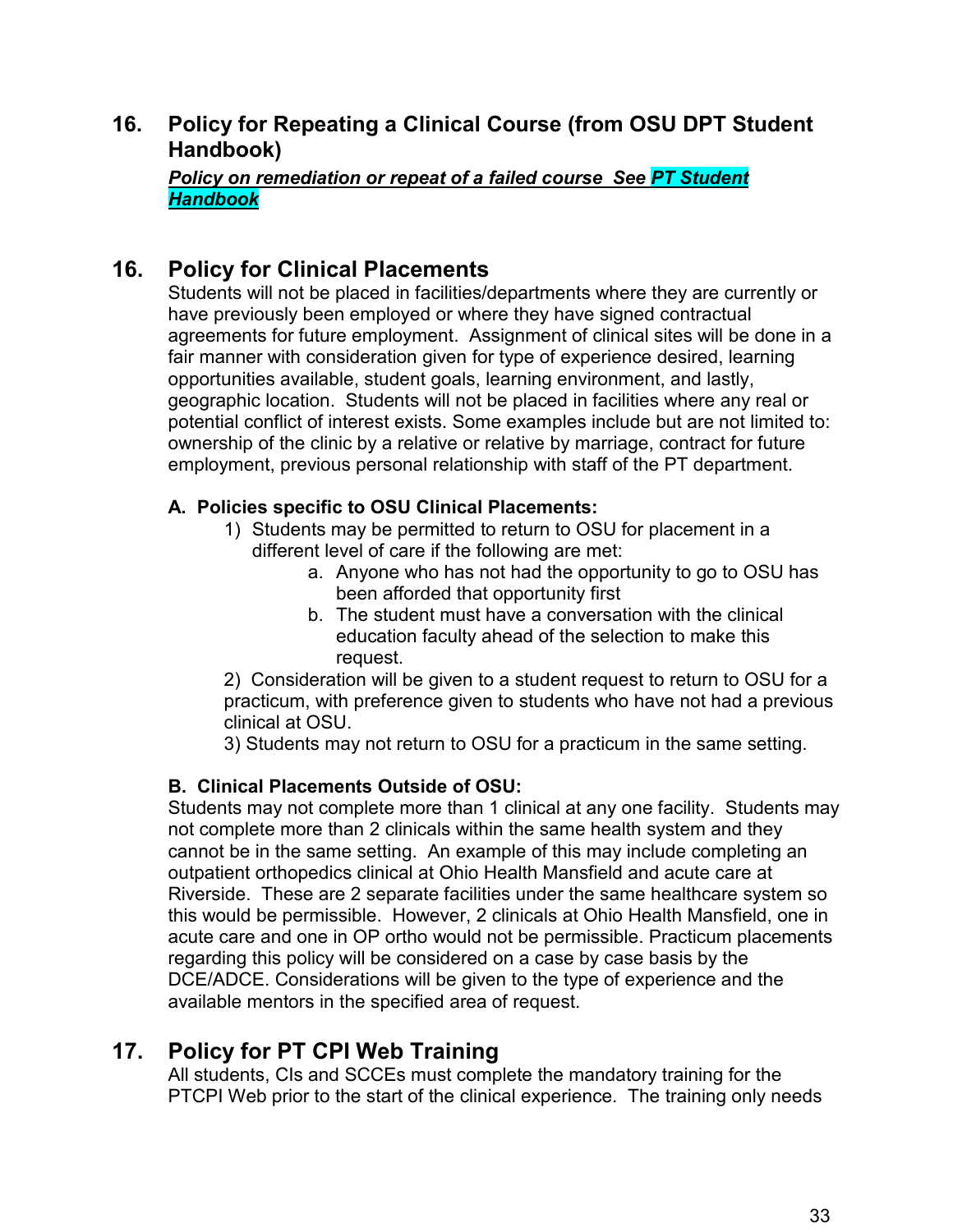to be completed once with satisfactory completion of the test at the end. The results of the test should be forwarded to the DCE. The DCE will offer training for students and, upon request, for SCCEs/CIs. To prepare for use of the PT CPI web, the PT student will solicit the name, email and phone of the CI approximately 4-6 weeks prior to the clinical. The SCCE should provide this information to the student by the requested deadline. If the student has barriers to obtaining this information from the clinical site, the student should contact the DCE/ADCE and communicate these barriers.

### <span id="page-33-0"></span>**18. Policy for Health Requirements**

All students are required to comply with the OSU College of Medicine Health Requirements for clinical education. Deadlines will be communicated to the students by the DCE. These requirements include an annual physical, annual PPD, annual flu vaccine, and updated vaccines with titers as indicated by the CDC. In addition, students must have an annual criminal background check, which will be coordinated by the School, an annual drug screen, and current CPR through the American Heart Association BLS certification for healthcare providers. The process for obtaining compliance will be coordinated through the School and the Assistant DCE in conjunction with Student Health Services. Dates of compliance will be provided each academic year in the fall. **The compliance date is the deadline in which all records must be current.** Therefore, all appointments, tests and lab values must be obtained well in advance of the compliance date in order to be compliant. It is the student's responsibility to maintain all necessary documentation of the health requirements. It is the student's responsibility to provide this documentation to the SCCE if requested. The student is also expected to verify with the Facility the need for any additional health requirements. Students are required to submit the above requirements to Student Health and assure that they are accurate and visible prior to the compliance date provided to the class.

### **19. Policy for Student Injury/Significant illness During A Clinical Experience**

If a student experiences an injury, becomes ill, or experiences other unforeseen circumstances (henceforth called "the precipitating event") that prevent full participation in the remainder of the clinical experience, the DCE may, at his or her discretion based on professional judgment and the documented record of the students performance to date, elect to either pass the student based on work completed up until that time, or issue an incomplete and require the student to make up the remainder of the experience at a later time. This policy does not apply to a situation where the student voluntarily fails to complete a clinical, and does not apply to a situation where a student is forbidden to complete the clinical based on a decision made by the program or the clinical site. It only applies to a precipitating event beyond the student's control such as a personal injury, significant illness or family emergency.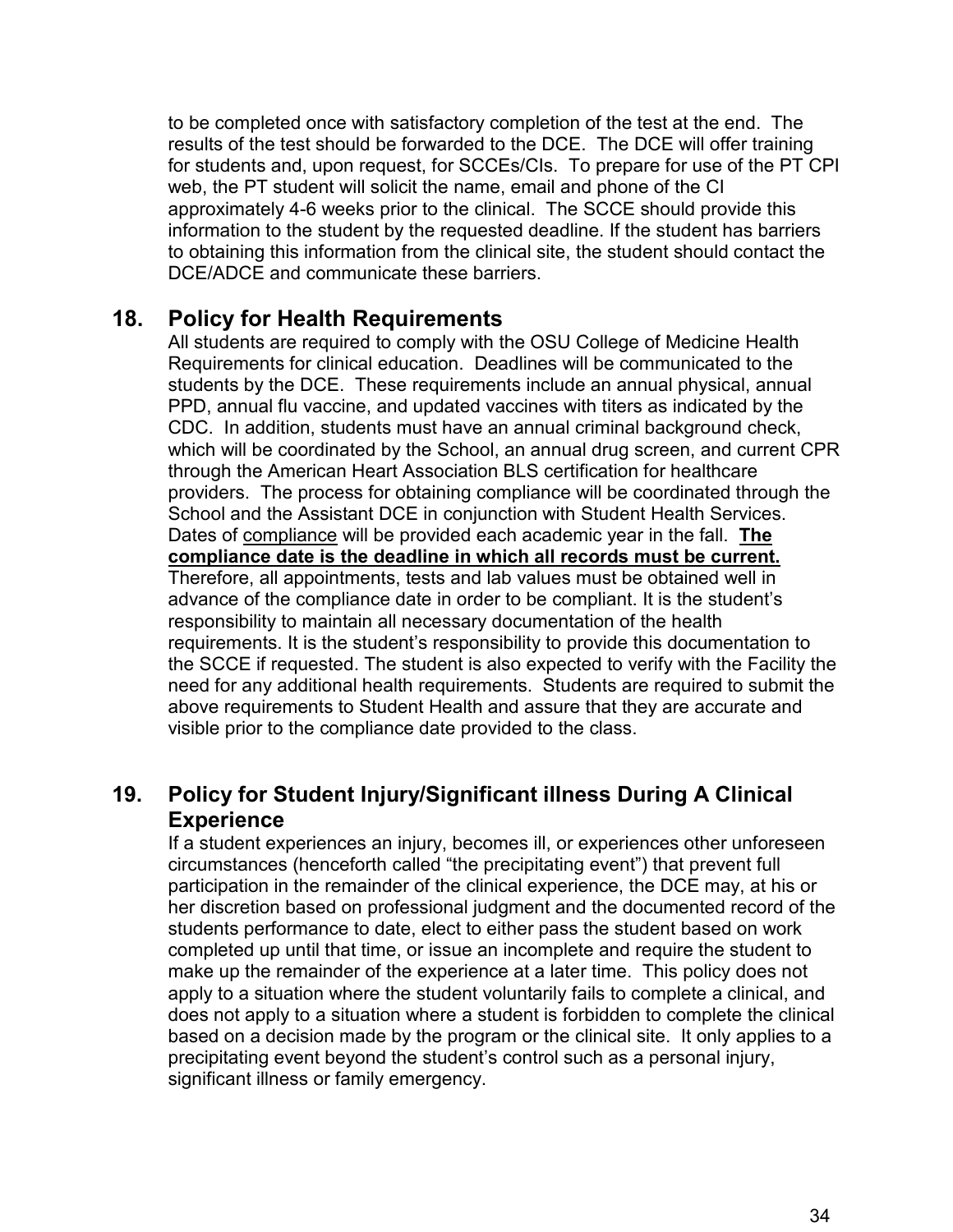Any makeup clinical required under this policy will be arranged based on availability of suitable sites at the discretion of the DCE, and will adhere to standard university and division policies for making up of incompletes for clinical experiences. As with all clinical experiences, travel and other incidental expenses for the makeup work are the responsibility of the student.

### <span id="page-34-0"></span>**E. Processes for Clinical Placements**

- 1. ICE: Students will be assigned by the DCE/ADCE/faculty for all ICE placements. Every effort will be made to avoid sites where clinical experiences are currently scheduled.
- 2. PT 7189/7289: The first two clinical experiences placement will be done through Exxat. Students will be oriented to Exxat during the first summer. The DCE will release the sites to the students at least 3 weeks prior to the site selection day. During that time, students are expected to research available sites via student evaluations posted to Exxat. The DCE and ADCEs are available for counseling and questions.

We will utilize a lottery to place for OSU sites ahead of the deadline for Exxat. Additionally, the FCFS requests will occur per the process outlined by the clinical education faculty during class meeting.

If there are students who are unmatched, they will be contacted by the DCE and have another opportunity to input selections 1-2 weeks later. Once the selections have been made and assigned, they are final.

3. For the remainder of the clinicals, PT 8189, and PT 8289, clinical placements may be done via lottery. If a lottery is utilized, students will be randomly assigned a lottery number. We will select clinical sites in ascending order for 8189 and descending order for 8289. The lotteries will take place in early fall semester. Again, students are expected to to research available sites via the student evaluations posted to Exxat. The DCE and ADCEs are available for counseling and questions. Any request for new sites must be submitted by a pre-determined deadline.

When the student's number is called during the lottery, they should come to the DCE and state their selected site and provide a rationale for why that site was chosen. The DCE will then determine if it is an appropriate choice and the site will be confirmed. Students are strongly encouraged to do a mock lottery or consult with each other prior to the lottery to work out any selections ahead of time. **When it is their time to select, each student will be given a maximum of 5 minutes.** If the student does not choose in that 5 minutes, they will forfeit their spot and have to wait until the end to choose.The DCE may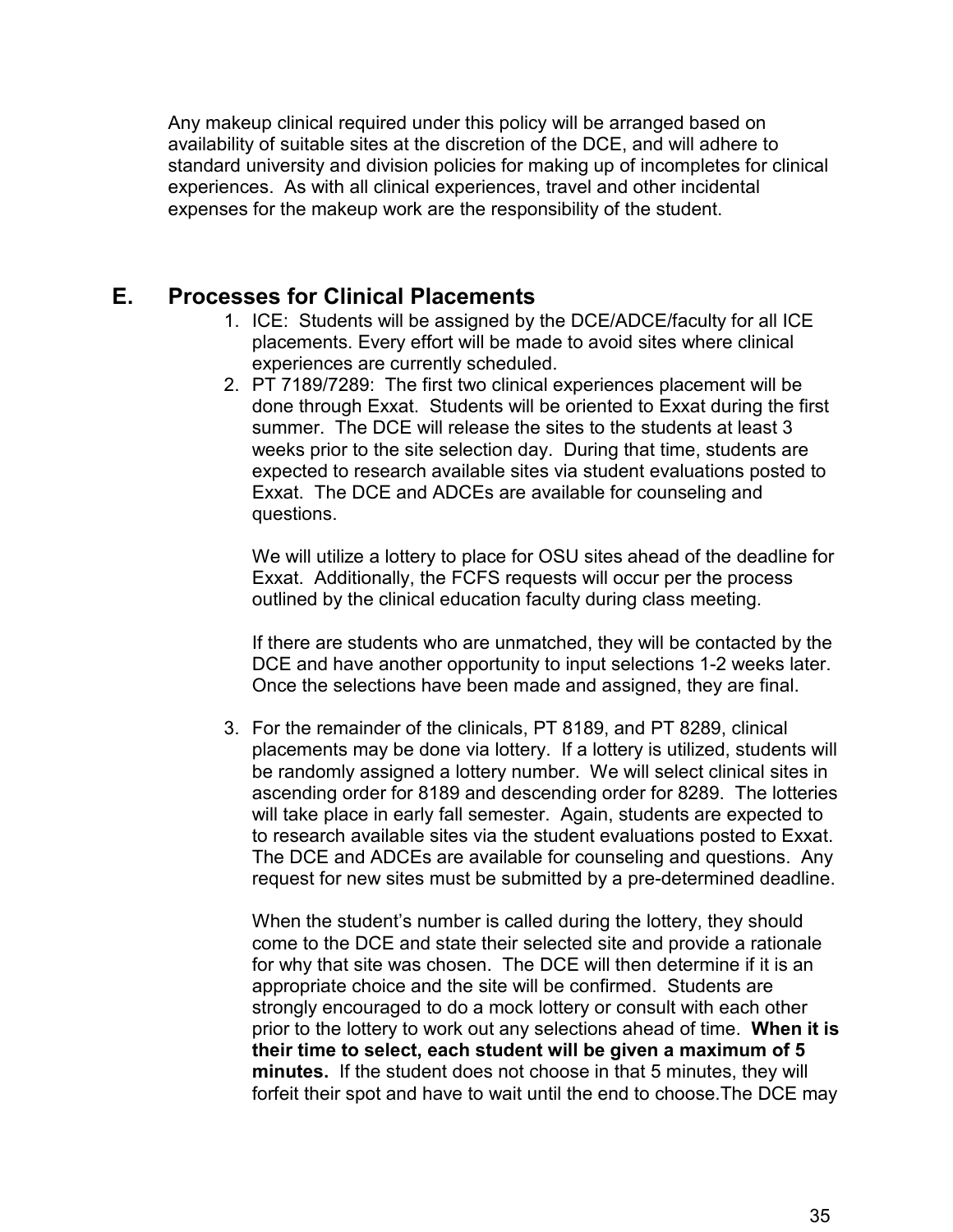disallow any clinical selection if it is deemed to be chosen for inappropriate reasons. Once the selections have been made and assigned, they are final.

- 4. Placements of those students (if any) who were not placed for 7189 and had to complete a second match will have the first opportunity to choose sites for PT 7289. They will put in their top 10 choices at least 1 week prior to the rest of the class. Once they have been assigned, the rest of the class will know which sites are remaining.
- 5. PT 8989: The final leadership practicum experience placements are done individually based on several factors. Toward the end of the 3rd clinical, the students will complete a professional development plan (PDP) to assist with career planning up to 5 years in the future after graduation. Once completed, the DCE will release information regarding possible practicum experiences, including information from previous years experiences, reserved slots on Exxat and have a personal discussion during the student's midterm visit or call. Students will look at all options and determine their top 5 choices and submit to the DCE with rationale for each choice to the Carmen dropbox by a determined deadline. Students also have the option of trying to set up a new experience or new mentor at this time with the assistance of the DCE or ADCE. No more than five new sites will be allowed per year. After the submission deadline, the clinical education team will review all student choices, compare to their PDP, and start to confirm placements. When there are multiple students interested in the same mentor or experience, the DCE or ADCE will solicit additional information from the students which may include additional written rationale, verbal discussions, phone or in-person meetings or group meetings. The clinical education team will then make a determination on which student is the best fit for the experience. The DCE/ADCE will then move to the student's next choice or recommend an alternative placement. **Students should be prepared to travel outside of Columbus and perhaps Ohio in order to get the experience/mentor that best meets their goals.** We will make every effort to get placements confirmed by November 1<sup>st</sup>. Once the placement is confirmed, a formal email will go to the mentor, SCCE and student. The student is then responsible for making contact to start working on objectives and determining a project.

### <span id="page-35-0"></span>**F. Grading Criteria**

All full-time clinical education experiences and integrated clinical experiences are graded based on a the grading scale in the syllabus. Students must earn a B- to pass the clinical. Grading percentages are assigned based on completion of assignments and quality of assignments. Overall, passage of the clinical will be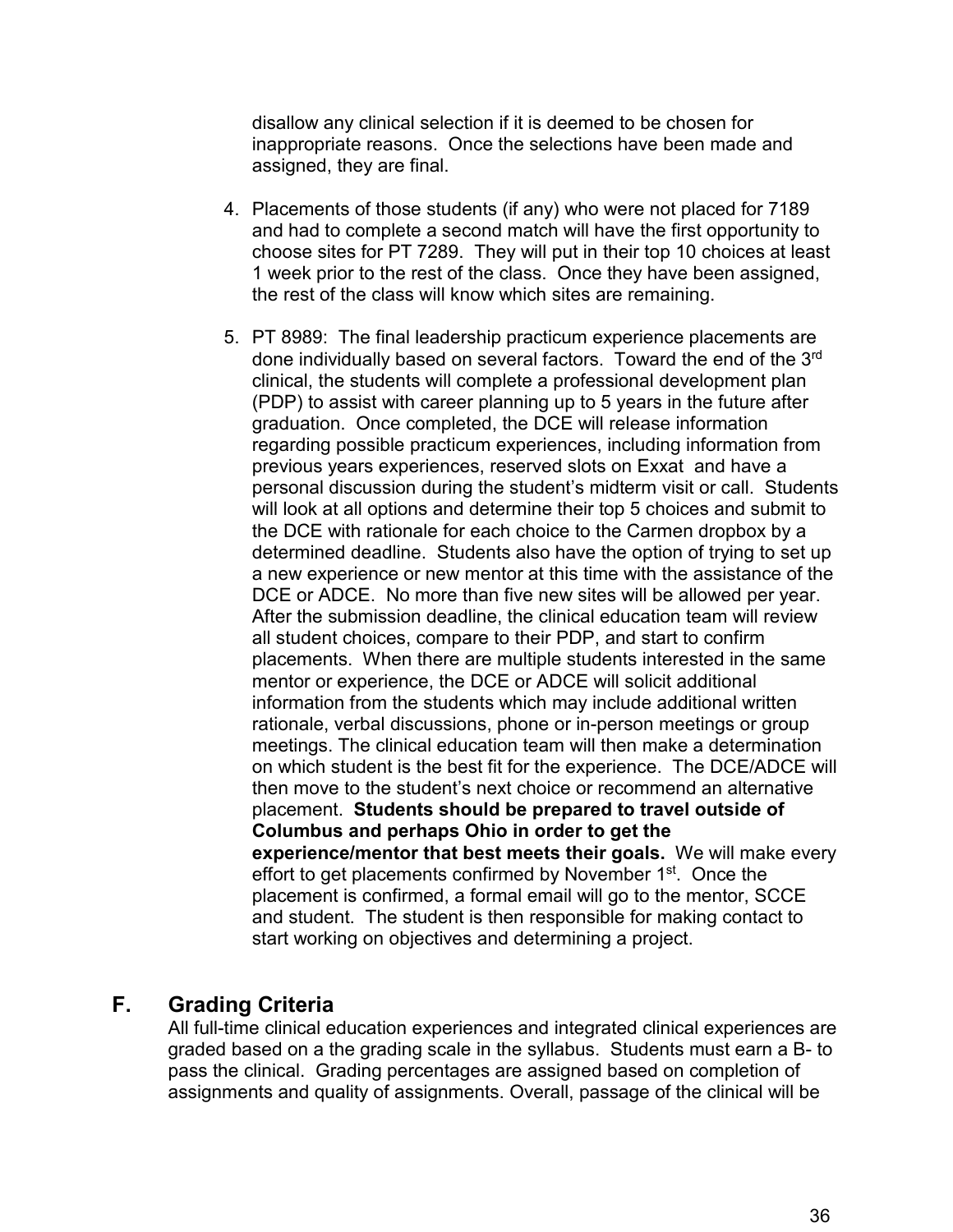determined by assessment of the Clinical Performance Instrument, the timeliness of submitted materials and the quality of submitted materials. Final grades are assigned by the DCE. For grading criteria for specific courses, please refer to syllabus for individual courses.

Completion of the weekly feedback form (Appendix E) by the student and CI is required for all full-time clinical education experiences. On the CPI, it is expected that the comments will correlate with the rating of each criteria.

### **Unsatisfactory (F)** grades:

If the student is not performing at a satisfactory level during the clinical experience, the CI, SCCE and/or student should contact the DCE as soon as this is apparent. It is not appropriate to wait until the midterm grading point to discuss issues with student performance. A remediation plan will be established to correct the identified problem areas. It is expected that the students will take primary responsibility for the management and resolution of identified performance problems.

If the problems cannot be resolved in a satisfactory manner during the clinical experience and the student does not meet the requirements as stated above, the student will fail that course. This includes problems in the cognitive, psychomotor and/or affective domains. The student will also fail the clinical course if asked to leave a clinical experience prior to the actual scheduled conclusion of the clinical due to poor performance or unacceptable professional behavior.

Refer to the student handbook for policy on failing a course. [DPT Handbook Link](https://hrs.osu.edu/-/media/files/hrs/academics/academic-resources/student-handbooks/dpt-handbook.pdf)

### <span id="page-36-0"></span>**G. Rights and Responsibilities of the University**

1. The University will assume responsibility for developing and implementing the educational program in physical therapy.

2. The University will refer to the Facility only those students who are enrolled in the University's physical therapy curriculum and for the full-time clinical education experiences, those who have satisfactorily completed the academic prerequisites for clinical education experience per program requirements (See Physical Therapy Student Handbook).

3. The University will designate a person to direct the clinical education programs at the University and to act as liaison for the University, the Facility and the student(s). This person shall be:

> Tonya Norris Apke, DPT, OCS Director of Clinical Education and Assistant Professor The Ohio State University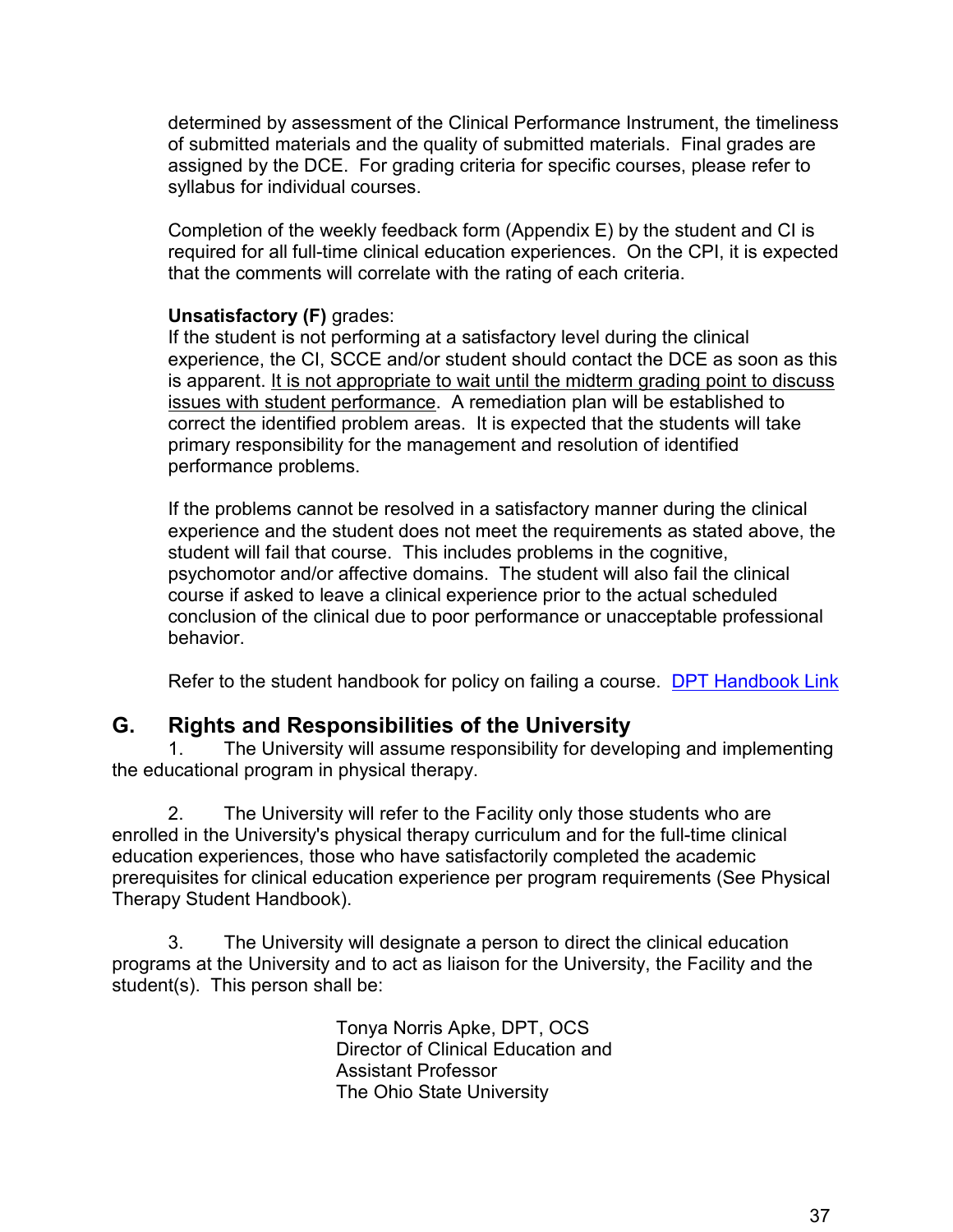School of Health and Rehabilitation Sciences Division of Physical Therapy 453 W. 10<sup>th</sup> Avenue Columbus, OH 43210 614-292-2410 Apke.5@osu.edu

4. The University will be responsible for the determination of a student's final grade for clinical education experiences. Feedback from the Facility evaluation forms will be used in making this determination. The students are graded on a pass/fail basis.

5. The University will notify the Facility of its planned schedule of student assignments, including the dates of full-time clinical experiences, the name(s) of the student(s), contact information and the level of academic and preclinical preparation of each student.

6. The University will provide the Facility with educational objectives and evaluation forms for each clinical education assignment.

7. The University will provide students with education regarding universal precautions for infectious exposure and general HIPAA training.

8. The University will maintain communication with the Facility on matters pertinent to clinical education. Such communication may include, but not be limited to, on-site visits to the Facility, workshops, meetings, and the provision of educational materials relevant to the clinical education program.

9. The University will advise students assigned to the Facility of their responsibility for complying with the existing rules and regulations of the Facility, their policies and procedures including, but not limited to, complying with any physical examination/immunization requirements of the Facility.

10. The University will maintain professional liability insurance for each student assigned to the Facility and will provide the Facility with information regarding such liability insurance.

11. The University reserves the right to terminate a clinical education assignment at the University's discretion, if it is in the best interest of the Student, University or Facility.

12. The University will make every effort to place students in all clinical education experiences; however, completion of coursework does not guarantee that a student will be provided a CEE at a specific time period or at a particular facility, as this depends upon the availability for clinical sites.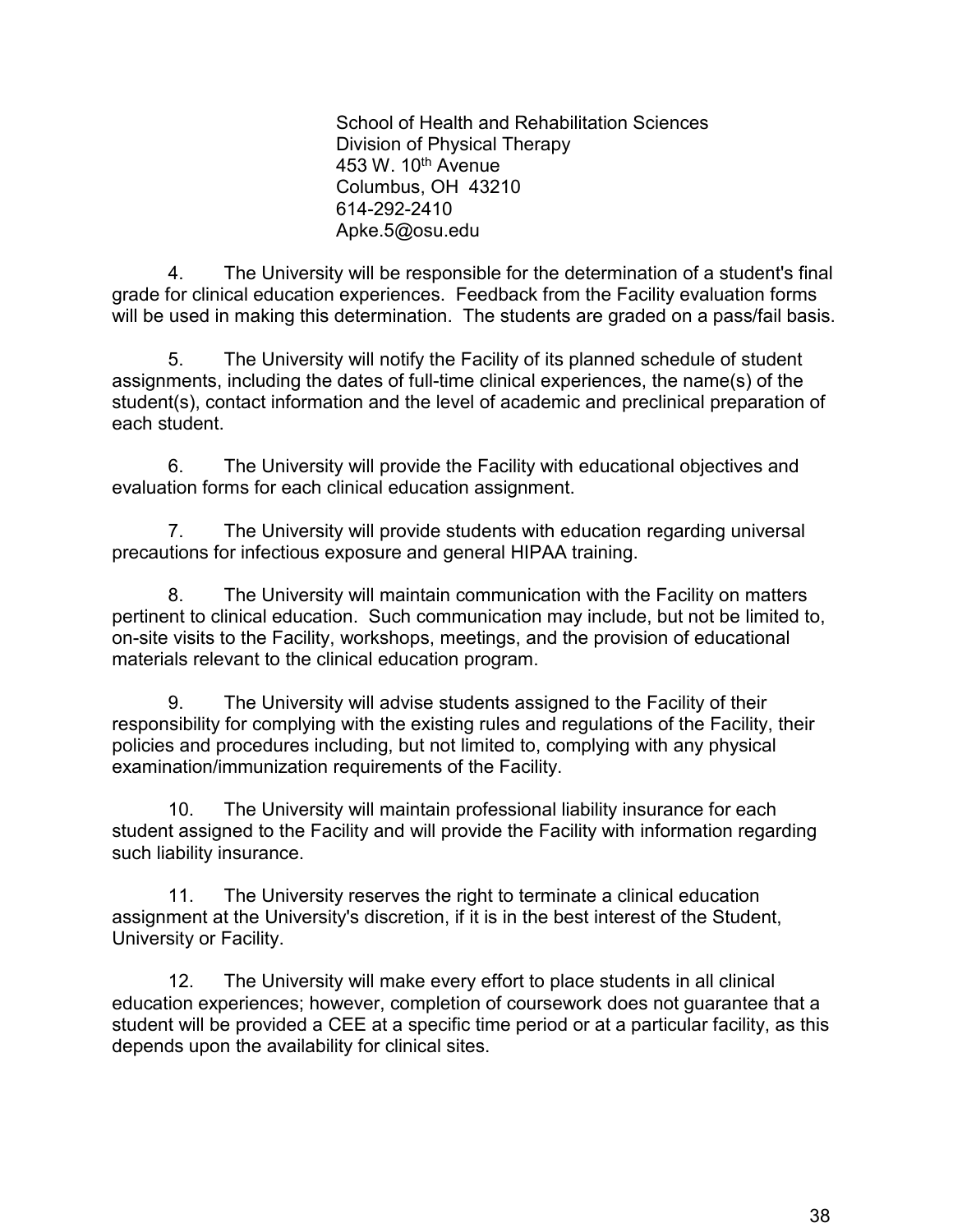13. The University will only place students with facilities that have a signed legal agreement.

14. It is the policy of the Division of Physical Therapy to attempt to visit students during the clinical time periods. This is done, however, within the constraints of availability of faculty and travel funds. If a visit is not made, a conference via telephone or videoconference will be arranged.

15. The University will communicate necessary student information to the clinical site/SCCE prior to the clinical experience. We are obligated to respect student privacy per the Family Educational Rights and Privacy Act (FERPA).

### <span id="page-38-0"></span>**H. Responsibilities of the DCE & Assistant DCE**

1. Certify eligibility of students for training and education.

2. Submit names of eligible student(s) to the SCCE.

3. Provide students with information about the clinical education site.

4. Schedule the clinical education experience for individual students. Clinical experiences will be scheduled by the DCE for 6189, 6489, and 8989 and by lottery selection or through our clinical education database system, Exxat, for 7189, 7289, 8189, and 8289.

5. Provide the SCCE/CI with information about the physical therapy curriculum and educational goals.

6. Provide the SCCE/CI with information about level of training of individual student interns to assist the CI in planning learning experiences for students.

7. Maintain a database for all contracted facilities that will be used to maintain communication records with the SCCE/CI, provide assistance to students with planning clinical experiences, monitor clinical sites and clinical instructors from year to year, evaluate clinical sites and CIs, and assist with counseling students regarding program participation and clinical experience availability.

8. Provide the clinical site with clinical evaluation forms necessary to evaluate students.

9. Make clinical site visits, phone calls, or assessments to review student progress during the full-time clinical experiences.

10. Post and monitor weekly posted discussions.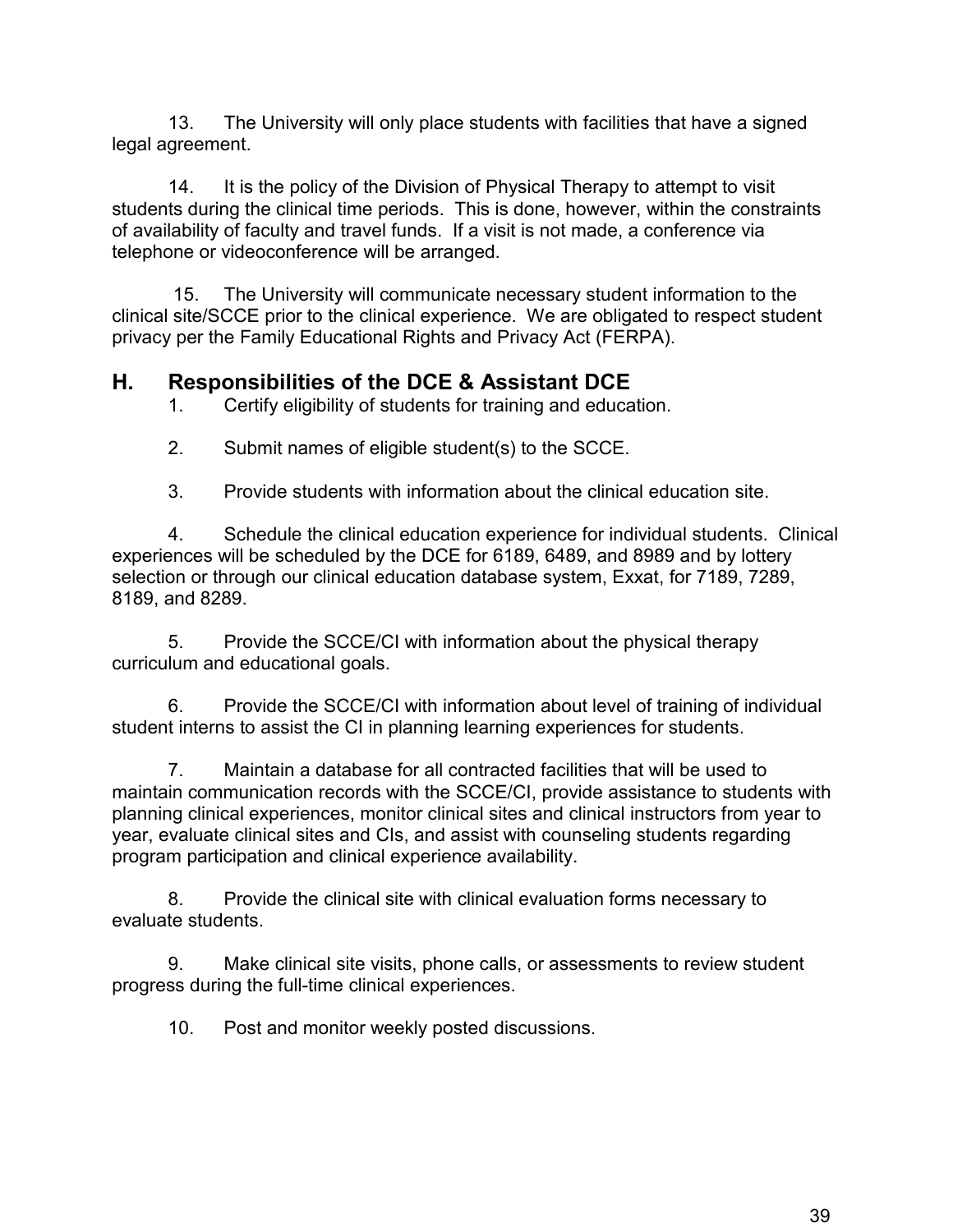11. Notify the clinical site at least three months in advance of its planned schedule of student assignments, including the name of the student, level of academic preparation, length and dates of the clinical experience.

12. Notify the clinical site at least two weeks in advance of the scheduled start date in the event of change or cancellation of the assignment, whenever possible.

13. Require students to abide by the rules, regulations, and policies of the clinical site while assigned to that facility as well as the policies outlined in their Clinical Education and Student Handbooks.

14. Establish, maintain, and review annually affiliation agreements.

15. Conduct annual assessment of select clinical sites and Clinical Instructors.

### <span id="page-39-0"></span>**I. Rights and Responsibilities of the Clinical Facility & SCCE**

The DPT program at The Ohio State University has chosen to adopt the APTA Guidelines for Clinical Education Sites, Guidelines for Center Coordinators of Clinical Education, and Guidelines for Clinical Instructors. Facilities, SCCEs, and CIs are encouraged to access these guidelines among the APTA Board of Directors and House of Delegates documents on the APTA website.

The APTA has published Guidelines and Self-Assessments for Clinical Education with accompanying self-assessment tools for sites, SCCEs, and CIs. These documents can be downloaded by members for free on the APTA website.

Finally, the APTA has published a Center Coordinator of Clinical Education Reference Manual which can be accessed on the APTA website.

### **For the Clinical Facility:**

1. The Facility will designate one person to serve as SCCE for the Facility and to act as liaison with the University.

2. The Facility will have ultimate responsibility for patient care at the Facility and will comply with any state, federal governmental or administrative laws, rules, regulations and statutes governing the practice of physical therapy.

3. The Facility will provide qualified staff, patients, physical facilities, clinical equipment and materials in accordance with clinical education objectives as agreed upon by the Facility and the University (See Clinical Education Objectives).

4. The Facility will provide each assigned student with a planned, supervised program of clinical experience in accordance with the clinical education objectives.

5. The Facility will provide each assigned student with an orientation to the Facility, including a copy of pertinent rules and regulations of the Facility, emergency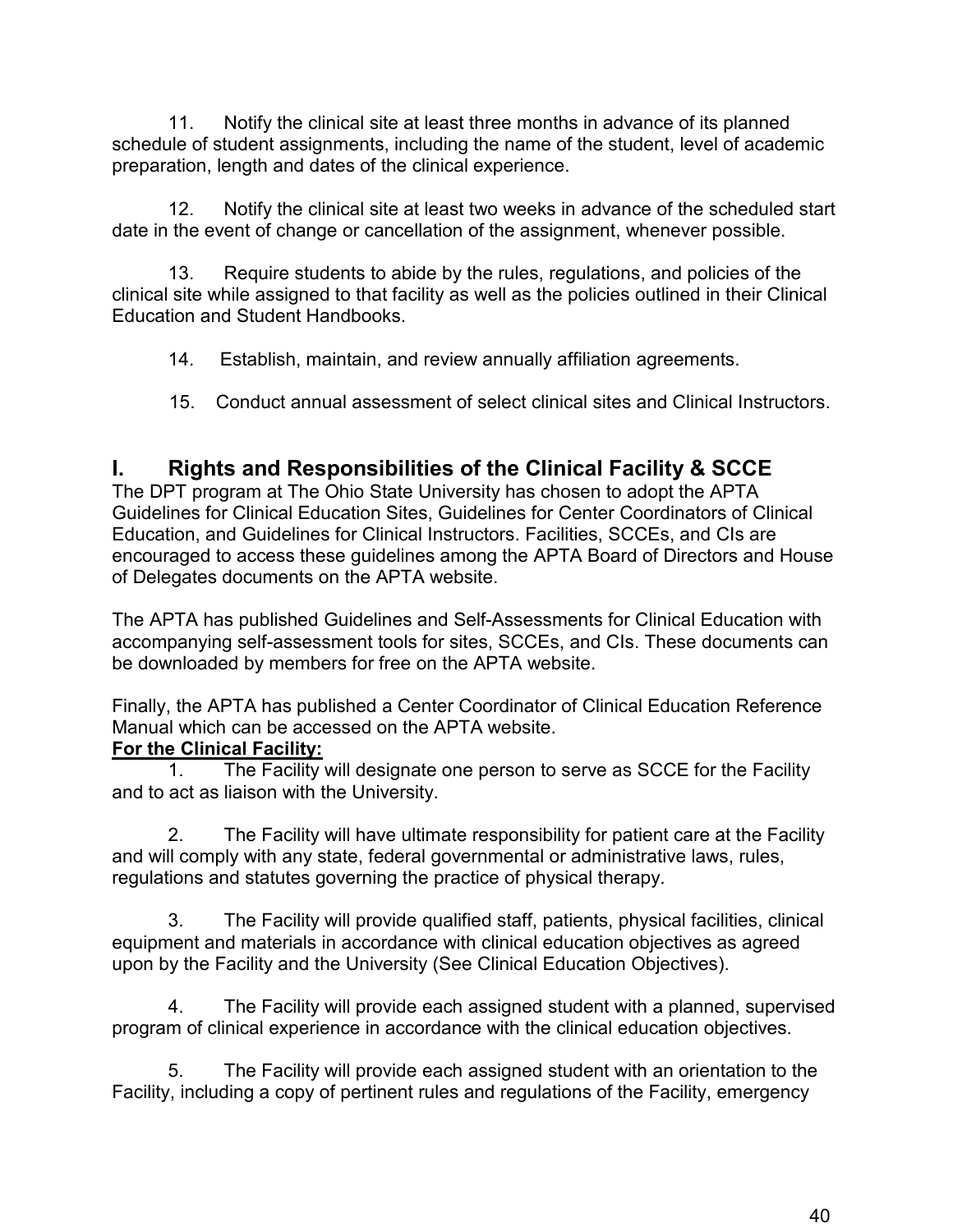procedures, expectations from the site and CI, and review of student goals on the first day of the full-time clinical.

6. The Facility will advise the University immediately of any changes in its operation, policies, or personnel, which may affect clinical education.

7. The Facility will advise the University immediately of any serious deficiencies noted in an assigned student's performance. It will then be the mutual responsibilities of the student, the Facility and the University to devise a plan by which the student may be assisted towards achieving the stated objectives of the clinical education experience.

8. The Facility will provide the University with information regarding the availability of first aid and emergency care for students while on clinical education assignment on the property of the Facility. If the Facility provides first aid and/or emergency care to an assigned student, the Facility may charge reasonable fees for such services.

9. The Facility will offer appropriate environments, staffing, and resources for clinical experiences.

10. The Facility will support the clinical education program, its participants, and development.

11. The Facility may terminate a clinical experience or change locations if the student is negatively affecting patient care or staff morale or if the student is not meeting educational goals for the experience.

## **For the SCCE:**

The SCCE will have expertise in clinical education and interactions with students.

2. The SCCE will designate a physical therapist to serve as the CI for the assigned student(s) that meets the stated CI requirement from Policy #11 Policy Related to Quality Clinical Instructors.

3. The SCCE will oversee the evaluation of the performance of the assigned student(s) using forms provided or approved by the University. Presently, OSU uses the PT CPI Web as the evaluation tool for the clinical experiences.

4. The SCCE will complete the training & test for the PT CPI Web for the clinical experiences. This training needs only to be completed once.

5. The SCCE will demonstrate strong communication and interpersonal skills with colleagues, students and the School.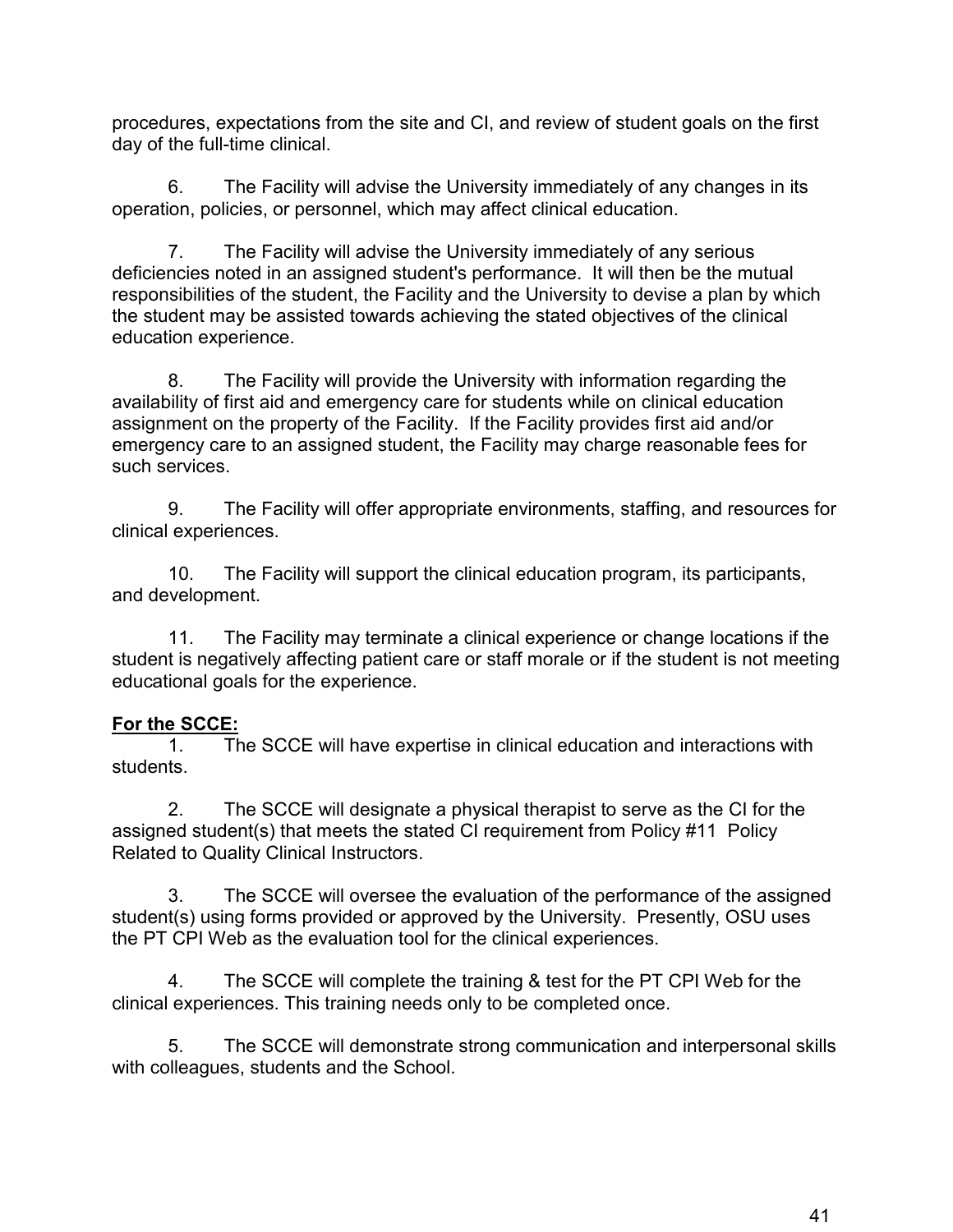6. The SCCE will exhibit appropriate managerial, supervisory, organizational, and administrative skills.

7. The SCCE assists in the professional development of the CIs.

8. The SCCE has opportunites to provide feedback regarding the effectiveness of the DCE and the clinical education program as requested by the PT program.

### <span id="page-41-0"></span>**J. Rights and Responsibilities of the Clinical Faculty (CIs)**

1. The Clinical Instructor will complete the training and test for the PT CPI Web prior to the student's arrival and forward the information to the DCE.

2. They will review the CPI with the student on the first day or two of the CEE to set goals for the clinical.

3. They will provide weekly feedback sessions throughout the clinical, including the completion of the weekly feedback form as indicated previously.

4. They will provide formal review of the PT CPI Web at mid-term and final. More frequent review of the CPI should occur as needed.

5. They will provide adequate supervision of the student and a good learning environment. Structure learning experiences, interact directly with the student, and adjust workload to student's needs.

6. They will serve as a role model and demonstrate a positive attitude toward students. Challenge students to utilize skills and resources available.

7. They will maintain ethical standards. A physical therapist must always be present when a student is in the clinic. A student must not treat patients if only a physical therapist assistant or aide is in the clinic or on the premises. Clinical Instructors are also expected to abide by the supervision requirements dictated by state law and federal agencies such as Medicare.

8. They will respect the rights and dignity of the student. Provide a private setting for evaluation and feedback sessions.

9. They will plan the learning experience based on the clinical objectives and student learning goals.

10. They will follow APTA Guidelines for Clinical Instructors. (See Appendix B)

11. They may consult with the DCE to obtain information for enhancing clinical teaching skills.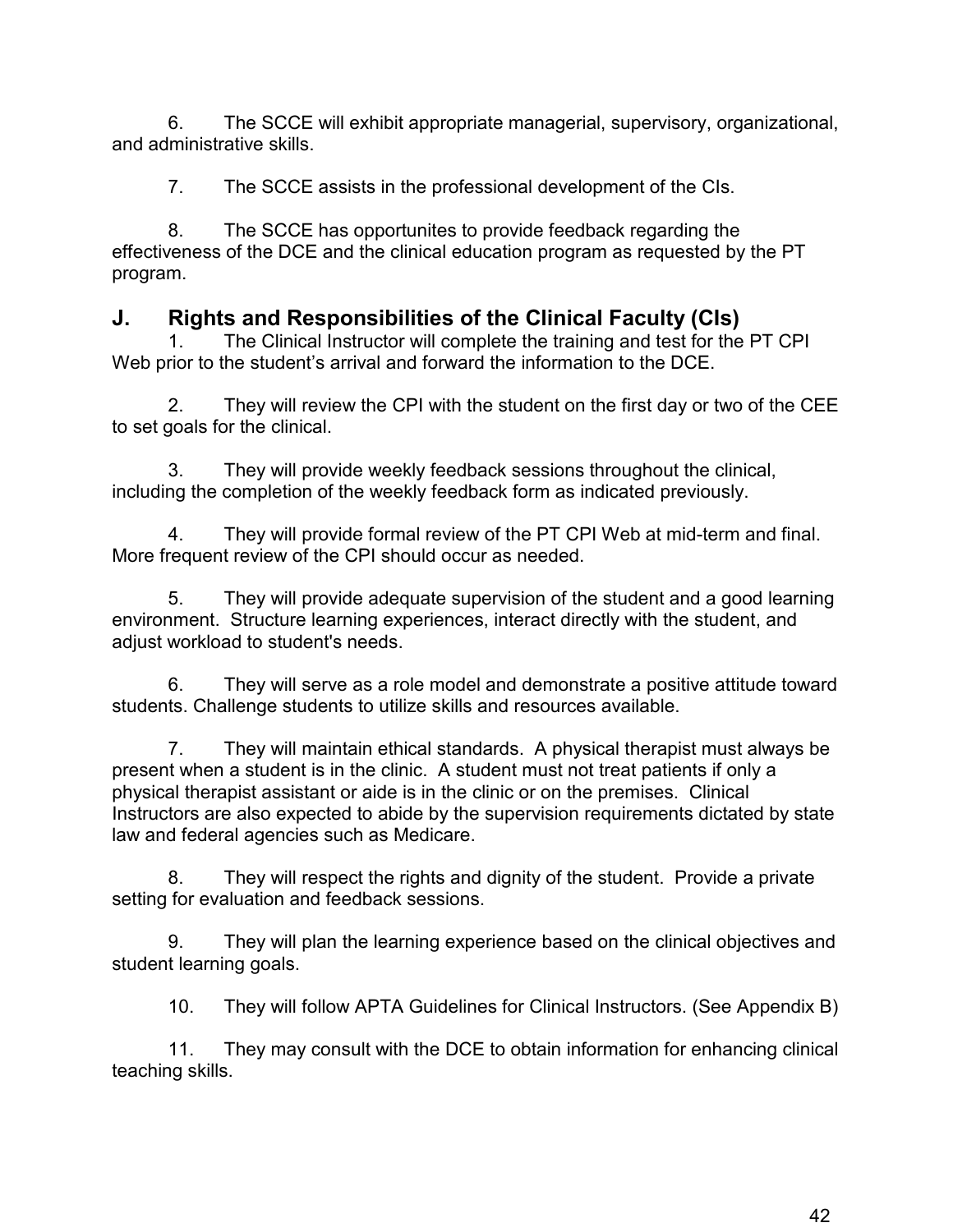12. They may contact the DCE or Chair at any time regarding student performance or any other issue related to the PT program.

13. They will protect the rights of their patients to refuse examination and treatment by a student physical therapist.

14. They may request information regarding a student prior to and during a clinical experience.

15. They may request inservices from the DCE or academic faculty.

16. They may request inservices, journal club or projects from the student during their clinical experience.

17. They may be included in invitations for events hosted by the PT program.

### <span id="page-42-0"></span>**K. Student Responsibilities**

1. Before Full-time Clinical Experiences:

a. Students must have successfully completed all physical therapy coursework preceding the full-time clinical. Successful completion is defined as maintaining a 3.0/4.0 overall grade point average in their professional courses.

b. Students must be officially registered for clinical education courses before they can begin a clinical experience. All clinical coursework requires payment of tuition. Each student's name must appear on the class roll in order to begin the clinical experience.

c. CPR Certification for the healthcare provider must be valid and from the be American Heart Association BLS (Basic Life Support) for HCP (Healthcare Provider) that includes adult, child and infant as well as AED for the Healthcare provider. The CPR course must include an in person check off of skills. An online only course is not sufficient and will not meet the requirements.

d. The student must complete an annual physical, including an update to needed immunizations as well as a yearly criminal background check and drug screen by the stated deadline prior to all clinical experiences. **Students will not be permitted to begin any clinical experience without these conditions listed in c and d being met fully.**

e. Student must sign the Student Agreement for Clinical Education Form (APPENDIX C) and submit this form to Exxat. This signed form will be placed in the student's permanent record.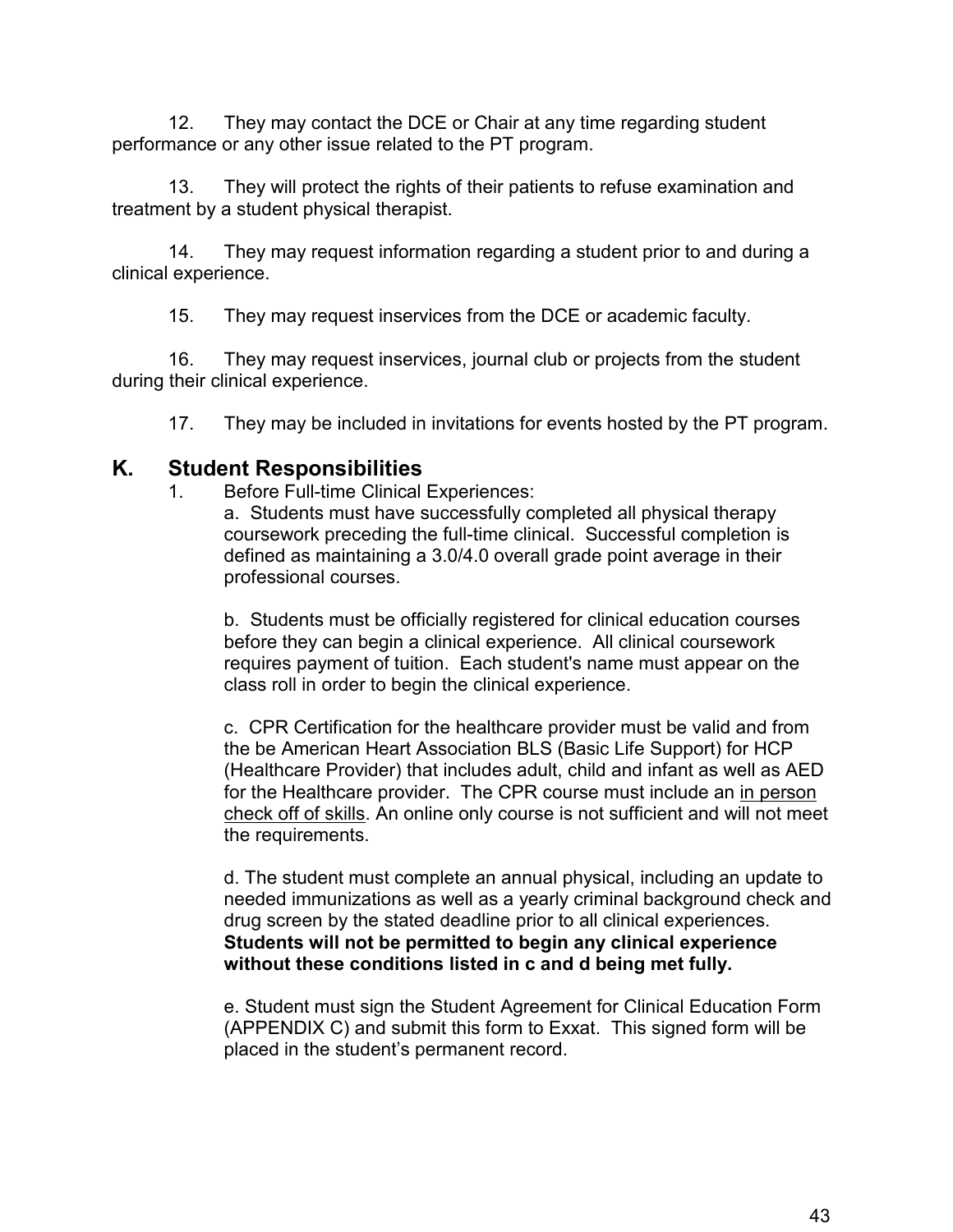f. Students are responsible for submitting their clinical site choices by a specific date announced by the DCE.

g. Students must read the contracts for clinical education for each of their assigned clinical facilities. Students have access to the contracts via the faculty offices located on the  $5<sup>th</sup>$  floor in Atwell Hall. The Exxat database system houses all information related to the OSU Clinical Education Program. Students will be trained on the use of Exxat during their first semester.

h. Students must determine the facility's required dress code prior to their arrival. If unclear, the OSU PT Division dress code should be followed.

i. Students must write a letter 4-6 weeks prior to the clinical experience introducing themselves and stating their goals for the experience.

j. Students must provide requested information to DCE/Assistant DCE at requested deadline. This may include CI, SCCE or clinical site information.

k. Students must call the clinic 2 weeks prior to the clinical experience to confirm their arrival and work out any other details.

l. Student must review the CPI prior to the CEE to determine skills they would like to work on**.**

m. In addition to the required University background check and drug testing, an additional criminal background check or drug test may be required by some clinical facilities that accept students for clinical experiences. It is the student's responsibility to know if these requirements are necessary and the time frame in which they must be completed to begin a clinical experience at their assigned facility. The student is responsible for any expenses incurred to meet these requirements. If the student is unable to be cleared on these requirements, then the student may not be eligible to continue with the scheduled clinical experience until the necessary processes to be cleared have been completed.

n. The student must complete and submit certification of HIPAA and Infection Prevention training.

#### 2. General Student Responsibilities:

- a. The student is required to comply with all applicable policies, procedures and rules of the Facility, the College, and the Code of Ethics of the American Physical Therapy Association.
- b. The student is required to maintain health insurance during a clinical education assignment and to keep a current copy of their insurance card in Exxat.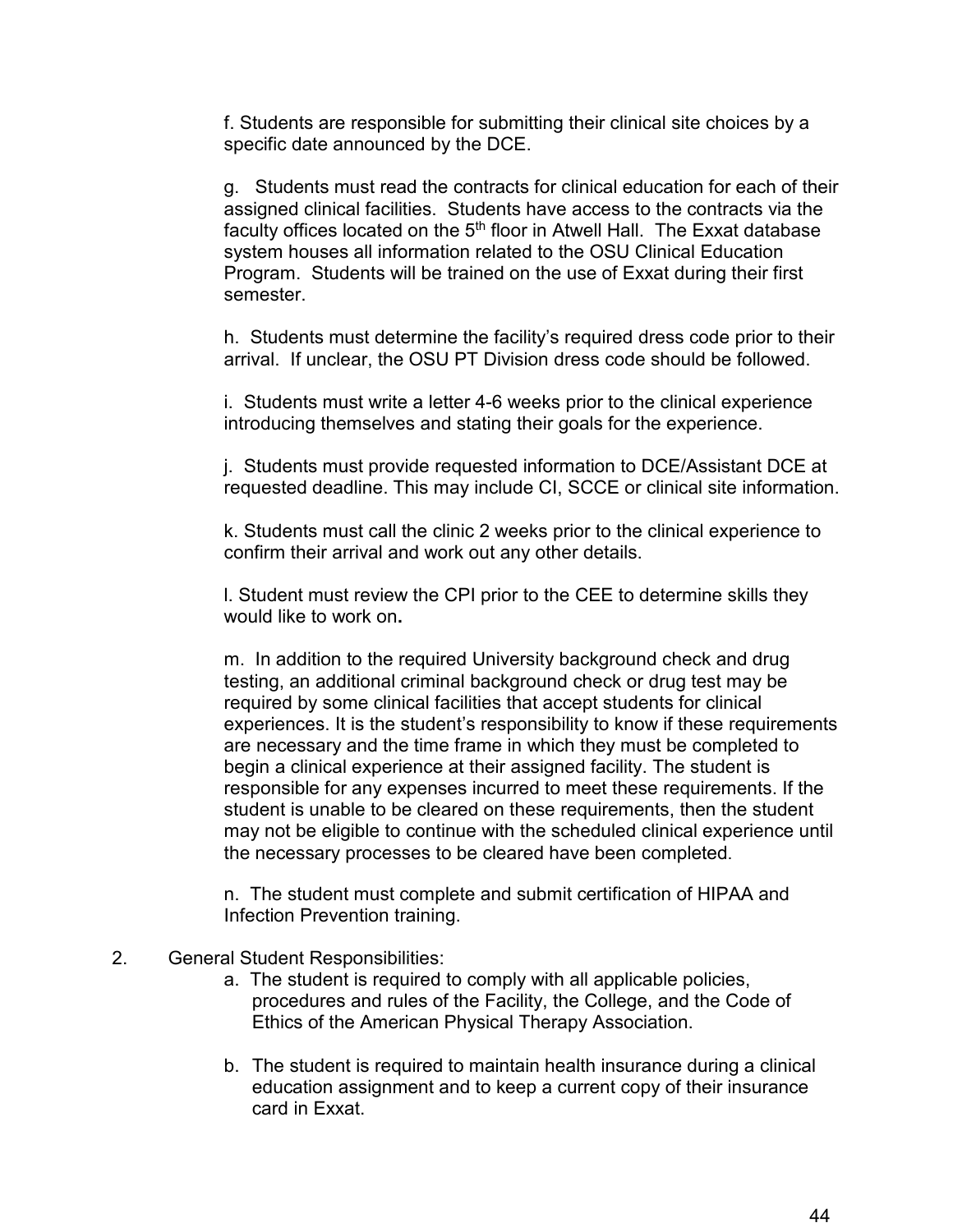- c. The student is responsible for demonstrating professional behavior including but not limited to protecting the confidentiality of patient information appropriate to the environment of the Facility and maintaining acceptable standards of patient care.
- d. The student is responsible for making appropriate arrangements for transportation to and from the Facility, housing, if necessary, and assuming any travel or living expenses incurred related to clinical education.
- e. The student must notify the school of their residence address and telephone number and emergency contact information during all clinical experiences.
- f. Student must review the facility's emergency procedures within the first two days of the clinical.
- g. Students must maintain close communication with the clinical instructor and come prepared to share written goals and expectations for the clinical experience with the clinical instructor. They shall discuss individual learning style and feedback preference and let the clinical instructor know if they are upset about something or are not feeling well.
- h. The student is responsible for using spare time constructively. Ask about resources available. Resources may include a medical library, journals, observing in other disciplines, observing other patient treatments, etc.
- i. The student is responsible for respecting the knowledge and experience of the clinical instructors. Offer suggestions or alternatives in a tactful manner.
- j. The student is responsible for accepting feedback and constructive criticism in a positive manner, being flexible and identifying their own strengths and weaknesses. Always demonstrate a positive learning attitude, initiative to do off-duty study, and the ability and willingness to problem solve.
- k. Students are responsible for the completion of the CPI.
- l. The student is responsible for completing the weekly feedback form and assuring that the CI is contributing their feedback to it each week.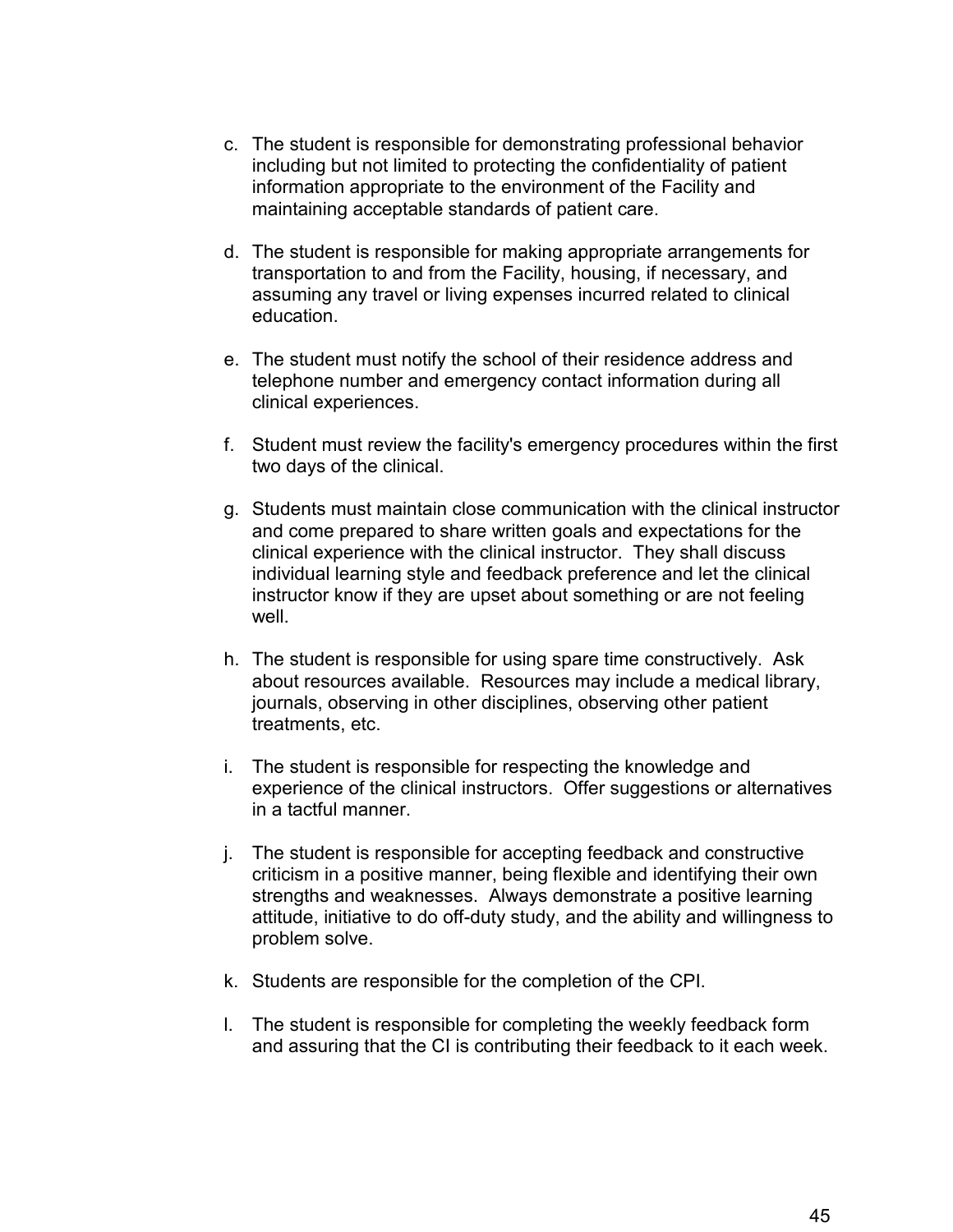- m. The student is responsible for bringing the checklists and assuring that CIs complete them correctly and completing Student Evaluation of the Clinical Experience.
- n. The student is responsible for promptly submitting the completed paperwork for the clinical by the stated deadline.
- o. The student is responsible for the timely completion of any projects or assignments made by the clinical instructor.
- p. The student shall report any questionable practices or problems to the DCE.
- q. The student shall acknowledge their status as a student and obtain consent from patients/clients or their responsible parties for treatment with the understanding that patients may refuse care by a student at no risk to themselves.
- r. The student understands the potential health risks of working with patients which may include exposure to disease, blood and bodily fluids and injury from assisting patients.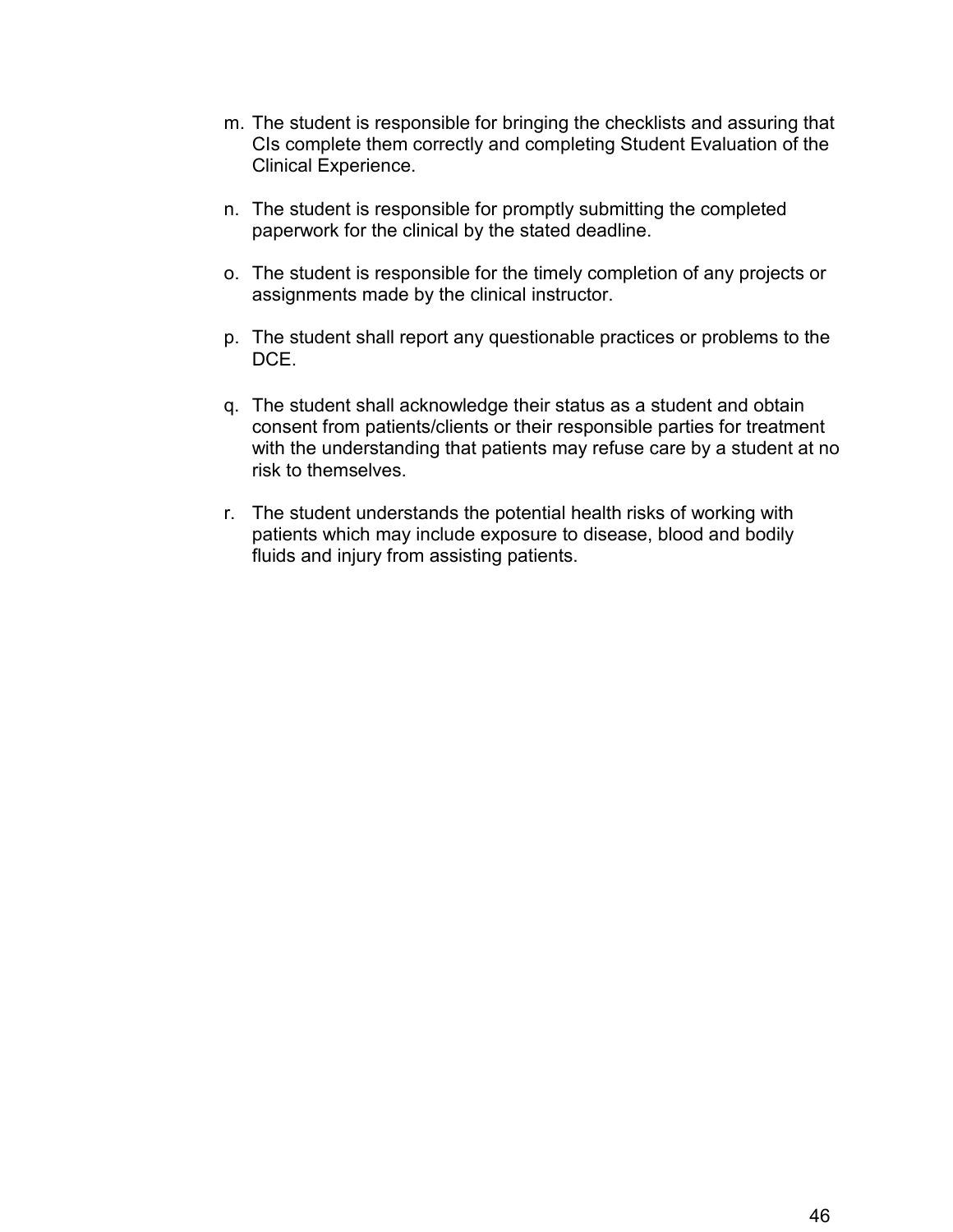#### Clinical Education Handbook July 2020 **APPENDIX A**

<span id="page-46-0"></span>Student's Name

#### **The Ohio-Kentucky Consortium of PT Programs**

#### **CRITERIA 9: PERFORMS A PHYSICAL THERAPY PATIENT EXAMINATION TESTS AND MEASURES**

**Please indicate the student's skill level at the final evaluation only. Key: NO=not observed, 1=observed only/minimum exposure 2=competent The goal is to have each skill rated at "2" at least once by end of the final clinical.**

|               | <b>Skill</b>                                                 | 7189 | 7289 | 8189 | 8289                                                                                                                                                                                                                           |
|---------------|--------------------------------------------------------------|------|------|------|--------------------------------------------------------------------------------------------------------------------------------------------------------------------------------------------------------------------------------|
| a.            | aerobic capacity *                                           |      |      |      |                                                                                                                                                                                                                                |
| b             | anthropometric characteristics<br>(ex. LLD, Circumferential) |      |      |      |                                                                                                                                                                                                                                |
| c.            | arousal, mentation, cognition                                |      |      |      |                                                                                                                                                                                                                                |
| d.            | assistive and adaptive devices                               |      |      |      |                                                                                                                                                                                                                                |
| e.            | community and work                                           |      |      |      |                                                                                                                                                                                                                                |
|               | reintegration                                                |      |      |      |                                                                                                                                                                                                                                |
| f.            | environmental, home and work                                 |      |      |      |                                                                                                                                                                                                                                |
|               | barriers                                                     |      |      |      |                                                                                                                                                                                                                                |
| g.            | ergonomics and body                                          |      |      |      |                                                                                                                                                                                                                                |
|               | mechanics                                                    |      |      |      |                                                                                                                                                                                                                                |
| h.            | gait, assisted locomotion, and<br>balance                    |      |      |      |                                                                                                                                                                                                                                |
| i.            | integumentary integrity                                      |      |      |      |                                                                                                                                                                                                                                |
| $\mathsf{i}.$ | joint integrity and mobility                                 |      |      |      |                                                                                                                                                                                                                                |
| k.            | motor function                                               |      |      |      |                                                                                                                                                                                                                                |
| I.            | muscle performance (including                                |      |      |      |                                                                                                                                                                                                                                |
|               | strength, power, endurance)                                  |      |      |      |                                                                                                                                                                                                                                |
| m.            | neuromotor development and                                   |      |      |      |                                                                                                                                                                                                                                |
|               | sensory integration                                          |      |      |      |                                                                                                                                                                                                                                |
| n.            | pain                                                         |      |      |      |                                                                                                                                                                                                                                |
| о.            | posture                                                      |      |      |      |                                                                                                                                                                                                                                |
| p.            | prosthetic requirements                                      |      |      |      |                                                                                                                                                                                                                                |
| q.            | range of motion                                              |      |      |      |                                                                                                                                                                                                                                |
| r.            | reflex integrity                                             |      |      |      |                                                                                                                                                                                                                                |
| s.            | self-care and home                                           |      |      |      |                                                                                                                                                                                                                                |
|               | management (including ADLs<br>and IADLs)                     |      |      |      |                                                                                                                                                                                                                                |
| t.            | sensory integration (including                               |      |      |      |                                                                                                                                                                                                                                |
|               | proprioception and kinesthesia)                              |      |      |      |                                                                                                                                                                                                                                |
| u.            | ventilation, respiration,                                    |      |      |      |                                                                                                                                                                                                                                |
|               | circulation **                                               |      |      |      |                                                                                                                                                                                                                                |
|               |                                                              |      |      |      | Date: <b>Date</b>                                                                                                                                                                                                              |
|               |                                                              |      |      |      | Date: when the control of the control of the control of the control of the control of the control of the control of the control of the control of the control of the control of the control of the control of the control of t |
|               |                                                              |      |      |      |                                                                                                                                                                                                                                |
|               | 3rd CI Signature:                                            |      |      |      | Date: the contract of the contract of the contract of the contract of the contract of the contract of the contract of the contract of the contract of the contract of the contract of the contract of the contract of the cont |
|               |                                                              |      |      |      |                                                                                                                                                                                                                                |
|               | 4th CI Signature:                                            |      |      |      | Date: <b>Date</b>                                                                                                                                                                                                              |

\* (eg. RPE, MET level, Max HR, target HR, exs BP)

\*\* (eg. VO, MAX, respiratory rate, pulse oximetry, peripheral pulse)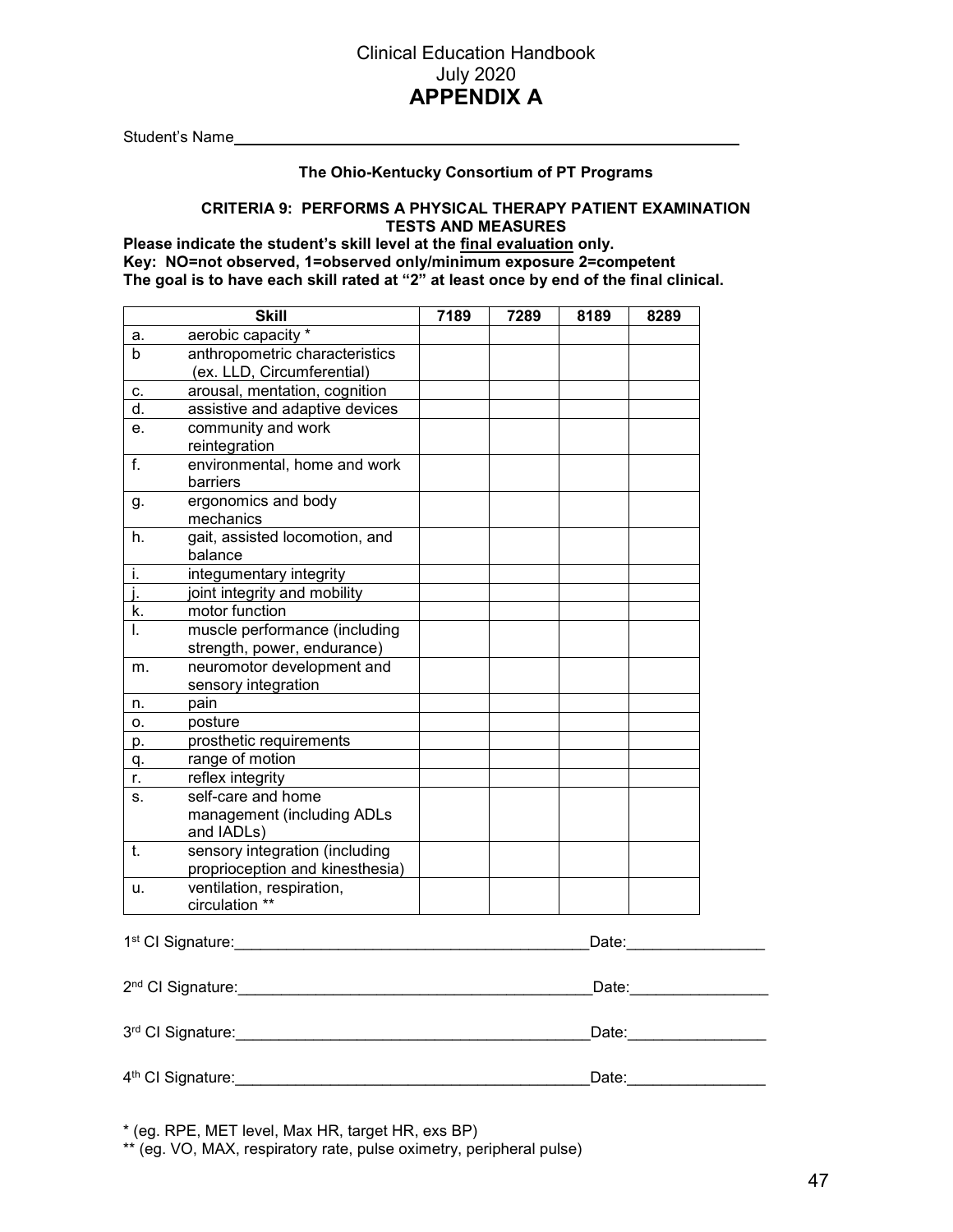#### **The Ohio-Kentucky Consortium of PT Programs**

#### **CRITERIA 13: PERFORMS PROCEDURAL INTERVENTIONS**

Student's Name

#### **Please indicate the student's skill level at the final evaluation only. Key: NO=not observed, 1=observed only/minimum exposure 2=competent The goal is to have each skill rated at "2" at least once by end of the final clinical.**

|                  | <b>Skill</b>                                 | 7189 | 7289 | 8189 | 8289 |
|------------------|----------------------------------------------|------|------|------|------|
| a.               | *airway clearance techniques                 |      |      |      |      |
| b.               | debridement and wound care                   |      |      |      |      |
| C.               | electrotherapeutic modalities                |      |      |      |      |
| d.               | functional training in community             |      |      |      |      |
|                  | and work (job, school, or play)              |      |      |      |      |
|                  | reintegration (including                     |      |      |      |      |
|                  | instrumental activities of daily             |      |      |      |      |
|                  | living, work hardening, and                  |      |      |      |      |
|                  | work conditioning                            |      |      |      |      |
| e.               | functional training in self-care             |      |      |      |      |
|                  | and home management                          |      |      |      |      |
|                  | (including activities of daily               |      |      |      |      |
|                  | living and instrumental activities           |      |      |      |      |
|                  | of daily living)                             |      |      |      |      |
| f.               | manual therapy techniques                    |      |      |      |      |
| <u>g.</u>        | patient-related instruction                  |      |      |      |      |
| $\overline{h}$ . | physical agents and mechanical<br>modalities |      |      |      |      |
| i.               | prescription, application, and as            |      |      |      |      |
|                  | appropriate fabrication of                   |      |      |      |      |
|                  | adaptive, assistive, orthotics,              |      |      |      |      |
|                  | protective, and supportive                   |      |      |      |      |
|                  | devices and equipment                        |      |      |      |      |
| j.               | therapeutic exercise (including              |      |      |      |      |
|                  | aerobic conditioning)                        |      |      |      |      |
|                  |                                              |      |      |      |      |

\*Airway clearance techniques may include: Breathing strategies – e.g. Active cycle of breathing or forced expiratory techniques, assisted cough/huff techniques, paced breathing, pursed lip breathing, techniques to maximize ventilation (e.g. maximum inspiratory hold, breath stacking, manual hyperinflation)

| 1 <sup>st</sup> CI Signature: | Date: |
|-------------------------------|-------|
| 2 <sup>nd</sup> CI Signature: | Date: |
| 3rd CI Signature:             | Date: |
| 4 <sup>th</sup> CI Signature: | Date: |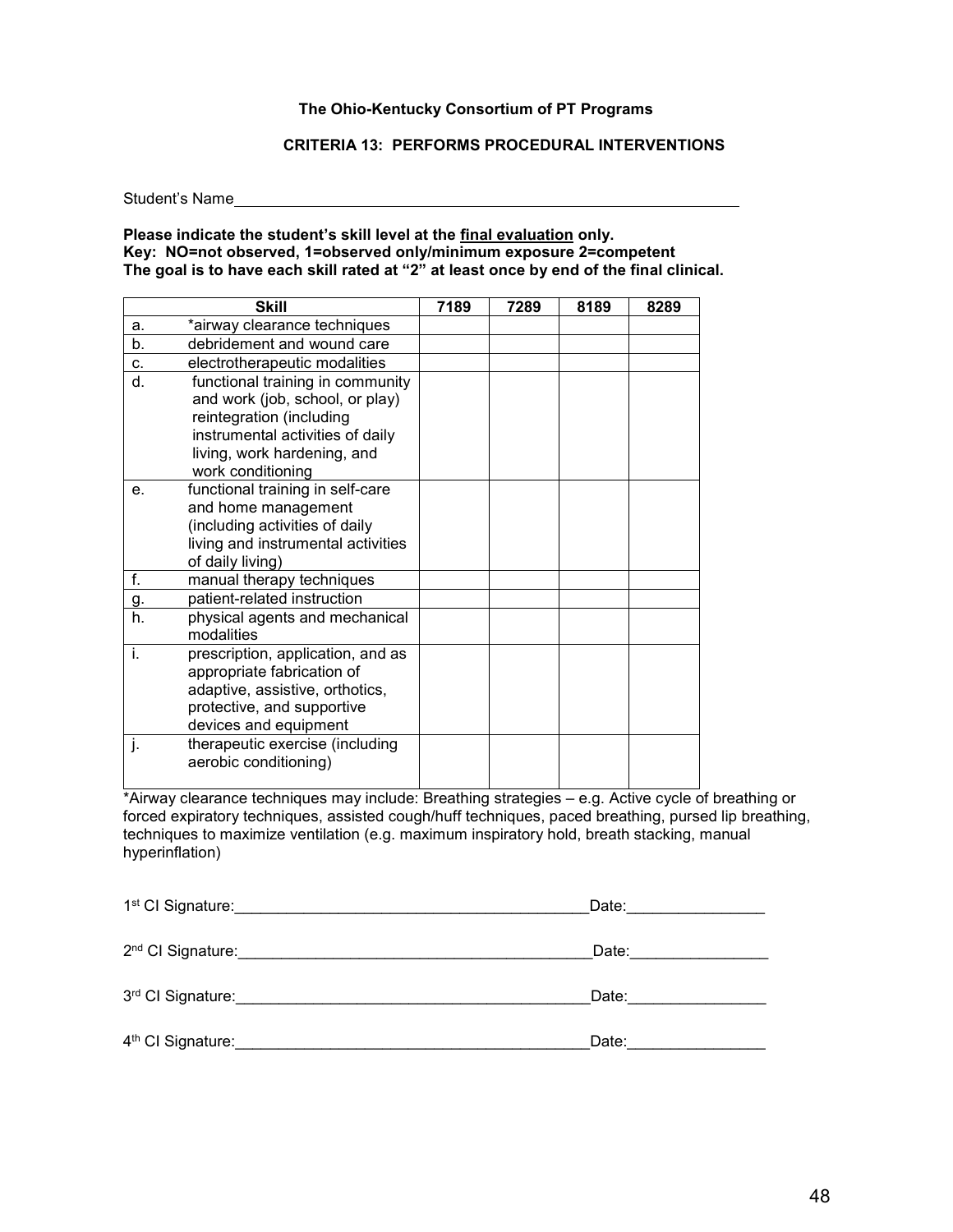### <span id="page-48-0"></span> **APPENDIX B Guidelines for Clinical Instructors**

#### **1.0 THE CLINICAL INSTRUCTOR (CI) DEMONSTRATES CLINICAL COMPETENCE, PROFESSIONAL SKILLS AND ETHICAL BEHAVIOR IN CLINICAL PRACTICE.**

- 1.1 The Clinical Instructor (CI) has at least one year of clinical experience, or in special programs or areas of expertise less experience has proven to be satisfactory.
	- 1.1.1 The CI demonstrates a willingness to work with student by pursuing learning experiences to develop knowledge and skills in clinical teaching.
- 1.2 The CI is a competent physical therapist or physical therapist assistant.
	- 1.2.1 The CI holds a current license as required by the physical therapy practice act in the state in which one practices.
	- 1.2.2 The CI demonstrates a systematic approach to patient care.
	- 1.2.3 The CI uses critical thinking in the delivery of health services.
	- 1.2.4 The CI provides rationale for evaluation and treatment approaches.
	- 1.2.5 The CI demonstrates the appropriate time management skills.
- 1.3 The CI demonstrates professional skills.
	- 1.3.1 The CI acts as a professional role model and demonstrates an awareness of the impact of this role on students.
	- 1.3.2 The CI represents the profession positively by assuming responsibility for professional self-development and demonstrates this responsibility to the students.

1.3.2.1 Activities for professional development may include continuing education courses, journal club, case conferences, case studies, literature review, facility sponsored courses, post-professional education and area consortia programs.

- 1.4 The CI demonstrates ethical behavior.
	- 1.4.1 The CI practices ethically as outlined by the clinical center policy and the APTA Code of Ethics and Guide for Professional Conduct.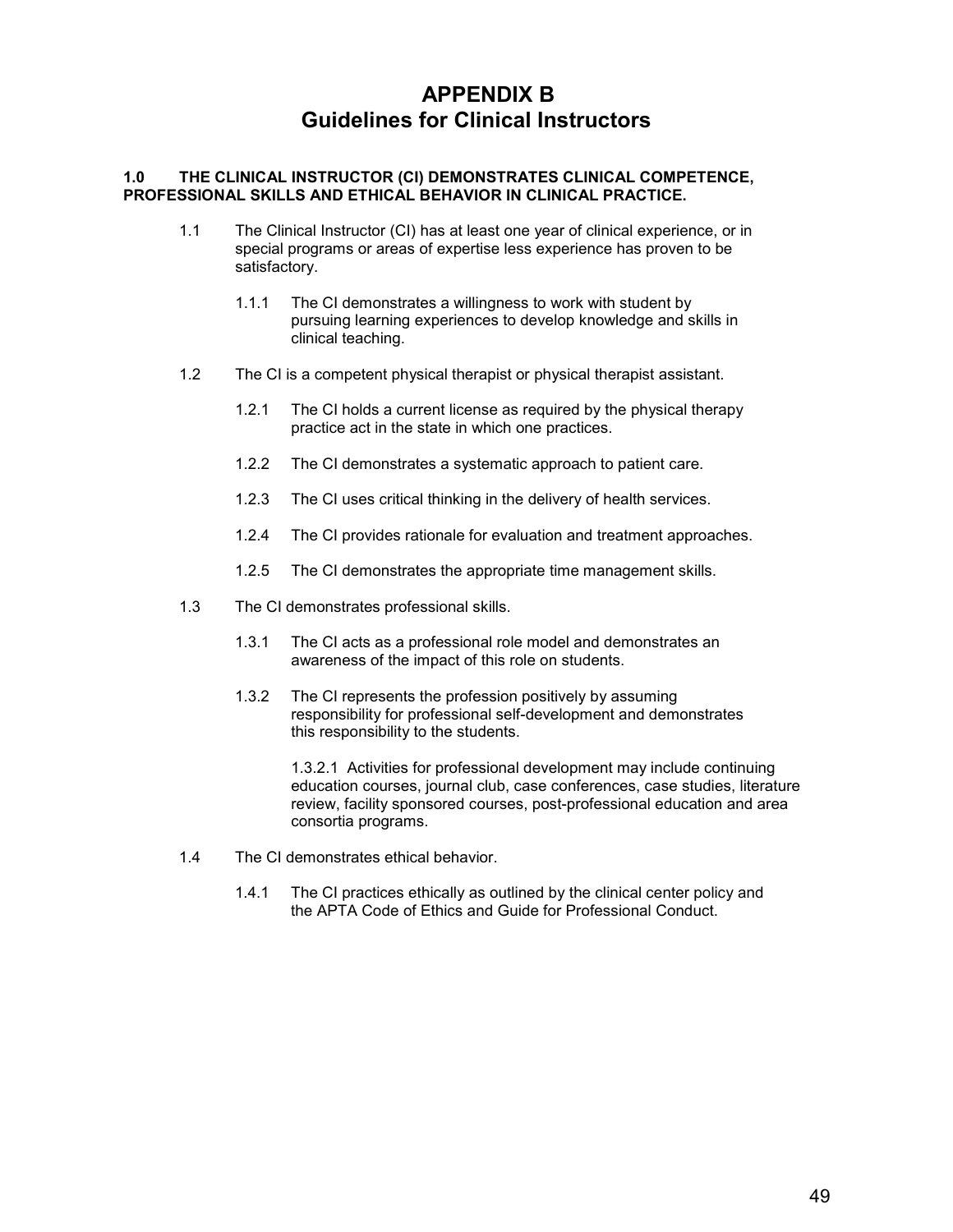#### **2.0 THE CLINICAL INSTRUCTOR DEMONSTRATES EFFECTIVE COMMUNICATION SKILLS.**

- 2.1 The CI uses verbal, nonverbal, and written communication skills to clearly express himself/herself to students and others.
	- 2.1.1 The CI defines expectations for students.
	- 2.1.2 The CI provides feedback to students.
	- 2.1.3 The CI demonstrates skill in active listening.
	- 2.1.4 The CI provides clear and concise written communication.
- 2.2 The CI is responsible for facilitating communication.
	- 2.2.1 The CI encourages dialogue with students.
	- 2.2.2 The CI provides time and a place for ongoing dialogue to occur.
	- 2.2.3 The CI initiates communication that may be difficult or confrontational.
	- 2.2.4 The CI is open to and encourages feedback from students, clinical educators and other professional colleagues.

#### **3.0 THE CLINICAL INSTRUCTOR DEMONSTRATES EFFECTIVE SKILL IN INTERPERSONAL RELATIONSHIPS.**

- 3.1 The CI forms a professional peer relationship with students.
	- 3.1.1 The CI acts as a role model of professional behaviors, instruction, and supervision.
	- 3.1.2 The CI promotes the student as a professional to others.
	- 3.1.3 The CI recognizes students as individuals.
	- 3.1.4 The CI is willing to share his/her strengths and weaknesses with students.
- 3.2 The CI is approachable by students.

3.2.1 The CI assesses and responds to student concerns with empathy, support or interpretation, as appropriate.

3.3 The CI interacts with patients, colleagues and other health professionals to achieve identified goals.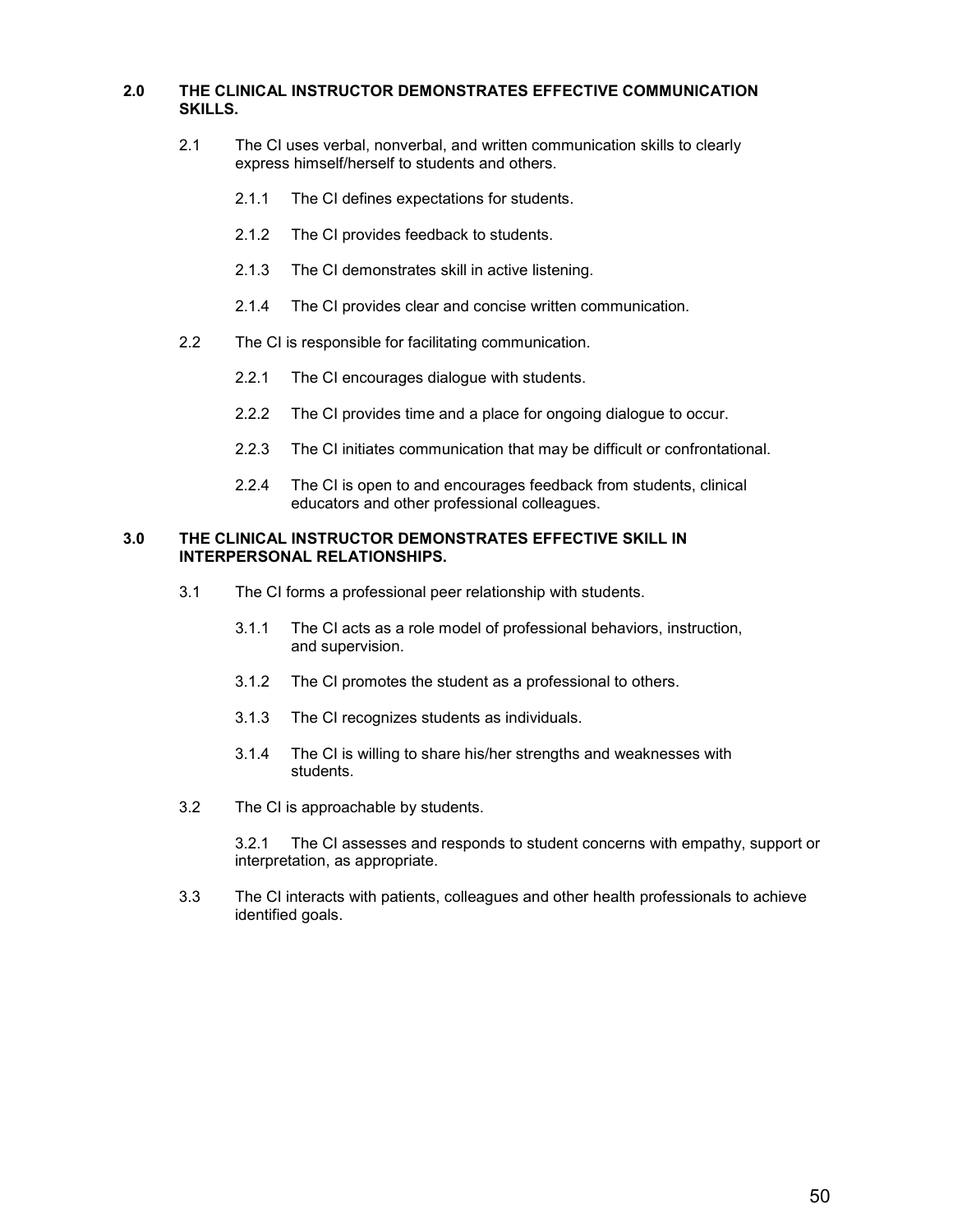#### **4.0 THE CLINICAL INSTRUCTOR DEMONSTRATES EFFECTIVE INSTRUCTIONAL SKILLS**

- 4.1 The CI and students plan the learning experiences.
	- 4.1.1 Based on a plan, the CI implements, facilitates, and evaluates learning experiences for students.
- 4.2 The CI demonstrates knowledge of the student's academic curriculum, level of didactic preparation, current level of performance, and the goals of the clinical education experience.
- 4.3 The CI recognizes and uses the entire clinical environment as potential learning experiences, both planned and unplanned.
- 4.4 The CI demonstrates knowledge of various learning styles.
	- 4.4.1 The CI should attempt to integrate this knowledge in providing student instruction.
- 4.5 The CI sequences learning experiences to allow progression towards students' personal and programmatic goals.
- 4.6 The CI monitors and modifies learning experiences in a timely manner based on the quality of the student's performance.

#### **5.0 THE CLINICAL INSTRUCTOR DEMONSTRATES EFFECTIVE SUPERVISORY SKILLS.**

5.1 The CI supervises the student in the clinical environment by clarifying goals, objectives and expectations.

5.1.1 The CI presents clear performance expectations to students at the beginning and throughout the learning experience.

- 5.1.2 Goals and objectives are mutually agreed upon by the CI and students.
- 5.2 Feedback is provided both formally and informally.

5.2.1 To provide student feedback, the CI collects information through direct observation and discussions with students, through review of the students' patient documentation and through available observations made by others.

5.2.2 The CI provides frequent and timely feedback.

- 5.3 The CI and students review and analyze this information regularly and adjust the learning experiences accordingly.
- 5.4 The CI performs formative and summative evaluations of the students' performance.

5.4.1 The CI and students both participate in ongoing formative evaluation of the clinical education experience.

5.4.2 Summative evaluations are provided at least at midterm and at completion of the clinical education experience.

5.4.3 The students have input into the evaluation process at midterm and at completion of the clinical education experience.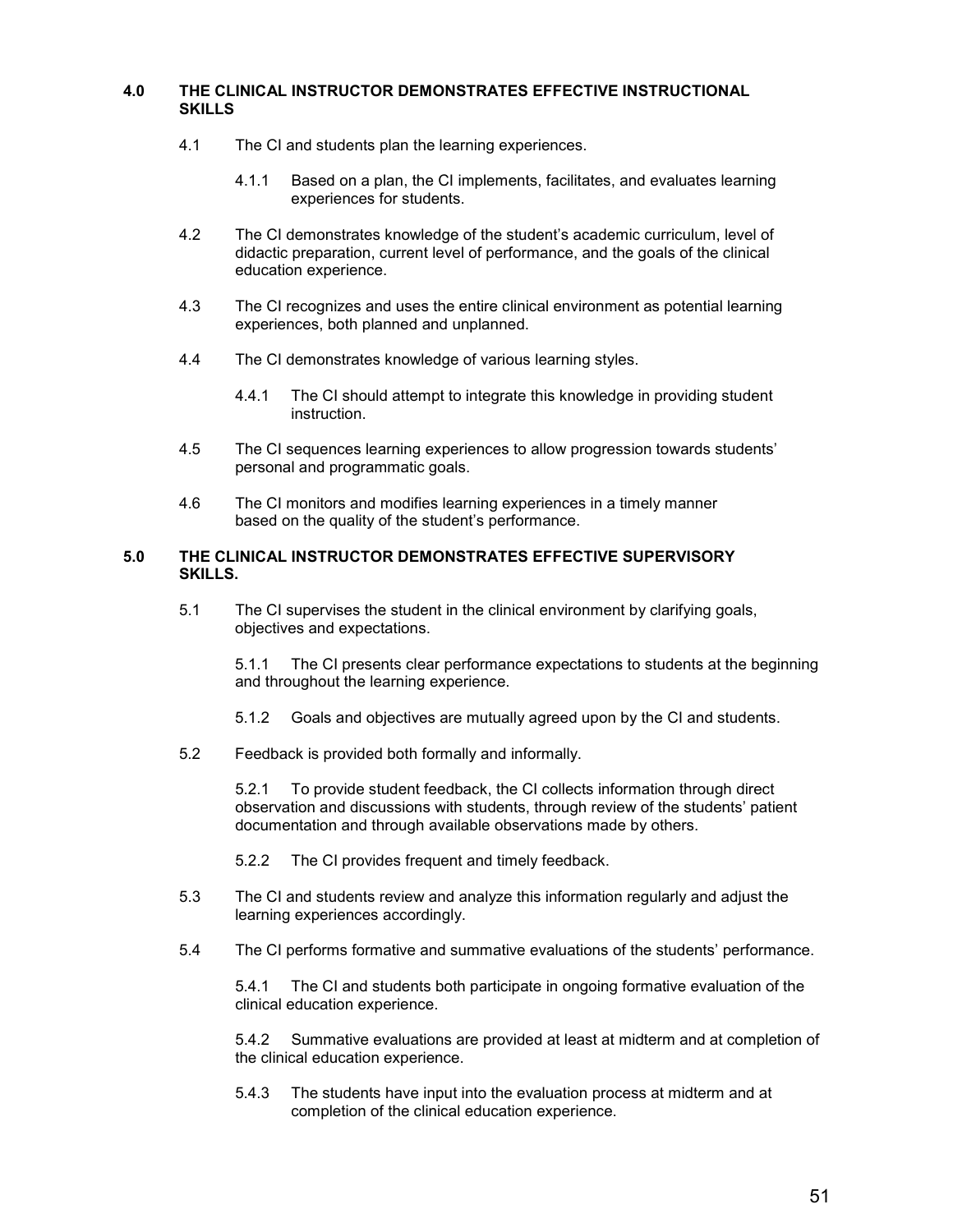#### **6.0 THE CLINICAL INSTRUCTOR DEMONSTRATES PERFORMANCE EVALUATION SKILLS**

6.1 The CI articulates observations of students' knowledge, skills and behavior as related to specific student performance standards.

6.1.1 The CI recognizes and documents students' progress, identifies areas of entry-level competence, areas of excellence and areas of performance that are unsafe or ineffective.

6.1.2 Based on areas of excellence, the CI plans activities that continue to challenge students' performance in collaboration with the SCCE and the ACCE, if appropriate.

6.1.3 Based on the areas identified as inadequate, the CI plans remedial activities to address specific deficits in student performance in collaboration with the Center Coordinator of Clinical Education (SCCE) and the Academic Coordinator of Clinical Education (ACCE), if appropriate.

- 6.2 The CI demonstrates awareness of the relationship between the academic program and clinical center as it relates to student performance evaluations, grading, remedial activities and due process in the case student failure.
- 6.3 The CI demonstrates a constructive approach to the student performance evaluation that is educational , objective and engages students in self-assessment (e.g., problem identification, processing, and solving) as part of the performance evaluation process.

The foundation of this document was:

1) Barr JS, Gwyer J: Standards for Clinical Education in Physical Therapy: A Manual for Evaluation and Selection of Clinical Education Centers. American Physical Therapy Association, 1981;<br>2)

2) Evaluative Criteria for Accreditation of Education Programs for the Preparation of Physical Therapists; and

3) Moore ML, Perry JF: Clinical Education in Physical Therapy: Present Status/Future Needs. American Physical Therapy Association and the Section for Education, 1976.

The development of this document was a result of combined efforts of the Task Force on Clinical Education 1989-91 and the Task Force on Clinical Education 1992-94.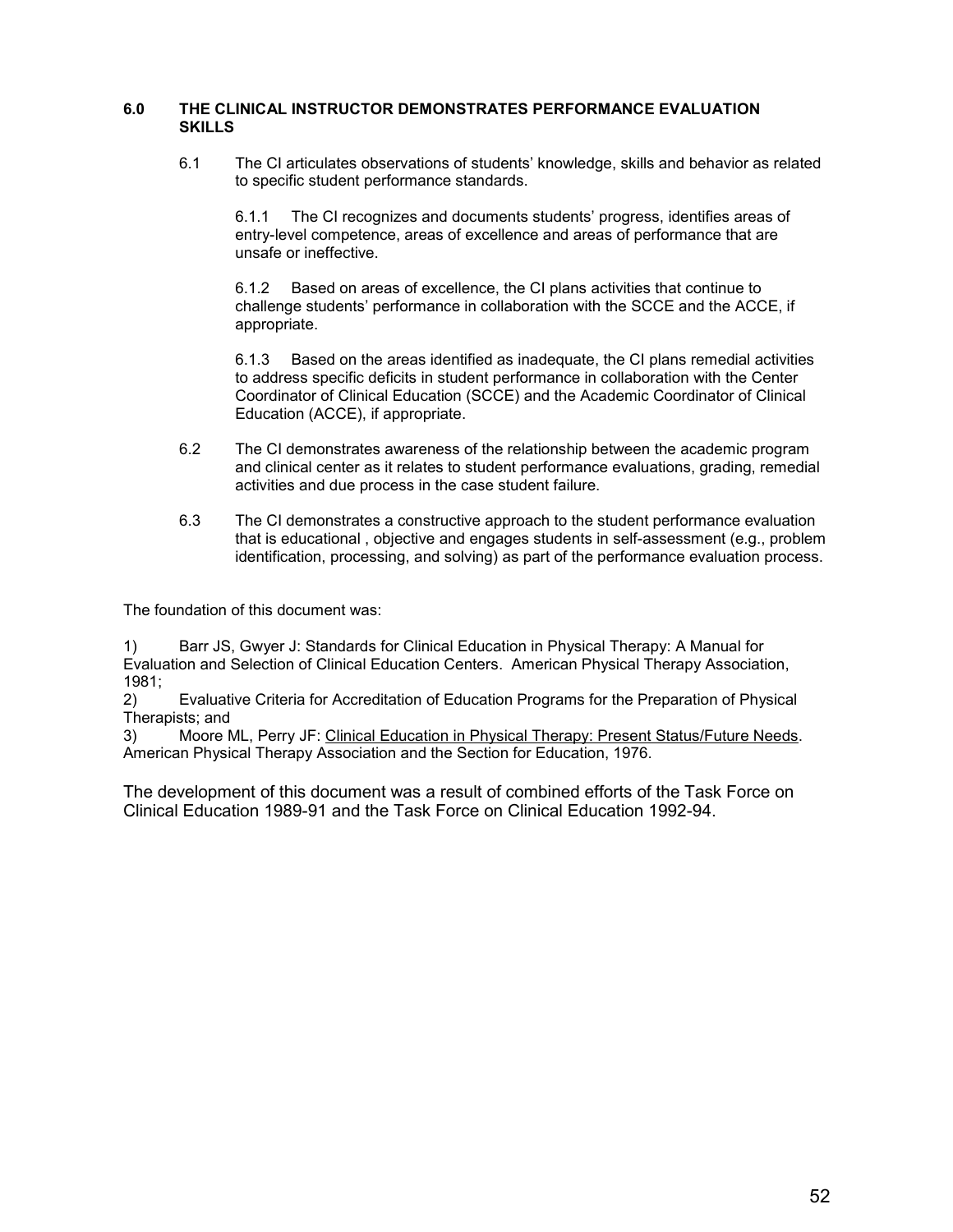### **APPENDIX C Student Agreement for Clinical Education**

<span id="page-52-0"></span>THIS AGREEMENT, made and entered into this day of  $\qquad \qquad$ , 20  $\qquad$ , by and between the Physical Therapy Division at The Ohio State University, hereafter referred to as the "School," and

\_\_\_\_\_\_\_\_\_\_\_\_\_\_\_\_\_\_\_\_\_\_\_\_, a Student of the School, hereafter referred to as "Student."

WHEREAS, both parties to this Agreement want the Student to have a safe and quality learning experience, and , in consideration of the mutual advantage occurring to both parties hereto, the School and Student agree as follows:

#### ARTICLE I. TERM

The term of this Agreement shall begin on the date of this Agreement and shall continue until such time as the Student is no longer affiliated with the School. This Agreement may be modified by mutual consent at any time.

#### ARTICLE II. RIGHTS AND RESPONSIBILITIES

A. The School shall not discriminate against any Student because of the Student's race, color, religion, sex, marital status, national origin, age, or ancestry. The School shall not discriminate against any Student on the basis of handicap, if such Student is a "qualified individual with a disability," as defined by the Americans with Disability Act of 1990.

B. Prior to the Student entering into the first clinical experience, the Student will have a physical examination, a Tuberculosis two-step Mantoux test, an updated tetanus/tDAP, varicella, Hepatitis B vaccines with a positive antibody titer, a flu vaccine, and MMR vaccinations. Also, the Student will have a current CPR (Cardiopulmonary Resuscitation) Certification for Healthcare practitioners from the American Heart Association., passed the Criminal Background Check and drug screen. Proof of the above will be provided by the Student to the Director of Clinical Education (DCE), prior to entering the School's Clinical Education Program.

C. The Student, annually, will have a physical examination,flu vaccination, drug screen, and a Tuberculosis one-step Mantoux test. The Student will continually have an updated CPR Certification from the American Heart Association and an updated tetanus vaccination. Proof of the above will be provided by the Student to the DCE in order to continue in the School's Clinical Education Program.

D. Prior to the Student entering into the Program, the Student will complete a Criminal Background Check as coordinated by the School. This will be done each year of the program.

E. The School shall provide professional liability insurance, within limits of at least \$1,000,000.00 per incident and a \$3,000,000.00 aggregate.

F. The Student shall at all times indemnify and hold harmless the School, its employees, agents, and representatives, from any and all suits, claims, demands, costs, damages, counsel fees, charges, liabilities and expenses whatsoever, which they shall or may at any time sustain or incur or become liable for, by reason of in consequence of , any action or omission of the Student.

IN WITNESS WHEREOF, the parties hereto have caused this instrument to be duly executed.

\_\_\_\_\_\_\_\_\_\_\_\_\_\_\_\_\_\_\_\_\_\_\_\_\_\_\_\_\_\_\_\_\_ \_\_\_\_\_\_\_\_\_\_\_\_\_\_\_\_\_\_\_\_\_\_\_\_\_\_\_\_\_\_\_\_\_\_\_\_\_\_\_\_\_

Student Date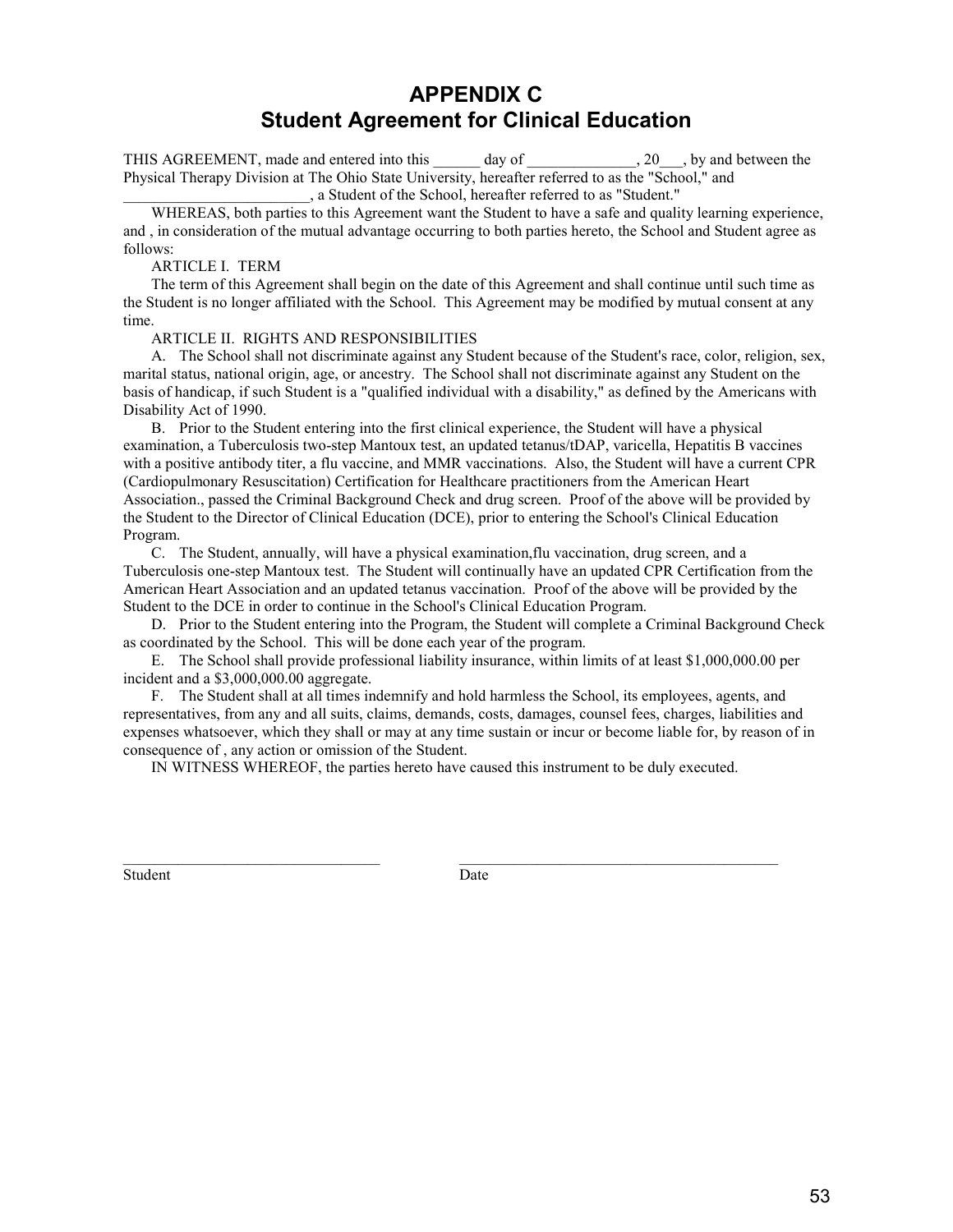### **APPENDIX D Professional Behaviors for the 21st Century**

#### <span id="page-53-0"></span>**Definitions of Behavioral Criteria Levels**

**Beginning Level** – behaviors consistent with a learner in the beginning of the professional phase of physical therapy education and before the first significant clinical experience.

**Intermediate Level** – behaviors consistent with a learner after the first significant clinical experience **Entry Level** – behaviors consistent with a learner who has completed all didactic work and is able to independently manage a caseload with consultation as needed from clinical instructors, co-workers and other health care professionals

**Post-Entry Level** – behaviors consistent with an autonomous practitioner beyond entry level

**1. Critical Thinking -** The ability to question logically; identify, generate and evaluate elements of logical argument; recognize and differentiate facts, appropriate or faulty inferences, and assumptions; and distinguish relevant from irrelevant information**.** The ability to appropriately utilize, analyze, and critically evaluate scientific evidence to develop a logical argument, and to identify and determine the impact of bias on the decision making process.

#### *Beginning Level:*

- Raises relevant questions
- Considers all available information
- ❖ Articulates ideas
- Understands the scientific method
- States the results of scientific literature but has not developed the consistent
- ability to critically appraise findings (i.e. methodology and conclusion)
- $\cdot \cdot$  Recognizes holes in knowledge base
- Demonstrates acceptance of limited knowledge and experience

#### *Intermediate Level:*

- ❖ Feels challenged to examine ideas
- $\triangle$  Critically analyzes the literature and applies it to patient management
- Utilizes didactic knowledge, research evidence, and clinical experience to formulate new ideas
- Seeks alternative ideas
- Formulates alternative hypotheses
- $\triangleleft$  Critiques hypotheses and ideas at a level consistent with knowledge base
- ❖ Acknowledges presence of contradictions

#### *Entry Level:*

- Distinguishes relevant from irrelevant patient data
- Readily formulates and critiques alternative hypotheses and ideas
- $\cdot \cdot$  Infers applicability of information across populations
- ❖ Exhibits openness to contradictory ideas
- $\div$  Identifies appropriate measures and determines effectiveness of applied solutions efficiently
- Justifies solutions selected

#### *Post-Entry Level:*

Develops new knowledge through research, professional writing and/or professional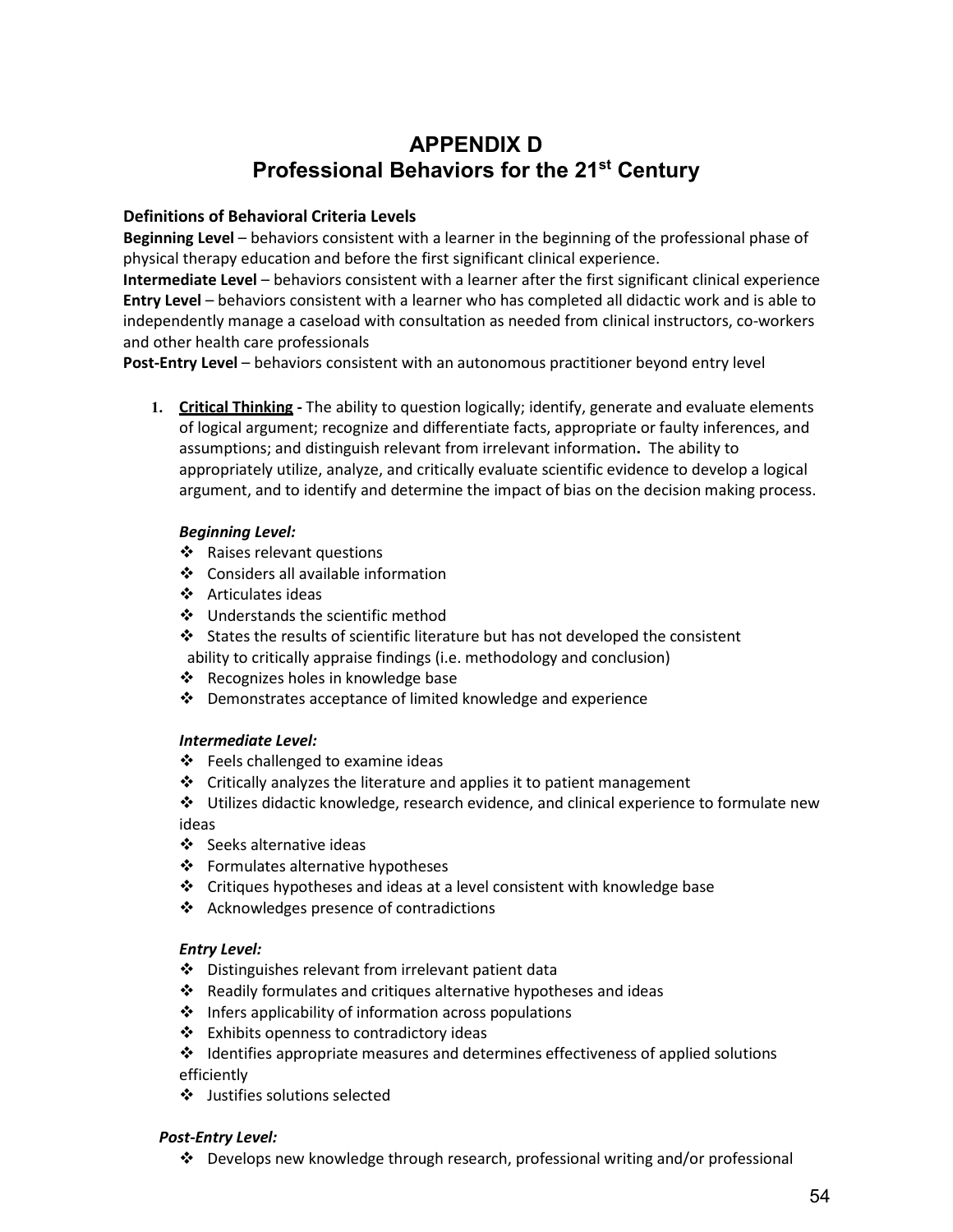presentations

- $\cdot \cdot$  Thoroughly critiques hypotheses and ideas often crossing disciplines in thought process
- Weighs information value based on source and level of evidence
- ❖ Identifies complex patterns of associations
- $\triangle$  Distinguishes when to think intuitively vs. analytically
- ❖ Recognizes own biases and suspends judgmental thinking
- Challenges others to think critically
- **2. Communication -** The ability to communicate effectively (i.e. verbal, non-verbal, reading, writing, and listening) for varied audiences and purposes.

#### *Beginning Level:*

 $\clubsuit$  Demonstrates understanding of the English language (verbal and written): uses correct grammar, accurate spelling and expression, legible handwriting

- $\cdot \cdot$  Recognizes impact of non-verbal communication in self and others
- Recognizes the verbal and non-verbal characteristics that portray confidence
- Utilizes electronic communication appropriately

#### *Intermediate Level:*

 Utilizes and modifies communication (verbal, non-verbal, written and electronic) to meet the needs of different audiences

- Restates, reflects and clarifies message(s)
- Communicates collaboratively with both individuals and groups
- Collects necessary information from all pertinent individuals in the patient/client management process
- Provides effective education (verbal, non-verbal, written and electronic)

#### *Entry Level:*

 $\cdot \cdot$  Demonstrates the ability to maintain appropriate control of the communication exchange with individuals and groups

 $\cdot \cdot$  Presents persuasive and explanatory verbal, written or electronic messages with logical organization and sequencing

- $\cdot$  Maintains open and constructive communication
- $\div$  Utilizes communication technology effectively and efficiently

#### *Post Entry Level:*

Adapts messages to address needs, expectations, and prior knowledge of the audience to maximize learning

- $\div$  Effectively delivers messages capable of influencing patients, the community and society
- Provides education locally, regionally and/or nationally
- ❖ Mediates conflict
- **3. Problem Solving** The ability to recognize and define problems, analyze data, develop and implement solutions, and evaluate outcomes.

#### *Beginning Level:*

- ❖ Recognizes problems
- ❖ States problems clearly
- ❖ Describes known solutions to problems
- $\cdot$  Identifies resources needed to develop solutions
- ❖ Uses technology to search for and locate resources
- $\div$  Identifies possible solutions and probable outcomes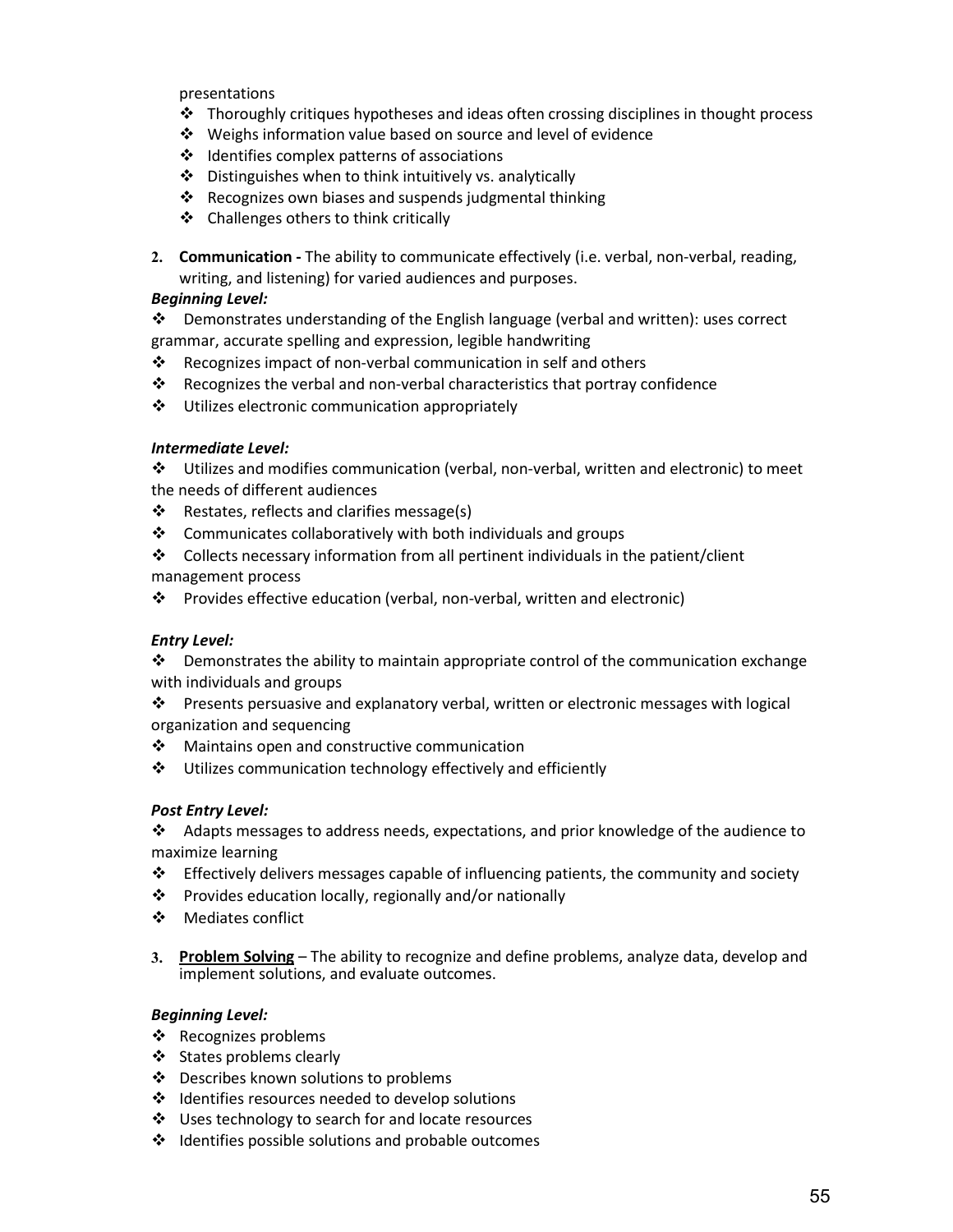#### *Intermediate Level:*

- Prioritizes problems
- ❖ Identifies contributors to problems
- ❖ Consults with others to clarify problems
- ❖ Appropriately seeks input or guidance
- Prioritizes resources (analysis and critique of resources)
- Considers consequences of possible solutions

#### *Entry Level:*

- $\cdot$  Independently locates, prioritizes and uses resources to solve problems
- $\triangleleft$  Accepts responsibility for implementing solutions
- ❖ Implements solutions
- ❖ Reassesses solutions
- Evaluates outcomes
- Modifies solutions based on the outcome and current evidence
- $\cdot$  Evaluates generalizability of current evidence to a particular problem
- Evaluates generalizability of current evidence to a particular problem

#### *Post Entry Level:*

- Weighs advantages and disadvantages of a solution to a problem
- ❖ Participates in outcome studies
- $\cdot \cdot$  Participates in formal quality assessment in work environment
- ❖ Seeks solutions to community health-related problems
- $\div$  Considers second and third order effects of solutions chosen
- **4. Interpersonal Skills** The ability to interact effectively with patients, families, colleagues, other health care professionals, and the community in a culturally aware manner.

#### *Beginning Level:*

- Maintains professional demeanor in all interactions
- $\div$  Demonstrates interest in patients as individuals
- $\cdot$  Communicates with others in a respectful and confident manner
- Respects differences in personality, lifestyle and learning styles during interactions with all persons
- Maintains confidentiality in all interactions
- Recognizes the emotions and bias that one brings to all professional interactions

#### *Intermediate Level:*

Recognizes the non-verbal communication and emotions that others bring to professional interactions

- ❖ Establishes trust
- $\div$  Seeks to gain input from others
- Respects role of others
- $\triangle$  Accommodates differences in learning styles as appropriate

#### *Entry Level:*

 Demonstrates active listening skills and reflects back to original concern to determine course of action

❖ Responds effectively to unexpected situations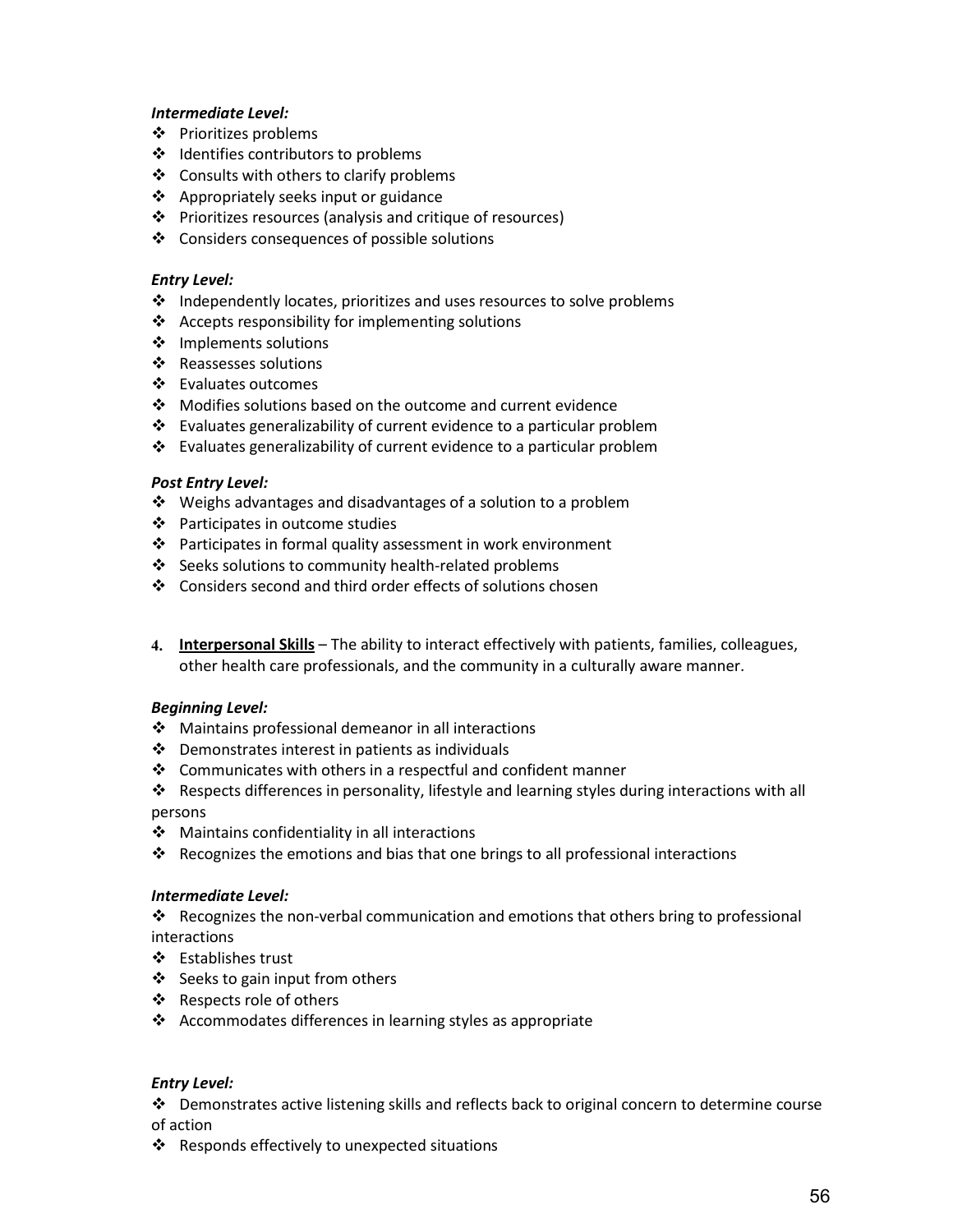- ❖ Demonstrates ability to build partnerships
- $\cdot$  Applies conflict management strategies when dealing with challenging interactions

Recognizes the impact of non-verbal communication and emotional responses during interactions and modifies own behaviors based on them

#### *Post Entry Level:*

Establishes mentor relationships

Recognizes the impact that non-verbal communication and the emotions of self and others have during interactions and demonstrates the ability to modify the behaviors of self and others during the interaction.

**5. Responsibility** – The ability to be accountable for the outcomes of personal and professional actions and to follow through on commitments that encompass the profession within the scope of work, community and social responsibilities.

#### *Beginning Level:*

- Demonstrates punctuality
- Provides a safe and secure environment for patients
- $\clubsuit$  Assumes responsibility for actions
- ❖ Follows through on commitments
- ❖ Articulates limitations and readiness to learn
- $\triangle$  Abides by all policies of academic program and clinical facility

#### *Intermediate Level:*

- $\cdot \cdot$  Displays awareness of and sensitivity to diverse populations
- ❖ Completes projects without prompting
- Delegates tasks as needed
- $\div$  Collaborates with team members, patients and families
- ❖ Provides evidence-based patient care

#### *Entry Level:*

- $\cdot \cdot$  Educates patients as consumers of health care services
- $\triangleleft$  Encourages patient accountability
- $\clubsuit$  Directs patients to other health care professionals as needed
- Acts as a patient advocate
- ❖ Promotes evidence-based practice in health care settings
- $\triangleleft$  Accepts responsibility for implementing solutions
- $\div$  Demonstrates accountability for all decisions and behaviors in academic and clinical settings

#### *Post Entry Level:*

- Recognizes role as a leader
- $\triangleleft$  Encourages and displays leadership
- $\cdot \cdot$  Facilitates program development and modification
- ❖ Promotes clinical training for students and coworkers
- $\cdot$  Monitors and adapts to changes in the health care system
- ❖ Promotes service to the community
- **6. Professionalism** The ability to exhibit appropriate professional conduct and to represent the profession effectively while promoting the growth/development of the Physical Therapy profession.

#### *Beginning Level:*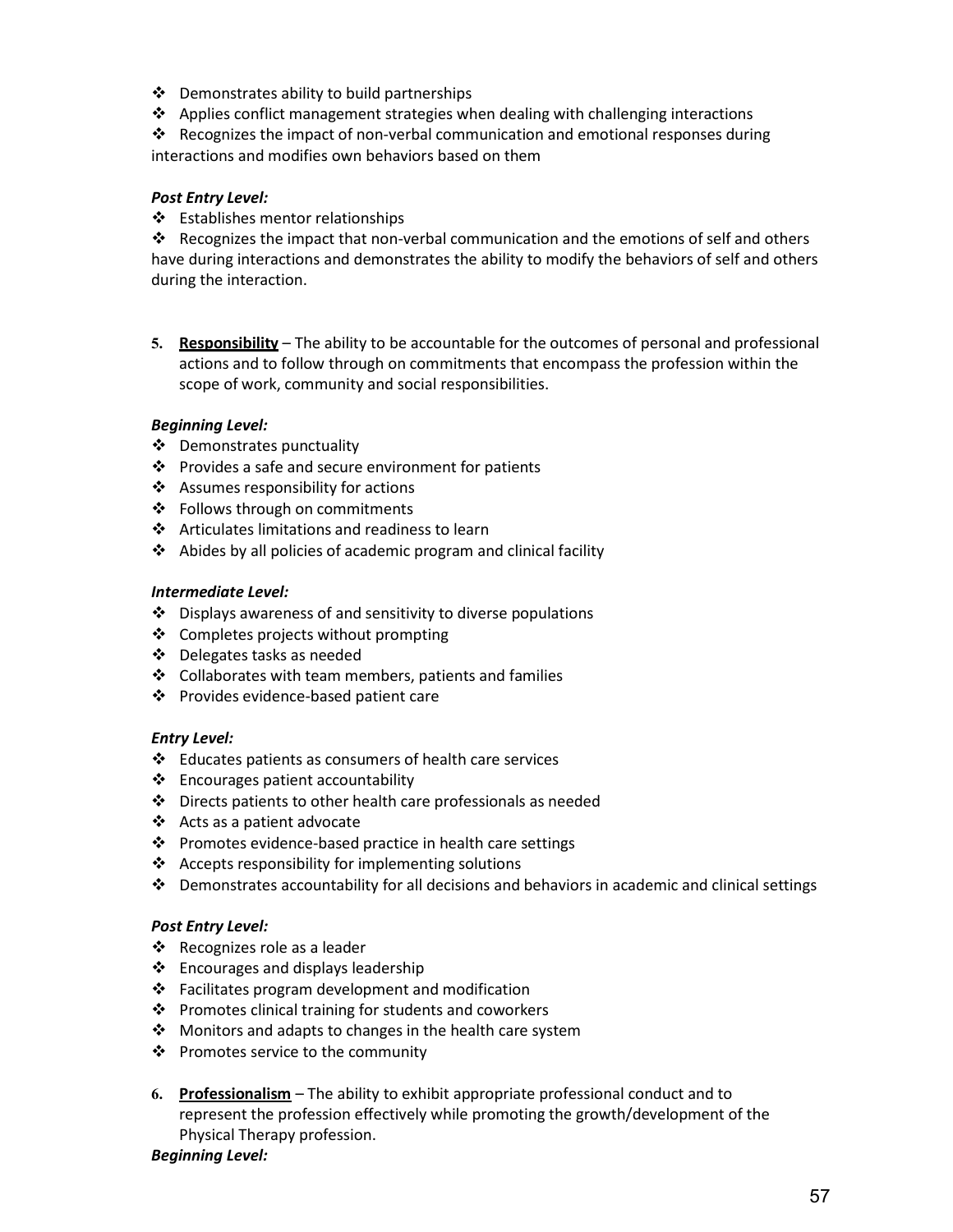- Abides by all aspects of the academic program honor code and the APTA Code of Ethics
- $\triangle$  Demonstrates awareness of state licensure regulations
- Projects professional image
- Attends professional meetings

 $\div$  Demonstrates cultural/generational awareness, ethical values, respect, and continuous regard for all classmates, academic and clinical faculty/staff, patients, families, and other healthcare providers

#### *Intermediate Level:*

- $\div$  Identifies positive professional role models within the academic and clinical settings
- $\triangle$  Acts on moral commitment during all academic and clinical activities

 $\div$  Identifies when the input of classmates, co-workers and other healthcare professionals will result in optimal outcome and acts accordingly to attain such input and share decision making

Discusses societal expectations of the profession

#### *Entry Level:*

 Demonstrates understanding of scope of practice as evidenced by treatment of patients within scope of practice, referring to other healthcare professionals as necessary

 $\div$  Provides patient/family centered care at all times as evidenced by provision of patient/family education, seeking

patient input and informed consent for all aspects of care and maintenance of patient dignity

Seeks excellence in professional practice by participation in professional

organizations and attendance at sessions or participation in activities that further education/professional development

 $\div$  Utilizes evidence to guide clinical decision making and the provision of patient care, following guidelines for best practices

- $\cdot \cdot$  Discusses role of physical therapy within the healthcare system and in population health
- $\cdot \cdot$  Demonstrates leadership in collaboration with both individuals and groups

#### *Post Entry Level:*

- Actively promotes and advocates for the profession
- ❖ Pursues leadership roles
- ❖ Supports research
- ❖ Participates in program development
- ❖ Participates in education of the community
- $\cdot \cdot$  Demonstrates the ability to practice effectively in multiple settings
- Acts as a clinical instructor
- $\triangleleft$  Advocates for the patient, the community and society
- **7. Use of Constructive Feedback** The ability to seek out and identify quality sources of feedback, reflect on and integrate the feedback, and provide meaningful feedback to others.

#### *Beginning Level:*

- Demonstrates active listening skills
- ❖ Assesses own performance
- Actively seeks feedback from appropriate sources
- $\clubsuit$  Demonstrates receptive behavior and positive attitude toward feedback
- ❖ Incorporates specific feedback into behaviors
- ❖ Maintains two-way communication without defensiveness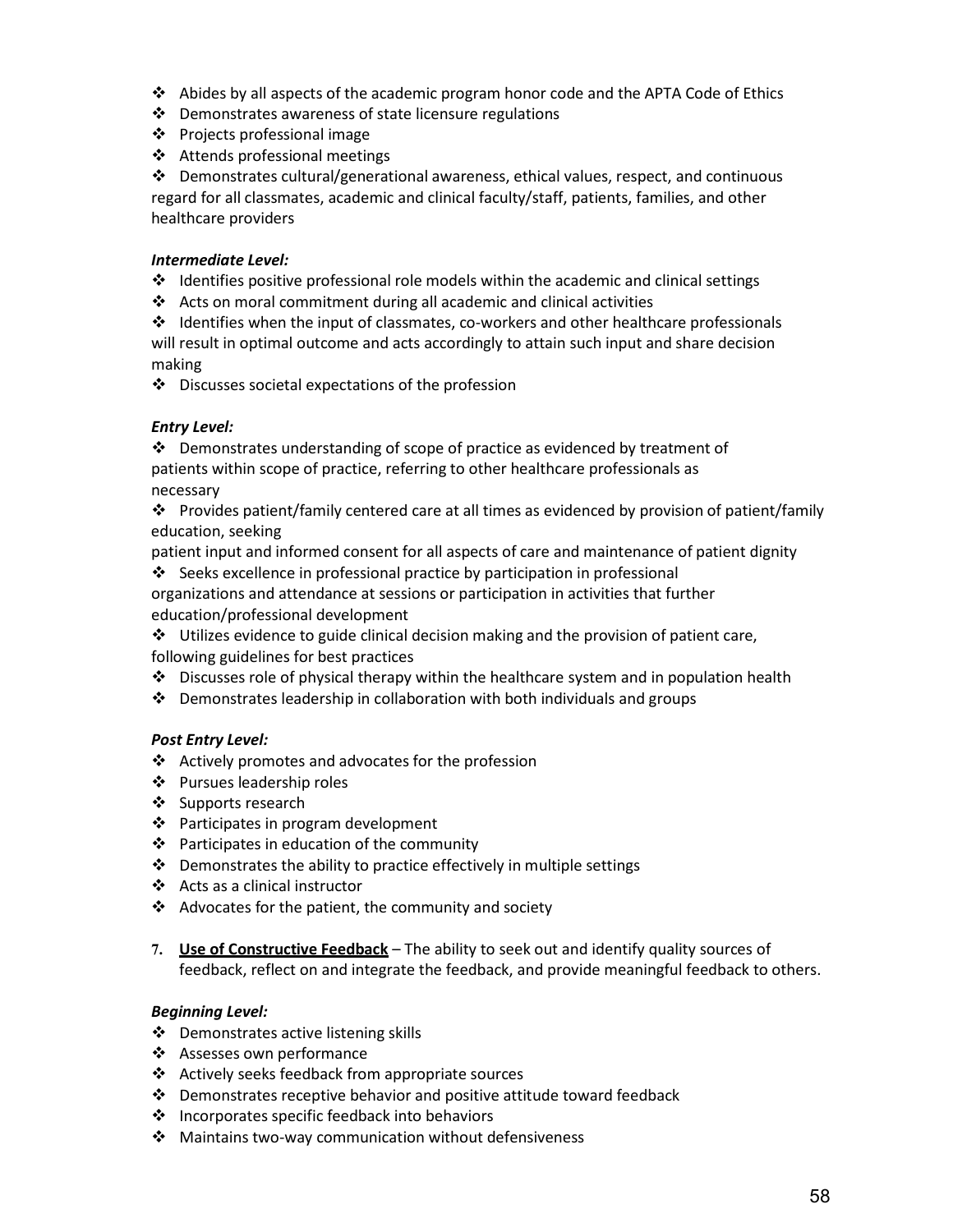#### *Intermediate Level:*

- ❖ Critiques own performance accurately
- ❖ Responds effectively to constructive feedback
- Utilizes feedback when establishing professional and patient related goals
- $\cdot \cdot$  Develops and implements a plan of action in response to feedback
- ❖ Provides constructive and timely feedback

#### *Entry Level:*

 $\cdot \cdot$  Independently engages in a continual process of self-evaluation of skills, knowledge and abilities

❖ Seeks feedback from patients/clients and peers/mentors

 Readily integrates feedback provided from a variety of sources to improve skills, knowledge and abilities

- $\cdot$  Uses multiple approaches when responding to feedback
- Reconciles differences with sensitivity
- $\div$  Modifies feedback given to patients/clients according to their learning styles

#### *Post Entry Level:*

- Engages in non-judgmental, constructive problem-solving discussions
- Acts as conduit for feedback between multiple sources
- Seeks feedback from a variety of sources to include

students/supervisees/peers/supervisors/patients

- Utilizes feedback when analyzing and updating professional goals
- **8. Effective Use of Time and Resources** The ability to manage time and resources effectively to obtain the maximum possible benefit.

#### *Beginning Level:*

- $\div$  Comes prepared for the day's activities/responsibilities
- Identifies resource limitations (i.e. information, time, experience)
- $\cdot \cdot$  Determines when and how much help/assistance is needed
- ❖ Accesses current evidence in a timely manner
- $\div$  Verbalizes productivity standards and identifies barriers to meeting productivity standards
- Self-identifies and initiates learning opportunities during unscheduled time

#### *Intermediate Level:*

- $\cdot \cdot$  Utilizes effective methods of searching for evidence for practice decisions
- ❖ Recognizes own resource contributions
- $\div$  Shares knowledge and collaborates with staff to utilize best current evidence
- $\cdot$  Discusses and implements strategies for meeting productivity standards
- $\cdot$  Identifies need for and seeks referrals to other disciplines

#### *Entry Level:*

- Uses current best evidence
- $\div$  Collaborates with members of the team to maximize the impact of treatment available
- $\cdot \cdot$  Has the ability to set boundaries, negotiate, compromise, and set realistic expectations
- $\clubsuit$  Gathers data and effectively interprets and assimilates the data to determine plan of care
- ❖ Utilizes community resources in discharge planning
- $\clubsuit$  Adjusts plans, schedule etc. as patient needs and circumstances dictate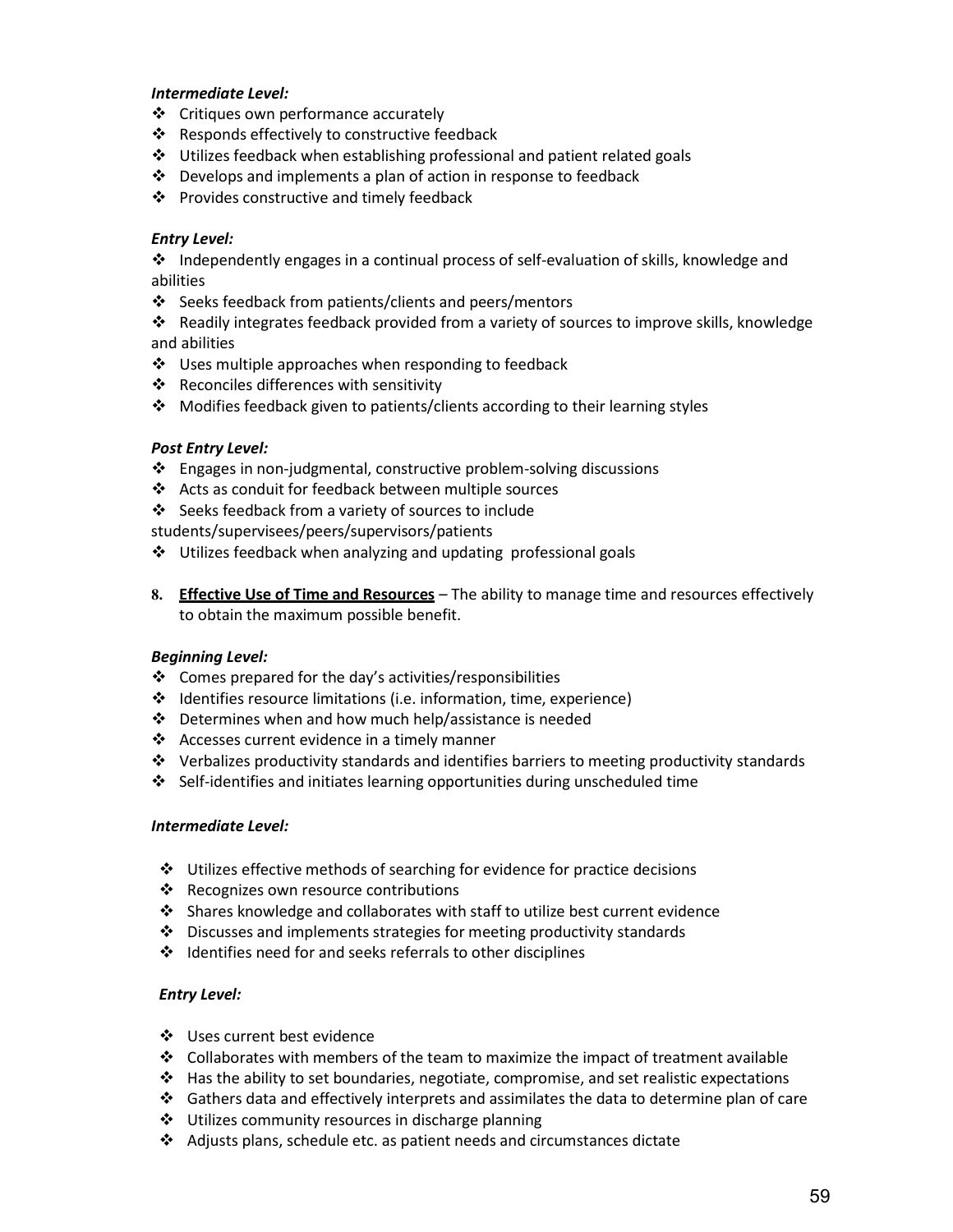$\div$  Meets productivity standards of facility while providing quality care and completing non-productive work activities

#### *Post Entry Level:*

- Advances profession by contributing to the body of knowledge (outcomes, case studies, etc.)
- Applies best evidence considering available resources and constraints
- ❖ Organizes and prioritizes effectively
- $\cdot \cdot$  Prioritizes multiple demands and situations that arise on a given day
- $\clubsuit$  Mentors peers and supervisees in increasing productivity and/or effectiveness without decrement in quality of care
	- 9. **Stress Management** The ability to identify sources of stress and to develop and implement effective coping behaviors; this applies for interactions for: self, patient/clients and their families, members of the health care team and in work/life scenarios.

#### *Beginning Level:*

- ❖ Recognizes own stressors
- ❖ Recognizes distress or problems in others
- Seeks assistance as needed
- $\cdot$  Maintains professional demeanor in all situations

#### *Intermediate Level:*

- ❖ Actively employs stress management techniques
- $\cdot \cdot$  Reconciles inconsistencies in the educational process
- Maintains balance between professional and personal life
- $\div$  Accepts constructive feedback and clarifies expectations
- $\div$  Establishes outlets to cope with stressors

#### *Entry Level:*

- $\div$  Demonstrates appropriate affective responses in all situations
- Responds calmly to urgent situations with reflection and debriefing as needed
- ❖ Prioritizes multiple commitments
- $\div$  Reconciles inconsistencies within professional, personal and work/life environments
- $\cdot$  Demonstrates ability to defuse potential stressors with self and others

#### *Post Entry Level:*

- ❖ Recognizes when problems are unsolvable
- ❖ Assists others in recognizing and managing stressors
- $\cdot$  Demonstrates preventative approach to stress management
- $\cdot \cdot$  Establishes support networks for self and others
- ❖ Offers solutions to the reduction of stress
- Models work/life balance through health/wellness behaviors in professional and personal life
	- **10. Commitment to Learning** The ability to self direct learning to include the identification of needs and sources of learning; and to continually seek and apply new knowledge, behaviors, and skills.

#### *Beginning Level:*

❖ Prioritizes information needs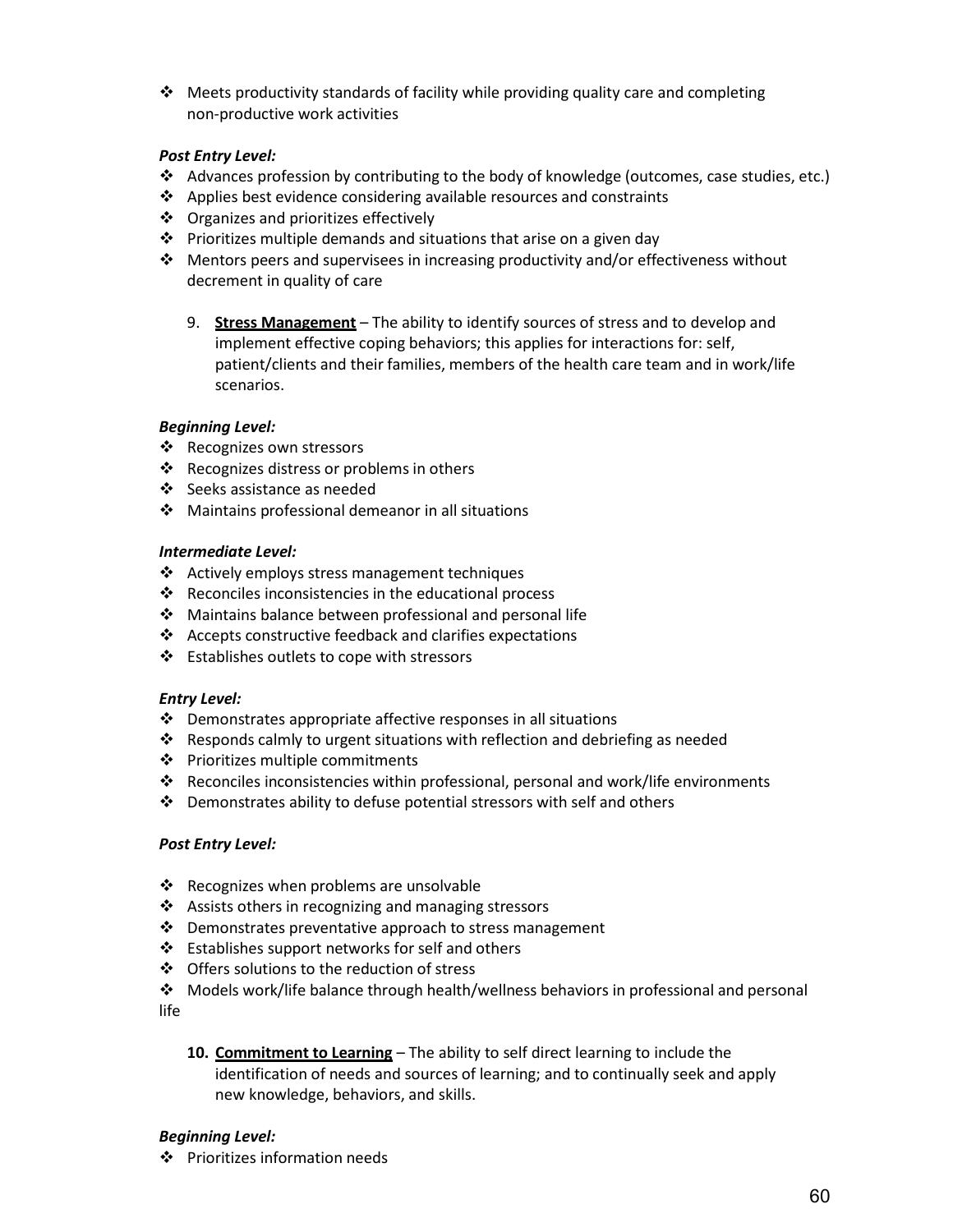- Analyzes and subdivides large questions into components
- ❖ Identifies own learning needs based on previous experiences
- Welcomes and/or seeks new learning opportunities
- ❖ Seeks out professional literature
- ❖ Plans and presents an in-service, research or cases studies

#### *Intermediate Level:*

Researches and studies areas where own knowledge base is lacking in order to augment learning and practice

- ❖ Applies new information and re-evaluates performance
- $\div$  Accepts that there may be more than one answer to a problem
- $\cdot$  Recognizes the need to and is able to verify solutions to problems
- Reads articles critically and understands limits of application to professional practice

#### *Entry Level:*

- ❖ Respectfully questions conventional wisdom
- $\cdot \cdot$  Formulates and re-evaluates position based on available evidence
- Demonstrates confidence in sharing new knowledge with all staff levels
- Modifies programs and treatments based on newly-learned skills and considerations
- $\div$  Consults with other health professionals and physical therapists for treatment ideas

#### *Post Entry Level:*

- Acts as a mentor not only to other PT's, but to other health professionals
- ❖ Utilizes mentors who have knowledge available to them
- ❖ Continues to seek and review relevant literature
- Works towards clinical specialty certifications
- ❖ Seeks specialty training

 Is committed to understanding the PT's role in the health care environment today (i.e. wellness clinics, massage therapy, holistic medicine)

Pursues participation in clinical education as an educational opportunity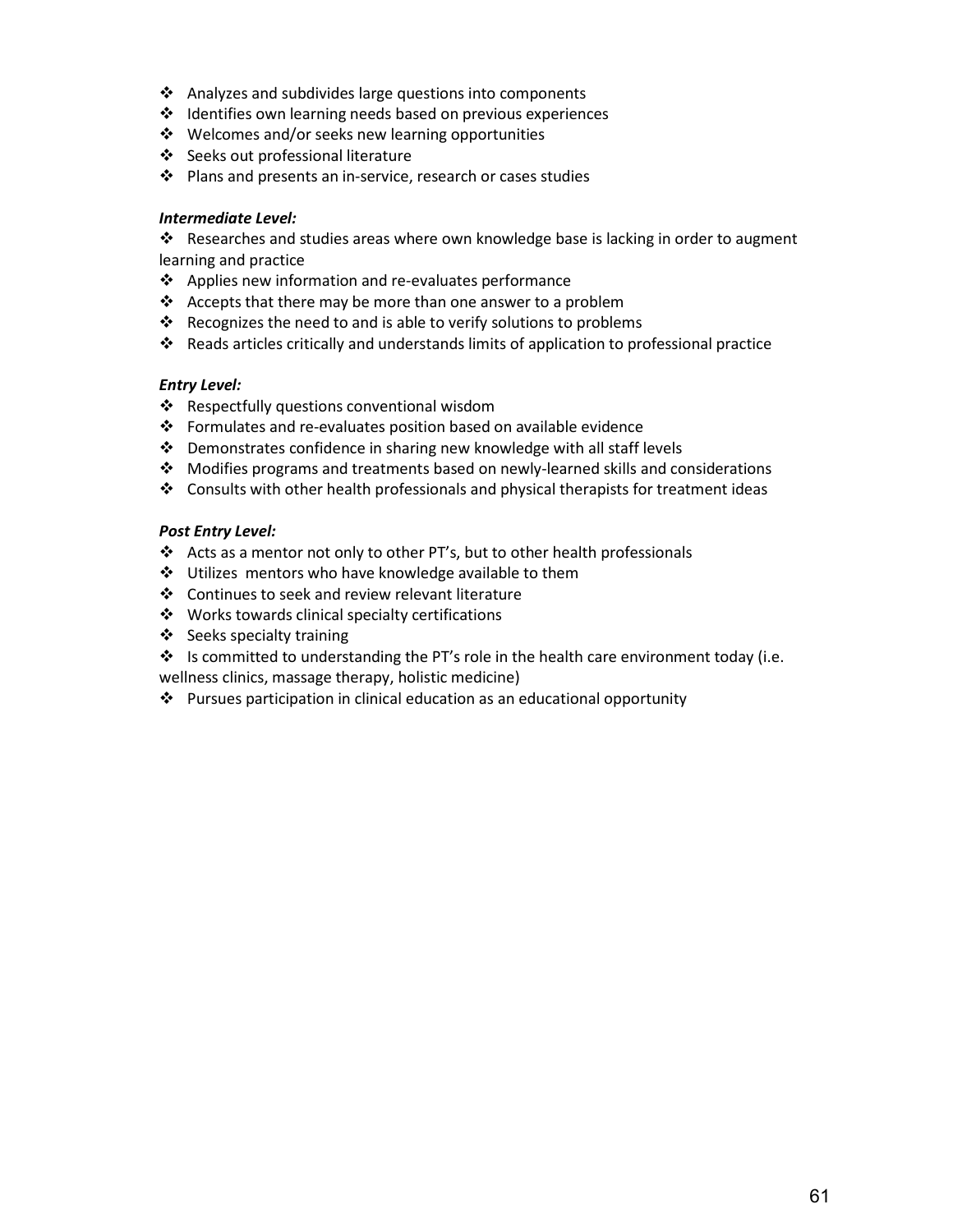### **APPENDIX E Weekly Planning Form**

<span id="page-61-0"></span>Name: \_\_\_\_\_\_\_\_\_\_\_\_\_\_\_\_\_\_\_\_\_\_\_\_\_ Week number: \_\_\_\_\_\_\_\_\_\_

**STUDENT'S REVIEW OF THE WEEK:** (consider goals from previous week, performance dimensions from CPI: quality, supervision/guidance, consistency, complexity, efficiency) **Strengths** (what went well):

**Areas to improve:**

**CIs REVIEW OF THE WEEK:** (consider goals from previous week, performance dimensions from CPI: quality, supervision/guidance, consistency, complexity, efficiency)

**Strengths** (what went well):

**Areas to improve:**

**Goals from last week: (Indicate if met or continued)**

**Goals for upcoming week:**

**Comment on clinical teaching/supervision/feedback:**

Student's signature\_\_\_\_\_\_\_\_\_\_\_\_\_\_\_\_\_\_\_\_\_\_\_\_\_\_\_\_\_\_\_CI's signature\_\_\_\_\_\_\_\_\_\_\_\_\_\_\_\_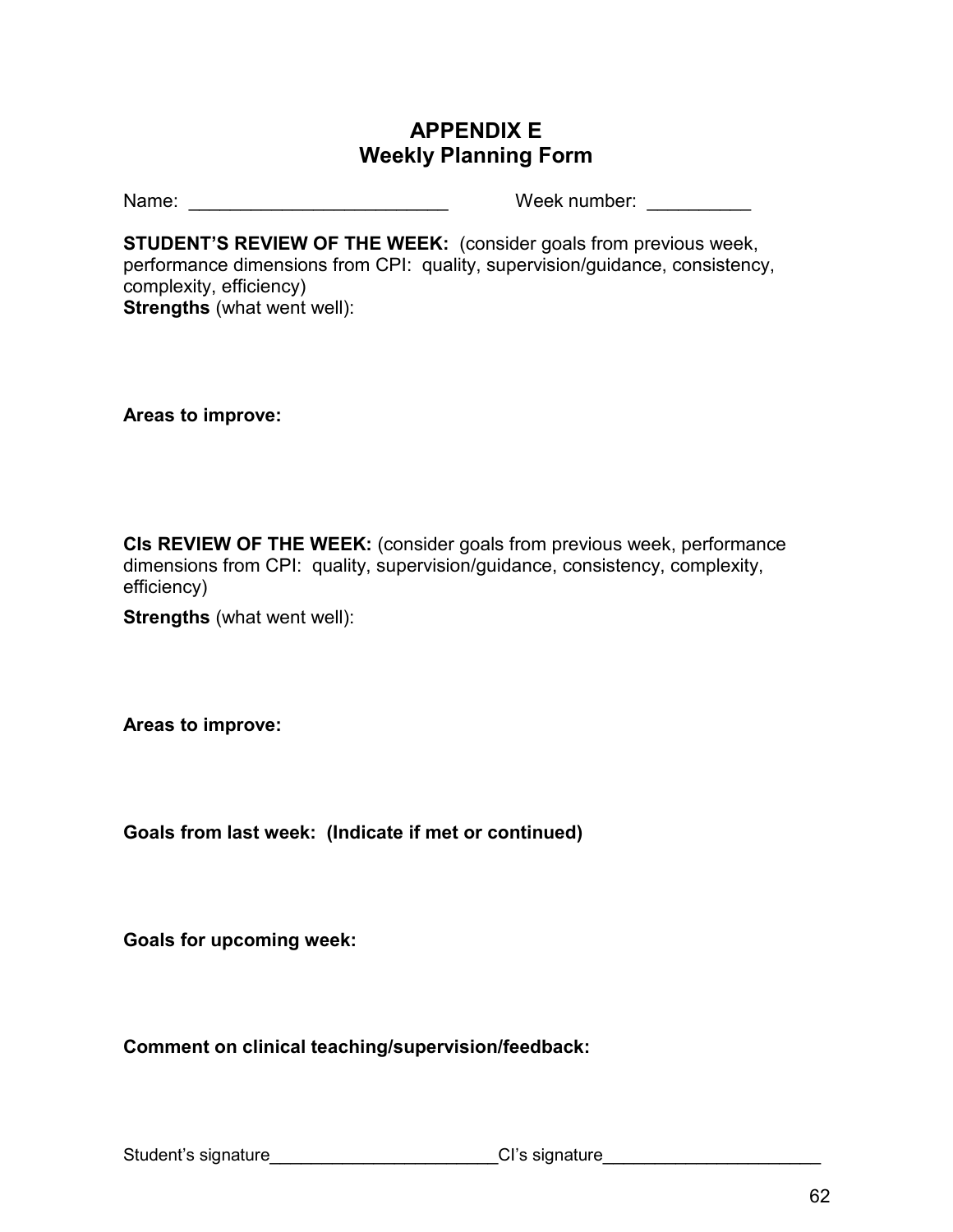### **APPENDIX F**

### <span id="page-62-0"></span>**Special Consideration for Local Clinical Education Experience Placement Request Form**

| Student Name: The Contract of the Student Name:<br>Date:                                        |
|-------------------------------------------------------------------------------------------------|
| Clinical Experience requested (Please indicate which ones apply):                               |
| PT 7189 PT 7289 PT 8189 PT 8289 PT 8989                                                         |
| <b>Medical Reason</b>                                                                           |
| For a medical exemption, a note from the appropriate health care provider must be<br>submitted. |
| Children – Ages ______ _______ ______ _____                                                     |
| Other                                                                                           |

Please explain in detail why a local clinical experience placement is needed. Please use a 2<sup>nd</sup> page if necessary.

Student Signature: \_\_\_\_\_\_\_\_\_\_\_\_\_\_\_\_\_\_\_\_\_\_\_\_\_\_ Date:\_\_\_\_\_\_\_\_\_\_\_\_\_\_

<span id="page-62-1"></span>*\*Exceptions to the travel policy are subject to faculty approval.*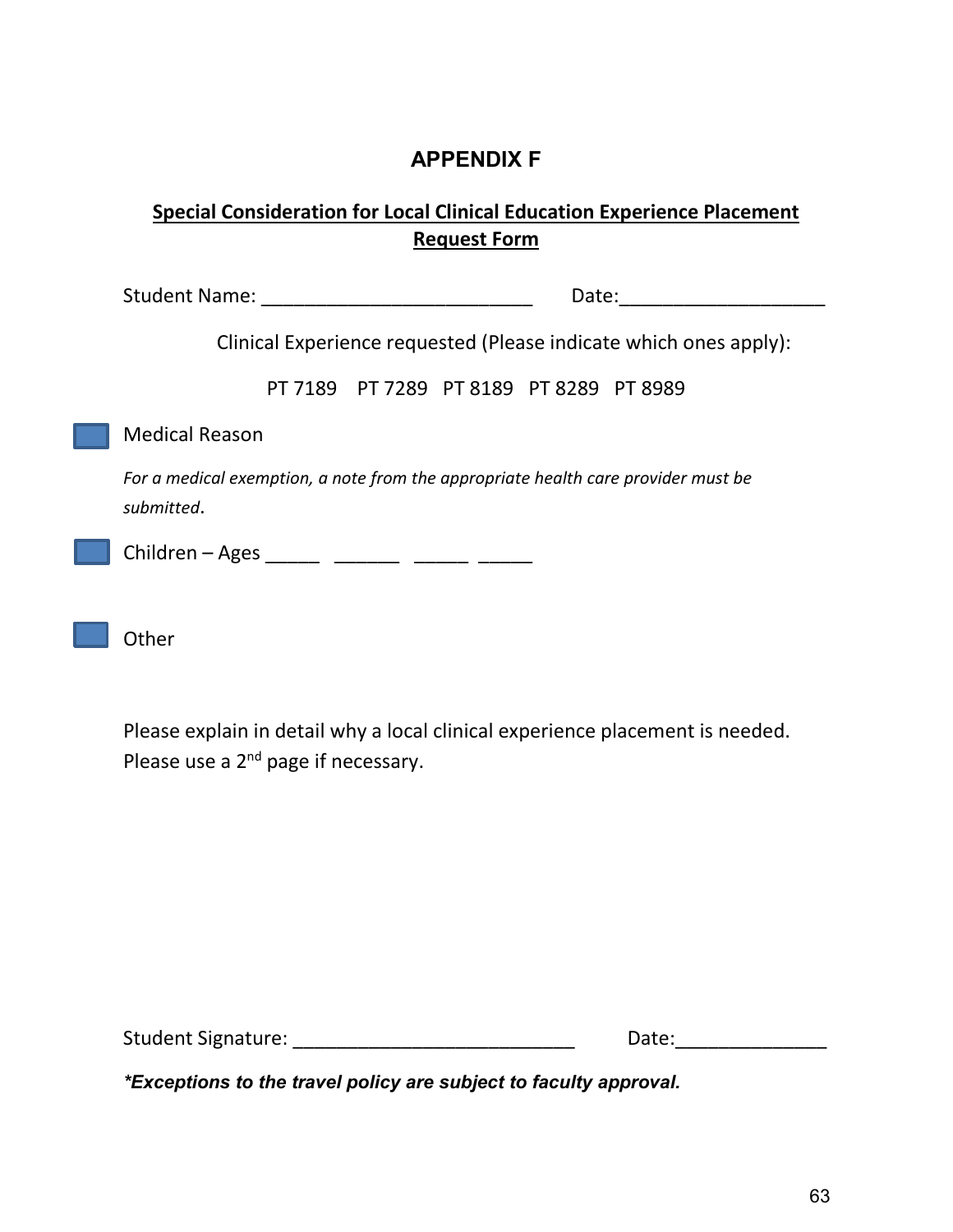### **APPENDIX G**

## New Clinical Site Request Form

### **Please complete the top part of this form and email to Dr. Apke, Dr. Siles and Dr. Thomas**

Student Name:

Clinical timeframe (which clinical):

Type of clinical (setting):

Name of facility:

Address of facility:

Website of facility:

Name of SCCE:

Email of SCCE:

Phone # of SCCE:

If sending more than 1 request (3 is the max), priority  $#$  for this request. 1 2 3

Why should we add this site to our clinical network?

--------------------------------------------------------------------------------------------------------------

FOR OFFICE USE ONLY:

Response from site:

#### **Confirmed Unable**

Email student and a series of the contract of the Reason:

\_\_Info sent for contract

\_\_Info input to Exxat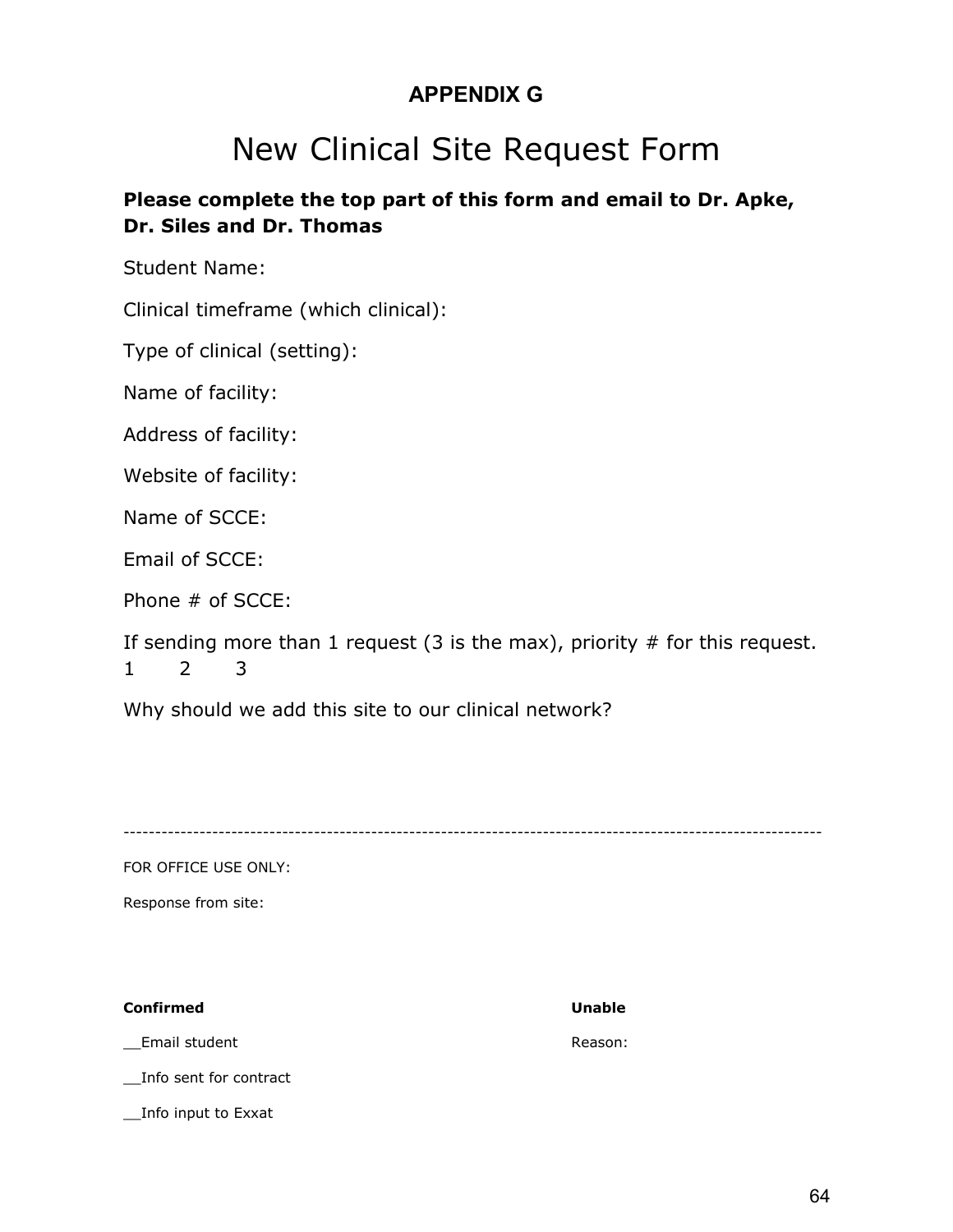### **APPENDIX H**

# <span id="page-64-0"></span>First Come, First Served or Special Request Form

(For sites that offers first come-first serve or special request placement)

### **Please complete the top part of this form and email to Drs. Apke, Siles, and Thomas**

Student Name:

Clinical timeframe (which clinical):

Type of clinical (eg. Acute care):

Name of facility:

Rationale and additional information for this request. May include things such as family in the area, from the area, plans to relocate to area, etc.

--------------------------------------------------------------------------------------------------------------

FOR OFFICE USE ONLY:

Response from site:

**Confirmed Unable**

Email student **Reason:** Reason:

\_\_Contract verified

\_\_Info input to Exxat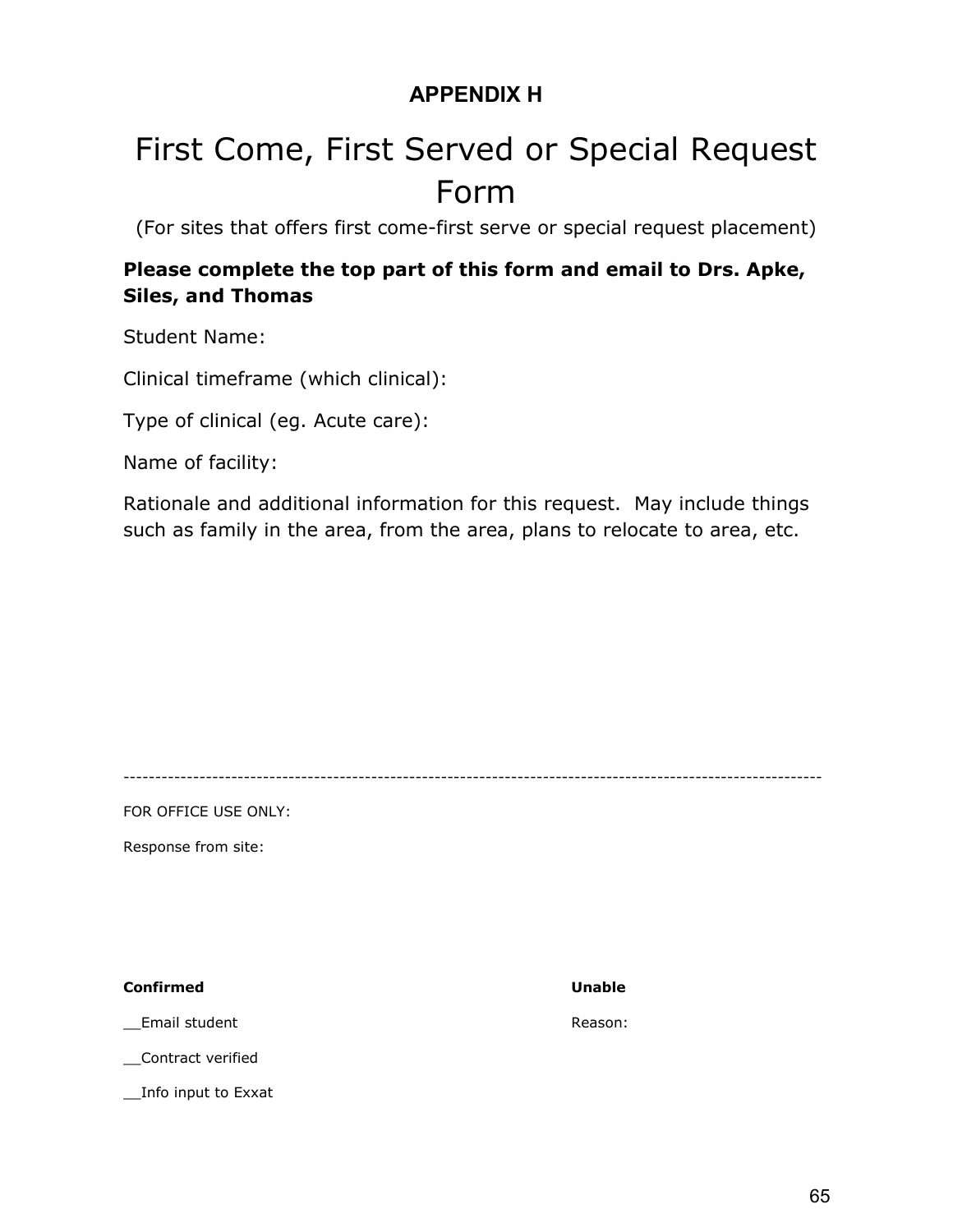### **APPENDIX I Policy for Unexcused Clinical Absences**

<span id="page-65-0"></span>If a student requests an absence from a clinical experience that is not one of the excused absences (illness, death in the family, family emergency) then the following process is required **prior to leaving campus** to the request absence:

- 1. Submit a formal request to the DCE for approval with details of the time requested, the reason for the absence and your plan for making up the hours. (Top half of form)
- 2. If approved by the DCE, you may proceed to submitting this form to your CI.

\_\_\_\_\_\_\_\_\_\_\_\_\_\_\_\_\_\_\_\_\_\_\_\_\_\_\_\_\_\_\_\_\_\_\_\_\_\_\_\_\_\_\_\_\_\_\_\_\_\_\_\_\_\_\_\_\_\_\_\_\_\_\_\_\_\_\_

- 3. Student then requests approval by the CI for the time out of the clinic.
- 4. Submit completed and signed form via email or fax with CI's signature to DCE.

Reason for absence:

| Plan for making up time (refer to Policy D3 in Handbook): ______________________                                      |                 |
|-----------------------------------------------------------------------------------------------------------------------|-----------------|
| ,我们也不能在这里的人,我们也不能在这里的人,我们也不能在这里的人,我们也不能在这里的人,我们也不能在这里的人,我们也不能在这里的人,我们也不能在这里的人,我们也                                     |                 |
| <u> 1999 - Johann John Stoff, amerikan besteckte besteckte besteckte besteckte besteckte besteckte besteckte best</u> |                 |
|                                                                                                                       |                 |
|                                                                                                                       |                 |
|                                                                                                                       |                 |
| Signature of CI (indicating approval of plan): ______________________Date: _________                                  |                 |
| DO NOT WRITE HERE - THIS SPACE FOR FACULTY USE ONLY                                                                   |                 |
| Approved: Y N                                                                                                         |                 |
|                                                                                                                       | Date: _________ |